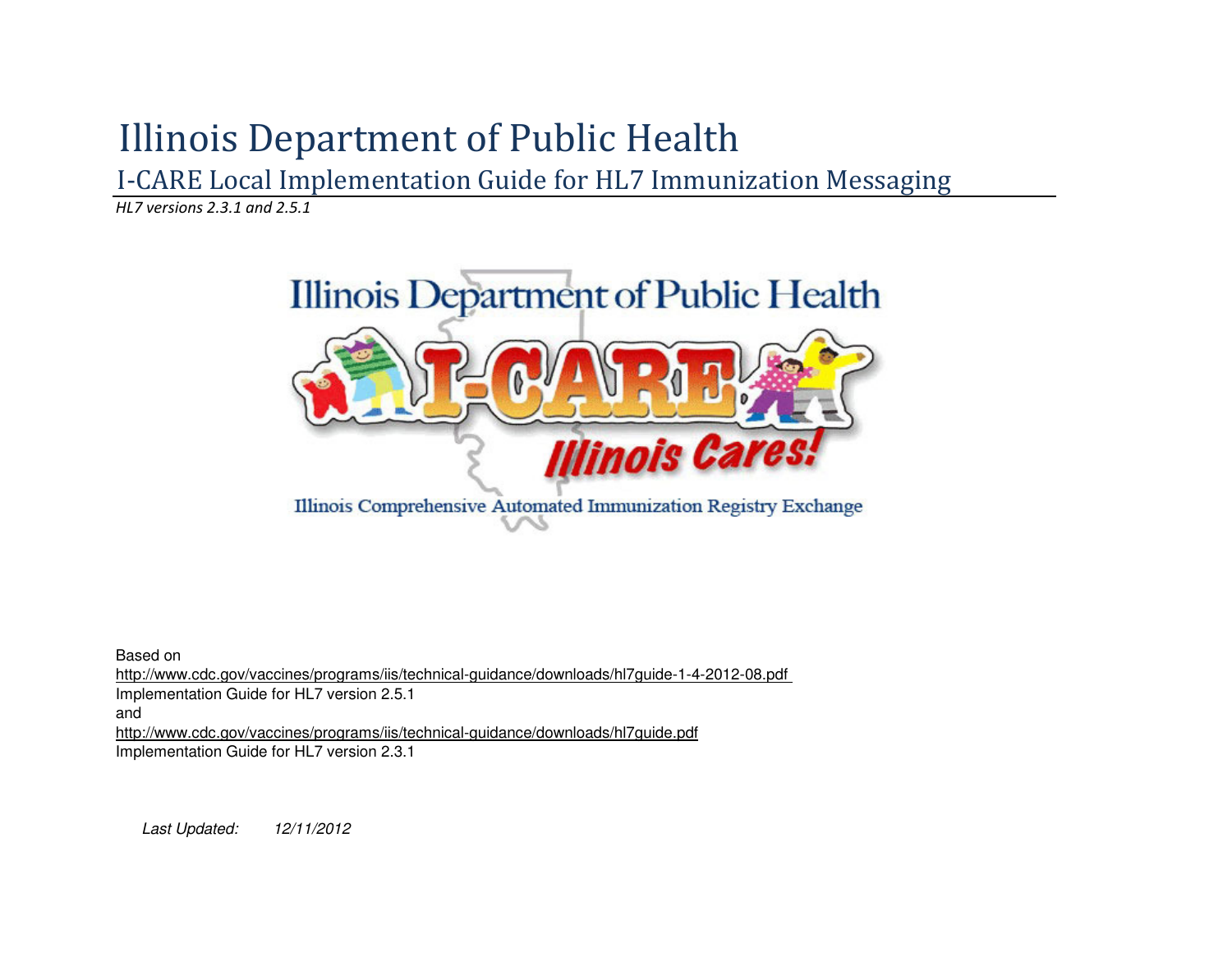|               | Subject                                                                                   | Page(s)  |
|---------------|-------------------------------------------------------------------------------------------|----------|
| Message Types | $VXQ^NQ1$ - Query for vaccination record $=$ $=$ $=$<br>. _ _ _ _ _ _ _ _ _ _ _ _         |          |
|               | VXX^V02 - Response to Vaccination Query Returning Multiple PID Matches $\_ - \_ -$        | 6        |
|               |                                                                                           | $\prime$ |
|               | VXU^V04 - Unsolicited Vaccination Record Update $- - - - - - - - - - - - -$               |          |
|               |                                                                                           |          |
|               |                                                                                           |          |
|               | ADT^A05 - Pre-Admit a Patient _________________________________11                         |          |
|               |                                                                                           |          |
|               |                                                                                           | 13       |
|               |                                                                                           | 14       |
|               | ADT^A31 - Update Person Information $- - - - - - - - - - - - - - - - - - -$               | 15       |
|               | ADT^A40 - Merge Patient - Patient Identifier List_ _ _ _ _ _ _ _ _ _ _ _ _ _ _            | 16       |
|               |                                                                                           | 17       |
|               |                                                                                           | 18       |
|               |                                                                                           | 19       |
|               |                                                                                           | 20       |
|               | $RSP^{\wedge}K11$ - Return Candidate List $- - - - - - - - - - - - - - - - - - - - - - -$ | 21       |
| Segments      |                                                                                           | 22       |
|               |                                                                                           | 23       |
|               | PD1 - Patient Additional Demographic $- - - - - - - - - - - - - - - - - -$                | 25       |
|               |                                                                                           | 26       |
|               |                                                                                           | 28       |
|               |                                                                                           | 30       |
|               |                                                                                           | 32       |
|               |                                                                                           | 33       |
|               |                                                                                           | 34       |
|               |                                                                                           | 35       |
|               |                                                                                           | -36      |
|               |                                                                                           | -37      |
|               | RXA - Pharmacy/Treatment Administration $- - - - - - - - - - - - - - - -$                 | 38       |
|               |                                                                                           | 40       |
|               |                                                                                           | 41       |
|               |                                                                                           | 42       |
|               |                                                                                           | 43       |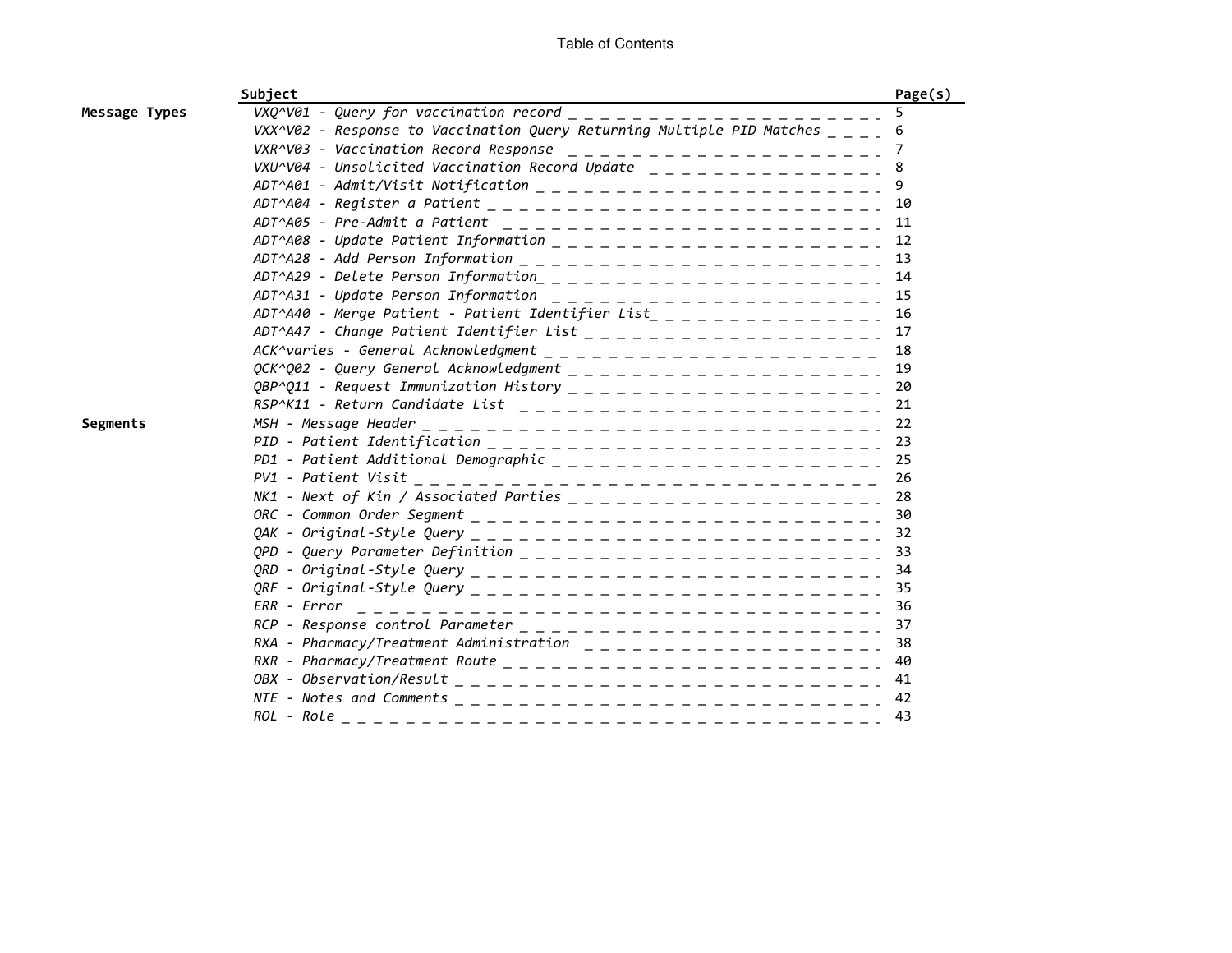| Appendixes | Appendix A: Inert/Update Patients $- - - - - - - - - - - - - - - - - - -$          |  |
|------------|------------------------------------------------------------------------------------|--|
|            |                                                                                    |  |
|            | Appendix C: Immunization insert/update/delete process $-$ - - - - - - - - - - - 46 |  |
|            |                                                                                    |  |
|            |                                                                                    |  |
|            | Appendix F: Required but may be empty elements $222 = 222 = 222 = 222 = 222$       |  |
|            |                                                                                    |  |
|            |                                                                                    |  |
|            | Appendix I: Deduction from VFC Inventory $- - - - - - - - - - - - - - - - = $      |  |
|            |                                                                                    |  |

Vaccines for Children (VFC) providers:

I-CARE will need to maintain your VFC vaccine inventory for the on-line VFC ordering process. For determination of VFC inventory, I-CARE will use the below order to determine if vaccine is VFC. Lot Number (RXA-15) is required.

Dose-level Immunization VFC vaccine will be determined by order:

- a. Immunization Financial Class in OBX segment, if exists (see Appendix G);
- b. Patient Financial Class in PV1-20, if exists;

If none of the above is available I-CARE assumes vaccine is not VFC.

Fields needed to maintain accurate VFC inventory within I-CARE.

- OBX-3 (preferred) for VFC vaccine eligibility per dose or PV1.20 for VFC vaccine eligibility for the patient.
- RXA-3 Shot Administration Date
- RXA-5 CVX
- RXA-9 for new or historical immunizations. We will only deduct new immunizations from inventory.
- RXA-11 to determine which provider's inventory to deduct from. If this is not available we will defaultto the MSH-4.
- RXA-15 Lot Number
- RXA-17 Manufacturer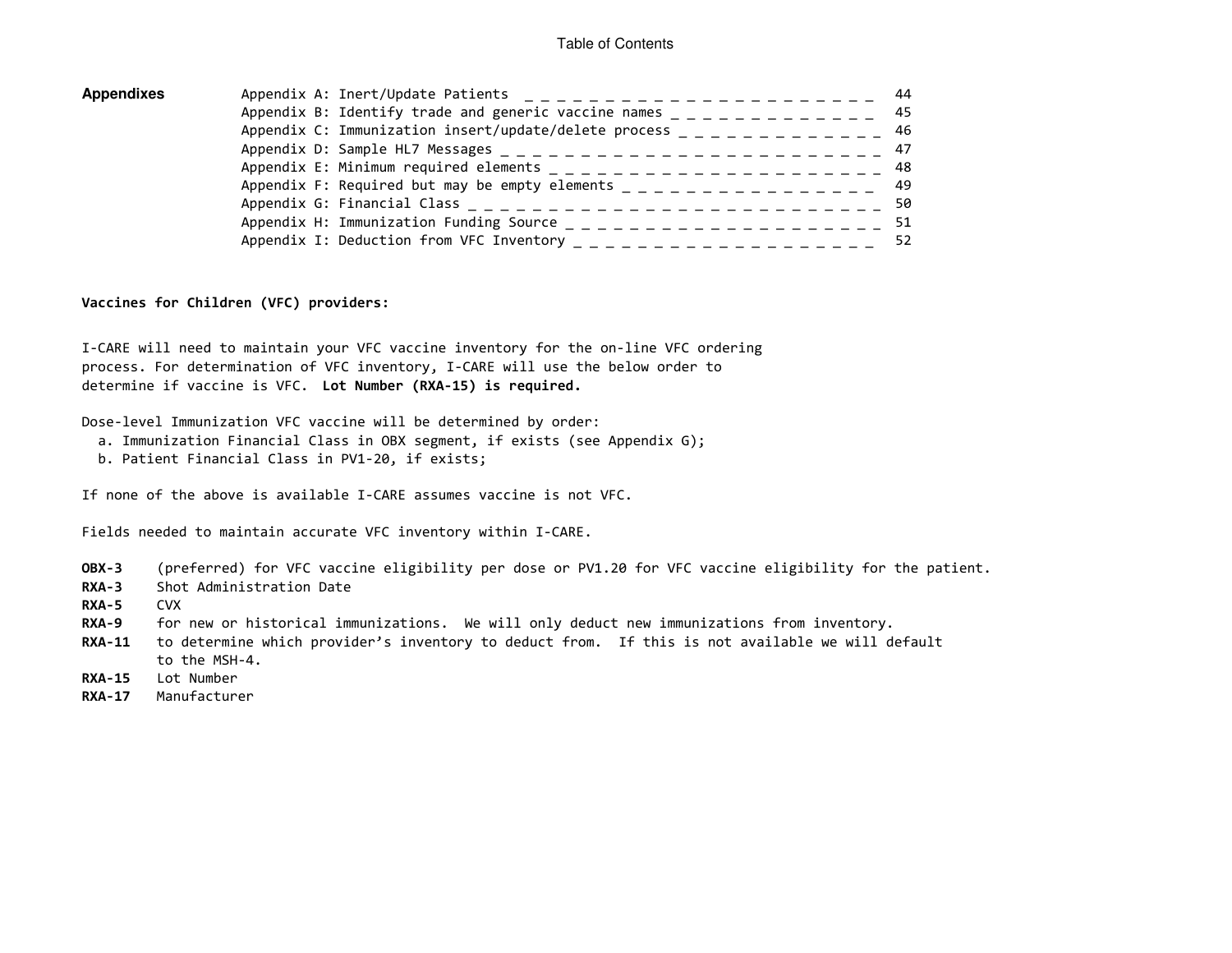## All Messages

| <b>Spec Notes</b>                   |
|-------------------------------------|
| $\vert \vert$ = optional            |
| $\{\}$ = repeatable                 |
| $R = required$                      |
| $RE = required$ but may be empty    |
| $(in 2.3.1 RE = O)$                 |
| $O =$ optional                      |
| $C =$ conditional                   |
| $C(a/b)$ = multi-choice conditional |
| $CE =$ conditional but may be empty |
| $X = not supported$                 |

#### **Batch Messages**

 VXU-V04 - Vaccination Record UpdateADT-A04 - Register a Patient ADT-A28 - Add Person Informationy [1994] ADT-A31 - Update Person Information

## **Real Time Messages**

 QBP-Q11 (v2.5.1) - Request Imm History VXQ-V01 (v2.3.1) - Request Imm HistoryADT-A29 - Delete Person InformationADT-A40 - Merge Patient

Note: differences in v2.3.1 and v2.5.1 will be anotated in the specs.Specs are based on v2.3.1 and v2.5.1 except where indicated

Fields that are imported into I-CARE are highlighted in green.

Fields required in order to be imported into I-CARE are hightlighted in red.

Please note that HL7 required fields are in bold but are not necessarily mapped into the I-CARE Registry, but should be present in order to remain HL7 compliant.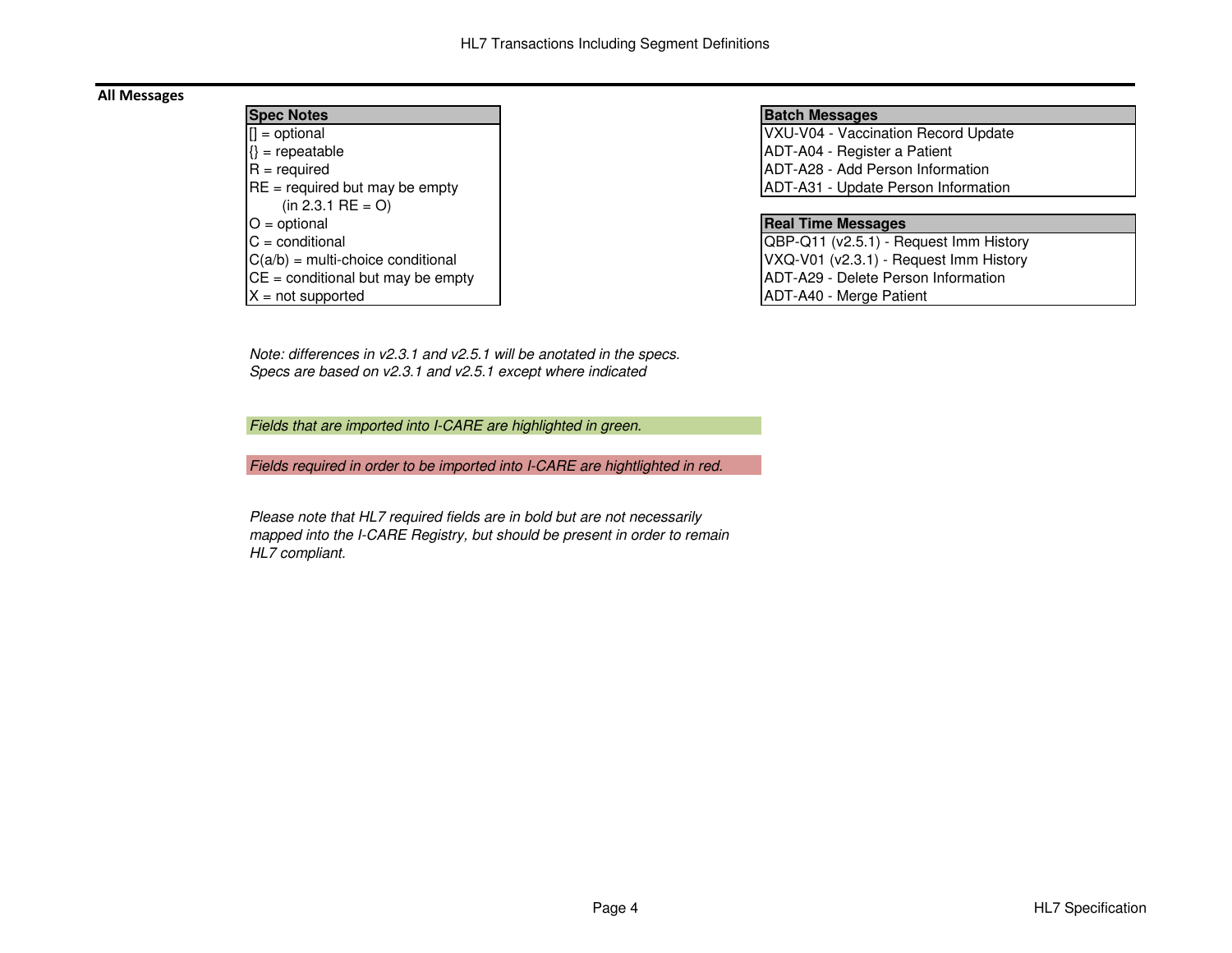## HL7 Transactions Including Segment Definitions

**VXQ^V01**

 \*Please note these specifications are subject to change to meet current Illinois Department of Public Health policies. **Query for Vaccination Record**

| <b>Segment</b> | <b>Cardinality</b> | Usage | <b>Field Name</b>               | <b>IComment</b>                                   |  |
|----------------|--------------------|-------|---------------------------------|---------------------------------------------------|--|
| <b>MSH</b>     | 11.11              |       | Message Header Segment          | Every message begins with an MSH.                 |  |
| <b>QRD</b>     | l 1…11             |       | <b>Query Definition Seament</b> | Every VXQ has one QRD segment.                    |  |
|                |                    |       |                                 | Every QRD segment in VXQ may have one or less QRF |  |
| [QRF'          | [01]               |       | Query Filter Segment            | segments.                                         |  |

v2.3.1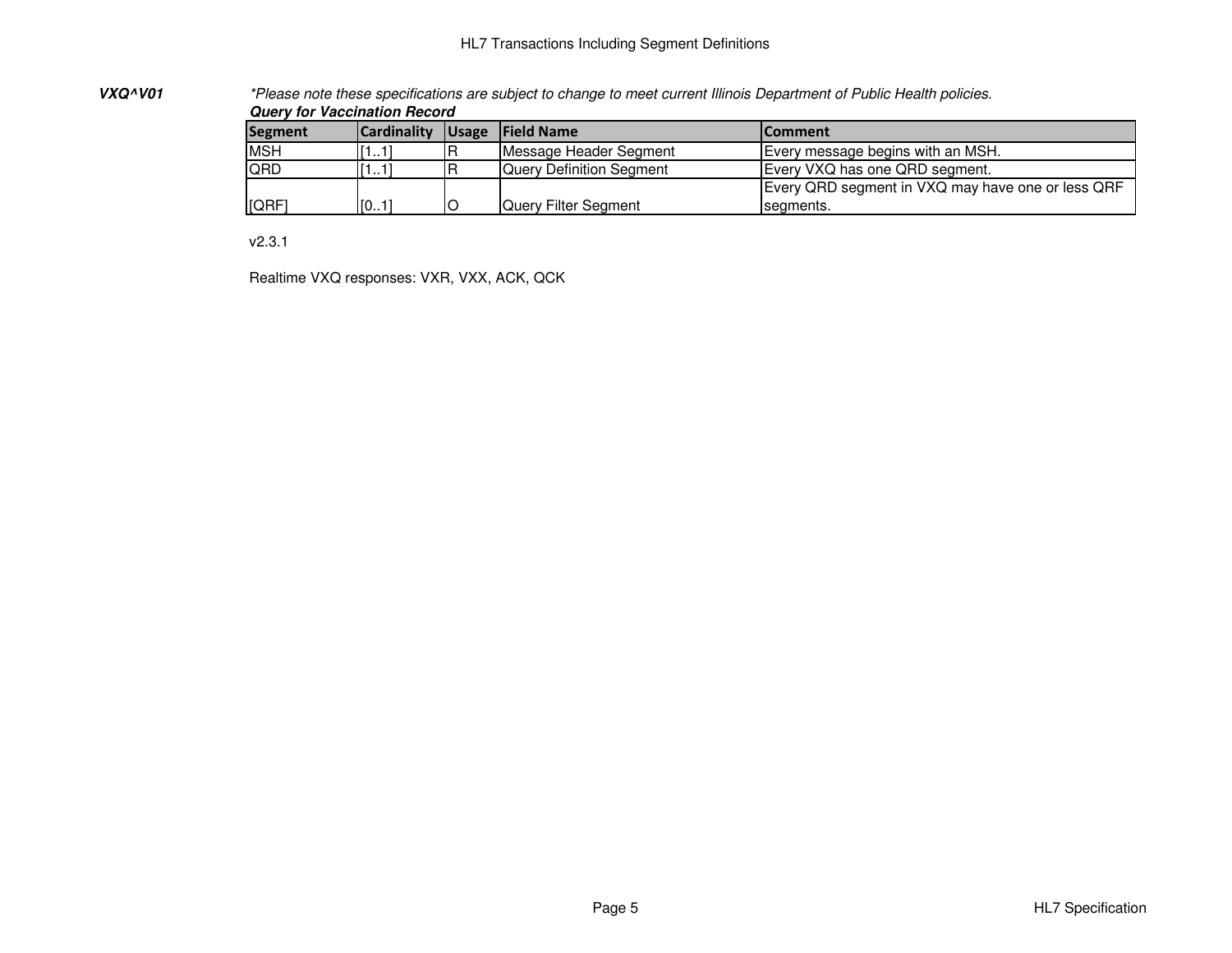## **VXX^V02**

**Response to Vaccination Query Returning Multiple PID Matches**

| Segment    | <b>Cardinality</b>   | <b>Usage</b> | <b>Field Name</b>              | lComment                                           |
|------------|----------------------|--------------|--------------------------------|----------------------------------------------------|
| <b>MSH</b> | [11]                 |              | Message Header Segment         | Every message begins with an MSH.                  |
| <b>MSA</b> | [11]                 |              | Message Acknowledgment         | Every VXX has one MSA segment.                     |
| QRD        | [11]                 |              | Query Definition Segment       | Every VXX has one QRD segment.                     |
| [QRF]      | [01]                 |              | Query Filter Segment           | May have one or less QRF segments.                 |
|            | <b>PATIENT begin</b> |              |                                |                                                    |
| <b>PID</b> | [11]                 |              | Patient Identification Segment | Each Patient Group will have only one PID segment. |
| [NK1]      | $[0^*]$              |              | Next of Kin/Associated Parties |                                                    |
|            | <b>PATIENT</b> end   |              |                                |                                                    |

v2.3.1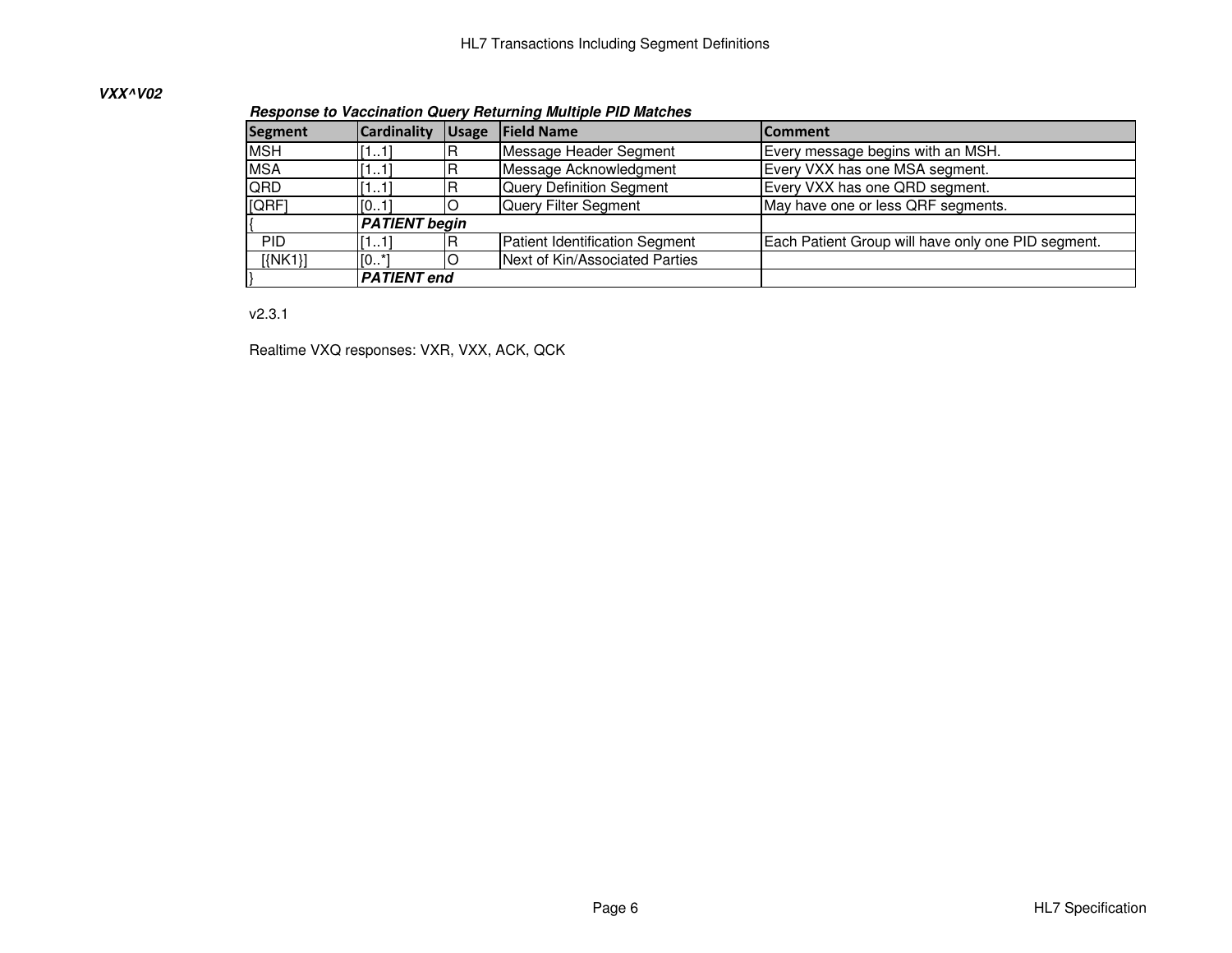## **VXR^V03**

## **Vaccination Record Response**

| <b>Segment</b>   | <b>Cardinality</b>         | <b>Usage</b>            | <b>Field Name</b>                     | <b>Comment</b>                                     |
|------------------|----------------------------|-------------------------|---------------------------------------|----------------------------------------------------|
| <b>MSH</b>       | [11]                       | $\mathsf R$             | Message Header Segment                | Every message begins with an MSH.                  |
| <b>MSA</b>       | [11]                       | $\overline{\mathbf{R}}$ | Message Acknowledgment                | Every VXR has one MSA segment.                     |
| QRD              | [11]                       | $\overline{\mathbf{R}}$ | <b>Query Definition Segment</b>       | Every VXR has one QRD segment.                     |
| [QRF]            | [01]                       | O                       | Query Filter Segment                  | May have one or less QRF segments.                 |
| PID              | [11]                       | $\overline{\mathsf{R}}$ | <b>Patient Identification Segment</b> | Every VXR has one PID segment.                     |
|                  |                            |                         |                                       | Every PID segment in VXU may have one or less PD1  |
| [PD1]            | [01]                       | O                       | <b>Additional Demographics</b>        | segment.                                           |
|                  |                            |                         |                                       | The PID segment in a VXR may have zero or more NK1 |
| $[\{NK1\}]$      | $[0*]$                     | O                       | Next of Kin/Associated Parties        | segments.                                          |
|                  | <b>PATIENT VISIT begin</b> |                         |                                       |                                                    |
|                  |                            |                         |                                       | The PID segment in a VXR may have zero or one PV1  |
|                  |                            |                         |                                       | segment. Subsequent messages regarding the same    |
| PV <sub>1</sub>  | [01]                       | O                       | <b>Patient Visit</b>                  | patient/client may have a different PV1 segment.   |
| [PV2]            | $\overline{[01]}$          | X                       | Patient Visit Additional Information  |                                                    |
|                  | <b>PATIENT VISIT end</b>   |                         |                                       |                                                    |
|                  | <b>ORDER</b> begin         |                         |                                       | Each VXR may have zero or more Order Groups.       |
|                  |                            |                         |                                       | The PID segment in a VXR may have zero or more ORC |
| [ORC]            | [0.1]                      | O                       | Common Order Segment                  | segments.                                          |
|                  |                            |                         |                                       | Each ORC segment in a VXR must have one RXA        |
| <b>RXA</b>       | [11]                       | R                       | Pharmacy Administration               | segment. Every RXA requires an ORC segment.        |
|                  |                            |                         |                                       | Every RXA segment in a VXR may have zero or one    |
| [RXR]            | [01]                       | Ю                       | <b>Pharmacy Route</b>                 | RXR segments.                                      |
|                  | <b>OBSERVATION BEGIN</b>   |                         |                                       |                                                    |
|                  |                            |                         |                                       | Every RXA segment in a VXR may have zero or more   |
| <b>OBX</b>       | $[0^*]$                    | O                       | Observation/Result                    | OBX segments.                                      |
|                  |                            |                         |                                       | Every OBX segment in a VXR may have zero or one    |
| $[\text{(NTE)}]$ | [01]                       | ΙO                      | Notes (Regarding Immunizations)       | NTE segment.                                       |
|                  | <b>OBSERVATION END</b>     |                         |                                       |                                                    |
| }.               | <b>ORDER</b> end           |                         |                                       |                                                    |

v2.3.1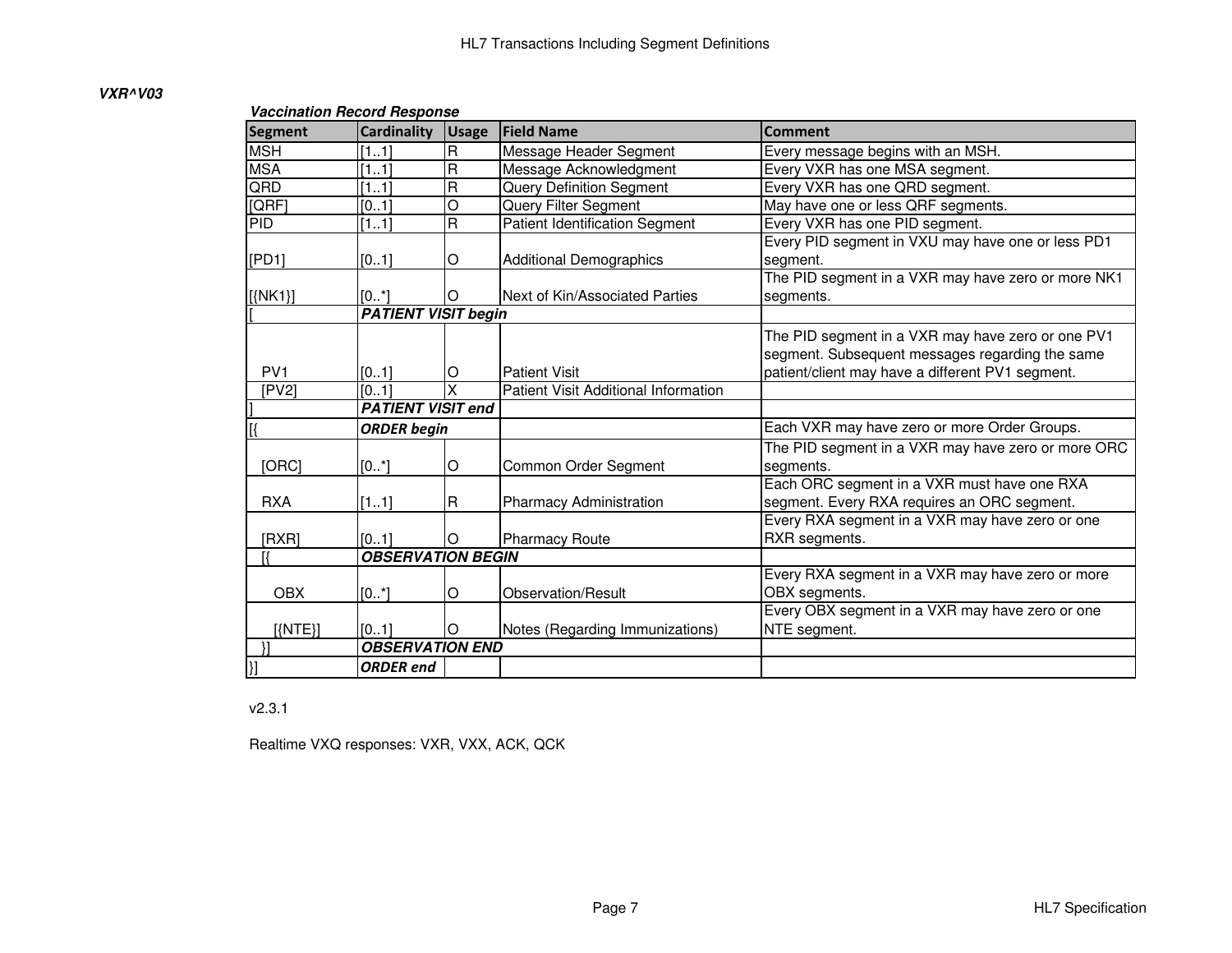#### **VXU^V04**

#### **Unsolicited Vaccination Record Update**

| <b>Segment</b>  | <b>Cardinality</b>         | <b>Usage</b>            | <b>Field Name</b>                      | <b>Comment</b>                                     |
|-----------------|----------------------------|-------------------------|----------------------------------------|----------------------------------------------------|
| <b>MSH</b>      | [11]                       | R                       | Message Header Segment                 | Every message begins with an MSH.                  |
| PID             | $\overline{[11]}$          | $\overline{\mathsf{R}}$ | <b>Patient Identification Segment</b>  | Every VXU has one PID segment.                     |
|                 |                            |                         |                                        | Every PID segment in VXU may have one or less PD1  |
| [PD1]           | [01]                       | <b>RE</b>               | <b>Additional Demographics</b>         | segment.                                           |
|                 |                            |                         |                                        | The PID segment in a VXU may have zero or more NK1 |
| $[$ {NK1}]      | [01]                       | <b>RE</b>               | Next of Kin/Associated Parties         | segments.                                          |
|                 | <b>PATIENT VISIT begin</b> |                         |                                        |                                                    |
|                 |                            |                         |                                        | The PID segment in a VXU may have zero or one PV1  |
|                 |                            |                         |                                        | segment. Subsequent messages regarding the same    |
| PV <sub>1</sub> | [01]                       | <b>RE</b>               | <b>Patient Visit</b>                   | patient/client may have a different PV1 segment.   |
| [PV2]           | [01]                       | X                       | Patient Visit Additional Information   |                                                    |
|                 | <b>PATIENT VISIT end</b>   |                         |                                        |                                                    |
|                 | <b>INSURANCE begin</b>     |                         |                                        | Each VXU may have zero or more Insurance Groups.   |
| IN <sub>1</sub> | [01]                       |                         | Insurance                              |                                                    |
| [IN2]           | [01]                       | X                       | Insurance Additional Information       |                                                    |
| [IN3]           | [01]                       | X                       | Insurance Additional Information-Cert. |                                                    |
|                 | <b>INSURANCE end</b>       |                         |                                        |                                                    |
| l[{             | <b>ORDER</b> begin         |                         |                                        | Each VXU may have zero or more Order Groups.       |
|                 |                            |                         |                                        | The PID segment in a VXU may have zero or more ORC |
| *ORC            | $[1^*]$                    | <b>RE</b>               | Common Order Segment                   | segments.                                          |
|                 |                            |                         |                                        | Each ORC segment in a VXU must have one RXA        |
| <b>RXA</b>      | [11]                       | R                       | Pharmacy Administration                | segment. Every RXA requires an ORC segment.        |
|                 |                            |                         |                                        | Every RXA segment in a VXU may have zero or one    |
| [RXR]           | [01]                       | <b>IRE</b>              | <b>Pharmacy Route</b>                  | RXR segments.                                      |
|                 | <b>OBSERVATION BEGIN</b>   |                         |                                        |                                                    |
|                 |                            |                         |                                        | Every RXA segment in a VXU may have zero or more   |
| <b>OBX</b>      | $[0^*]$                    | <b>RE</b>               | <b>Observation/Result</b>              | OBX segments.                                      |
|                 |                            |                         |                                        | Every OBX segment in a VXU may have zero or one    |
| $[\text{NTE}]\$ | [01]                       | <b>RE</b>               | Notes (Regarding Immunizations)        | NTE segment.                                       |
|                 | <b>OBSERVATION END</b>     |                         |                                        |                                                    |
|                 | <b>ORDER</b> end           |                         |                                        |                                                    |

\*While not all immunizations recorded in an immunization message are able to be associated with an order, each RXA must be associated with one ORC, based on HL7 2.5.1 standard. The ORC in v2.3.1 is optional.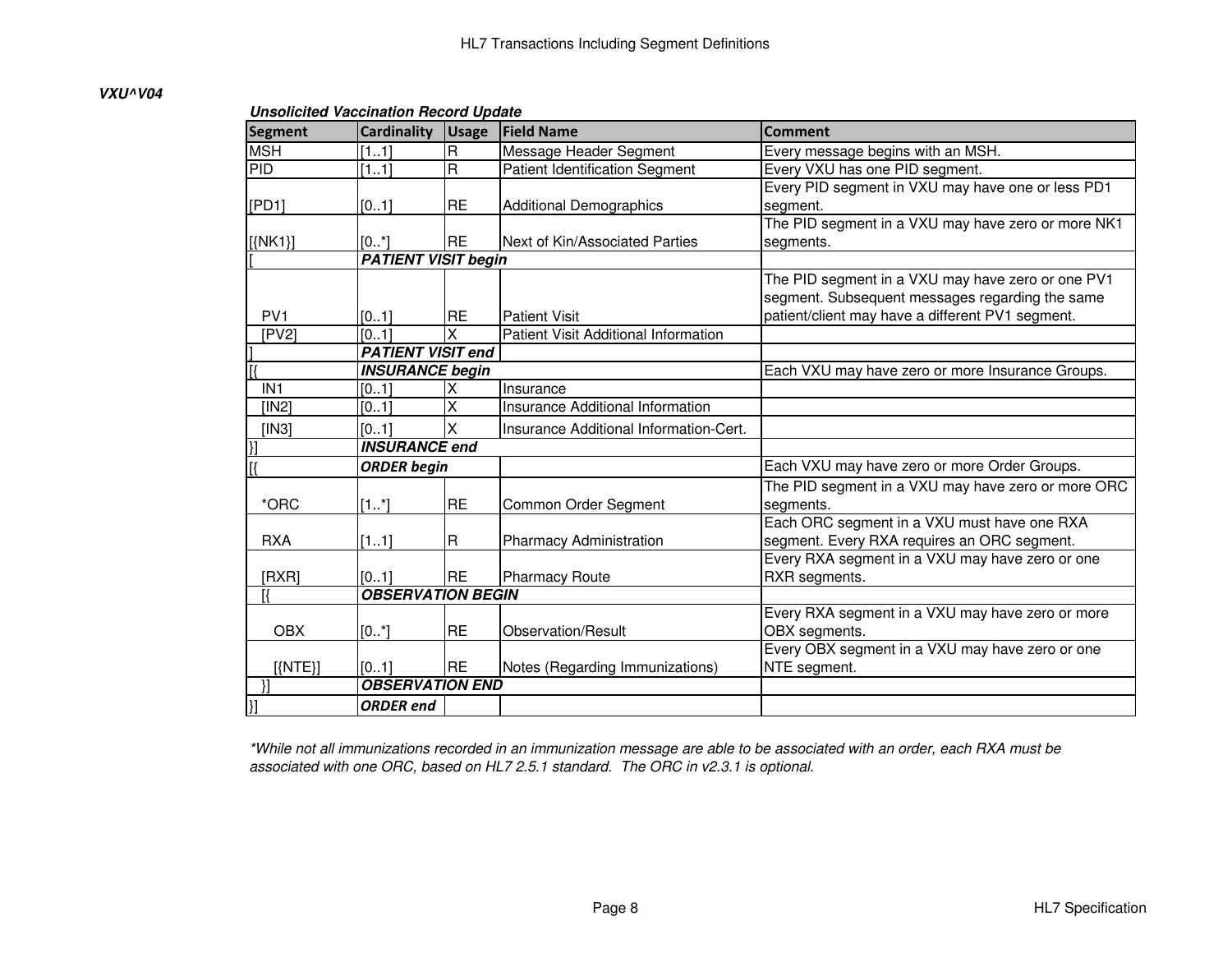| Admit/Visit Notification |  |  |
|--------------------------|--|--|
|                          |  |  |

| <b>Segment</b>           | <b>Cardinality</b>     | <b>Usage</b>            | <b>Field Name</b>                     | <b>Comment</b>                                     |
|--------------------------|------------------------|-------------------------|---------------------------------------|----------------------------------------------------|
| <b>MSH</b>               | [11]                   | R                       | Message Header Segment                | Every message begins with an MSH.                  |
| <b>EVN</b>               | [11]                   | R                       | Event Type                            | Every ADT has one EVN segment.                     |
| PID                      | [11]                   | $\overline{R}$          | <b>Patient Identification Segment</b> | Every ADT has one PID segment.                     |
|                          |                        |                         |                                       | Every PID segment in ADT may have zero or one PD1  |
| [PD1]                    | [01]                   | <b>RE</b>               | Patient Additional Demographics       | segment.                                           |
| $[$ {ROL}]               | $[0, *]$               | $\overline{O}$          | Role                                  |                                                    |
|                          |                        |                         |                                       | The PID segment in a ADT may have zero or more NK1 |
| $[\{NK1\}]$              | $[0^*]$                | O                       | Next of Kin/Associated Parties        | segments.                                          |
|                          |                        |                         |                                       | The PID segment in an ADT must have one PV1        |
| PV <sub>1</sub>          | [11]                   | $\mathsf R$             | <b>Patient Visit Information</b>      | segment.                                           |
| [PV2]                    | [01]                   | Χ                       | Patient Visit Additional Information  |                                                    |
| $[$ {ROL}]               | [0.1]                  | $\overline{\circ}$      | Role                                  |                                                    |
| $[$ {DB1}]               | [0.1]                  | $\overline{\mathsf{x}}$ | Disability Information                |                                                    |
|                          |                        |                         |                                       | The PID segment in an ADT may have zero or more    |
| $[$ {OBX}]               | $[0^*]$                | O                       | Observation /Result                   | OBX segments.                                      |
| $\overline{{[ALI]}}$     | $\overline{[0,1]}$     | $\overline{\mathsf{x}}$ | <b>Allergy Information</b>            |                                                    |
| $[$ {DG1}]               | [0.1]                  | $\overline{\mathsf{x}}$ | Diagnosis Information                 |                                                    |
| [DRG]                    | [0.1]                  | X                       | Diagnosis Related Group               |                                                    |
|                          | <b>PROCEDURE</b> begin |                         |                                       |                                                    |
| PR <sub>1</sub>          | [01]                   | O                       | Procedures                            |                                                    |
| $[$ {ROL}]               | [0.1]                  | $\overline{O}$          | Role                                  |                                                    |
|                          | <b>PROCEDURE</b> end   |                         |                                       |                                                    |
| $[\text{G}T1]$           | [0.1]                  | $\circ$                 | Guarantor                             |                                                    |
|                          | <b>INSURANCE begin</b> |                         |                                       |                                                    |
| IN <sub>1</sub>          | [01]                   | Χ                       | Insurance                             |                                                    |
| [IN2]                    | [0.1]                  | X                       | Insurance Add'l Information           |                                                    |
| $[$ { $[N3]$ }]          | [0.1]                  | X                       | Insurance Add'I Info - Cert           |                                                    |
| $[\text{ROL}]$           | $[0*]$                 | X                       | Role                                  |                                                    |
| $\overline{\mathcal{U}}$ | <b>INSURANCE end</b>   |                         |                                       |                                                    |
| [ACC]                    | [01]                   | Χ                       | <b>Accident Information</b>           |                                                    |
| [UB1]                    | $\overline{[01]}$      | X                       | Universal Bill Information            |                                                    |
| [UB2]                    | [0.1]                  | $\overline{\mathsf{x}}$ | Universal Bill 92 Information         |                                                    |
| [PDA]                    | [01]                   | $\overline{\mathsf{x}}$ | Patient Death and Autopsy             |                                                    |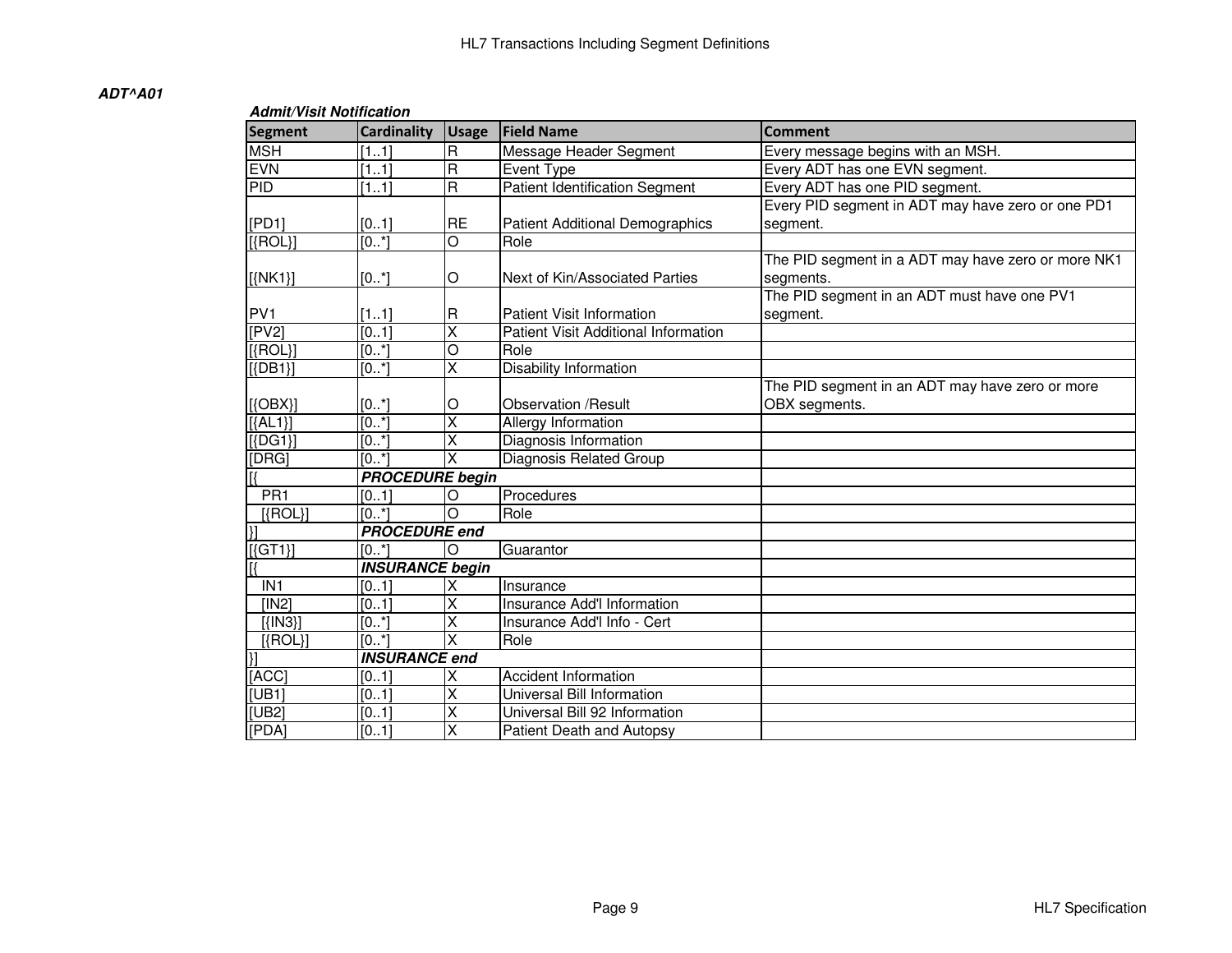| <b>Register a Patient</b> |                        |                         |                                        |                                                    |  |  |
|---------------------------|------------------------|-------------------------|----------------------------------------|----------------------------------------------------|--|--|
| Segment                   | <b>Cardinality</b>     | <b>Usage</b>            | <b>Field Name</b>                      | <b>Comment</b>                                     |  |  |
| <b>MSH</b>                | [11]                   | $\overline{\mathsf{R}}$ | Message Header Segment                 | Every message begins with an MSH.                  |  |  |
| <b>EVN</b>                | [11]                   | $\overline{\mathsf{R}}$ | Event Type                             | Every ADT has one EVN segment.                     |  |  |
| <b>PID</b>                | [11]                   | $\overline{\mathsf{R}}$ | <b>Patient Identification Segment</b>  | Every ADT has one PID segment.                     |  |  |
|                           |                        |                         |                                        | Every PID segment in ADT may have zero or one PD1  |  |  |
| [PD1]                     | [01]                   | <b>RE</b>               | <b>Patient Additional Demographics</b> | segment.                                           |  |  |
| $[$ {ROL}]                | [0.1]                  | $\overline{O}$          | Role                                   |                                                    |  |  |
|                           |                        |                         |                                        | The PID segment in a ADT may have zero or more NK1 |  |  |
| $[$ {NK1}]                | $[0*]$                 | O                       | Next of Kin/Associated Parties         | segments.                                          |  |  |
|                           |                        |                         |                                        | The PID segment in an ADT must have one PV1        |  |  |
| PV <sub>1</sub>           | [11]                   | $\mathsf R$             | Patient Visit Information              | segment.                                           |  |  |
| [PV2]                     | [01]                   | $\overline{\mathsf{x}}$ | Patient Visit Additional Information   |                                                    |  |  |
| $[$ {ROL}]                | $[0*]$                 | O                       | Role                                   |                                                    |  |  |
| $[$ {DB1}]                | $[0^*]$                | $\overline{\mathsf{x}}$ | Disability Information                 |                                                    |  |  |
|                           |                        |                         |                                        | The PID segment in an ADT may have zero or more    |  |  |
| $[$ {OBX}]                | $[0*]$                 | O                       | <b>Observation /Result</b>             | OBX segments.                                      |  |  |
| $[{AL1}]$                 | [0.1]                  | $\overline{\mathsf{x}}$ | <b>Allergy Information</b>             |                                                    |  |  |
| $[$ {DG1}]                | [0.1]                  | $\overline{\mathsf{x}}$ | Diagnosis Information                  |                                                    |  |  |
| [DRG]                     | [0.1]                  | $\overline{\mathsf{x}}$ | Diagnosis Related Group                |                                                    |  |  |
|                           | <b>PROCEDURE</b> begin |                         |                                        |                                                    |  |  |
| PR <sub>1</sub>           | [01]                   | $\circ$                 | Procedures                             |                                                    |  |  |
| $[{ROL}]$                 | $[0*]$                 | $\overline{O}$          | Role                                   |                                                    |  |  |
| $\overline{\mathcal{X}}$  | <b>PROCEDURE</b> end   |                         |                                        |                                                    |  |  |
| $\sqrt{\text{[G]}(1)}$    | $[0*]$                 | Ιx                      | Guarantor                              |                                                    |  |  |
| Ιß                        | <b>INSURANCE begin</b> |                         |                                        |                                                    |  |  |
| IN <sub>1</sub>           | [01]                   | X                       | Insurance                              |                                                    |  |  |
| [IN2]                     | [01]                   | $\overline{\mathsf{x}}$ | Insurance Add'l Information            |                                                    |  |  |
| $[$ { $[N3]$ }]           | [01]                   | $\overline{\mathsf{x}}$ | Insurance Add'l Info - Cert            |                                                    |  |  |
| $[\text{ROL}]$            | [0.1]                  | $\overline{\mathsf{x}}$ | Role                                   |                                                    |  |  |
| $\overline{\mathcal{X}}$  | <b>INSURANCE end</b>   |                         |                                        |                                                    |  |  |
| [ACC]                     | [01]                   | X                       | <b>Accident Information</b>            |                                                    |  |  |
| [UB1]                     | [01]                   | $\overline{\mathsf{x}}$ | Universal Bill Information             |                                                    |  |  |
| [UB2]                     | [01]                   | X                       | Universal Bill 92 Information          |                                                    |  |  |
| [PDA]                     | [01]                   | $\overline{\mathsf{x}}$ | Patient Death and Autopsy              |                                                    |  |  |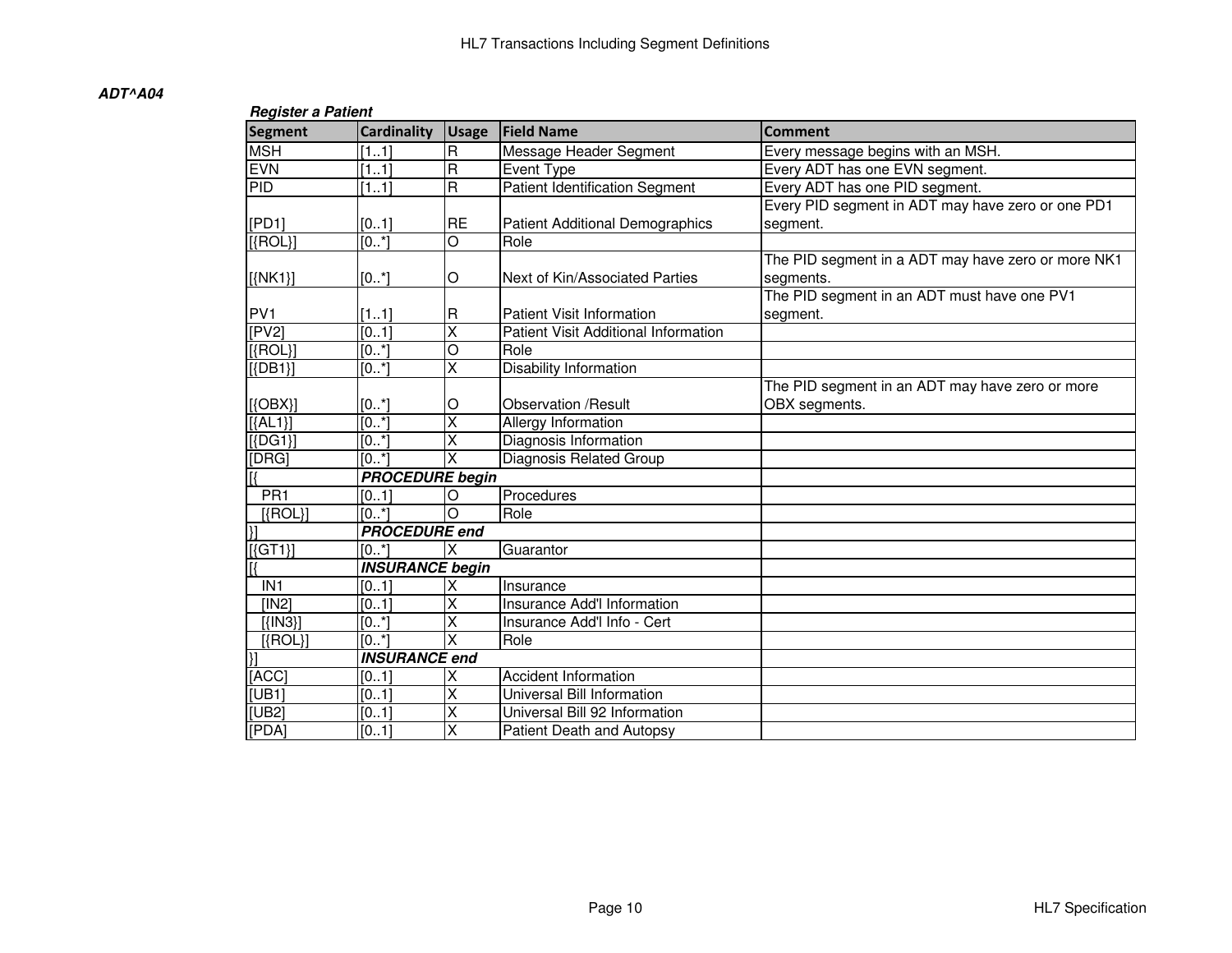|                    | <b>Pre-admit a Patient</b> |                         |                                        |                                                    |  |  |  |
|--------------------|----------------------------|-------------------------|----------------------------------------|----------------------------------------------------|--|--|--|
| <b>Segment</b>     | <b>Cardinality</b>         | <b>Usage</b>            | <b>Field Name</b>                      | <b>Comment</b>                                     |  |  |  |
| <b>MSH</b>         | [11]                       | R                       | Message Header Segment                 | Every message begins with an MSH.                  |  |  |  |
| <b>EVN</b>         | [11]                       | R                       | <b>Event Type</b>                      | Every ADT has one EVN segment.                     |  |  |  |
| PID                | [11]                       | R                       | <b>Patient Identification Segment</b>  | Every ADT has one PID segment.                     |  |  |  |
|                    |                            |                         |                                        | Every PID segment in ADT may have zero or one PD1  |  |  |  |
| [PD1]              | [01]                       | RE                      | <b>Patient Additional Demographics</b> | segment.                                           |  |  |  |
| $[{ROL}]$          | $[0, *]$                   | $\overline{\circ}$      | Role                                   |                                                    |  |  |  |
|                    |                            |                         |                                        | The PID segment in a ADT may have zero or more NK1 |  |  |  |
| $[$ {NK1}]         | [0.1]                      | O                       | Next of Kin/Associated Parties         | segments.                                          |  |  |  |
|                    |                            |                         |                                        | The PID segment in an ADT must have one PV1        |  |  |  |
| PV <sub>1</sub>    | [11]                       | R                       | <b>Patient Visit Information</b>       | segment.                                           |  |  |  |
| [PV2]              | [01]                       | $\overline{\mathsf{x}}$ | Patient Visit Additional Information   |                                                    |  |  |  |
| $[\text{\{ROL}\}]$ | $[0, *]$                   | O                       | Role                                   |                                                    |  |  |  |
| $[$ {DB1}]         | [0.1]                      | $\overline{\mathsf{x}}$ | <b>Disability Information</b>          |                                                    |  |  |  |
|                    |                            |                         |                                        | The PID segment in an ADT may have zero or more    |  |  |  |
| $[\{OBX\}]$        | [0.1]                      | O                       | <b>Observation /Result</b>             | OBX segments.                                      |  |  |  |
| $[{AL1}]$          | [0.1]                      | $\overline{\mathsf{x}}$ | <b>Allergy Information</b>             |                                                    |  |  |  |
| $[{DG1}]$          | [0.1]                      | $\overline{\mathsf{x}}$ | Diagnosis Information                  |                                                    |  |  |  |
| [DRG]              | [0.1]                      | X                       | Diagnosis Related Group                |                                                    |  |  |  |
|                    | <b>PROCEDURE</b> begin     |                         |                                        |                                                    |  |  |  |
| PR <sub>1</sub>    | [01]                       | O                       | Procedures                             |                                                    |  |  |  |
| $[$ {ROL}]         | $[0, *]$                   | $\circ$                 | Role                                   |                                                    |  |  |  |
|                    | <b>PROCEDURE</b> end       |                         |                                        |                                                    |  |  |  |
| $[$ {GT1}]         | [0.1]                      | ΙX                      | Guarantor                              |                                                    |  |  |  |
|                    | <b>INSURANCE begin</b>     |                         |                                        |                                                    |  |  |  |
| IN <sub>1</sub>    | [01]                       | X                       | Insurance                              |                                                    |  |  |  |
| [IN2]              | [01]                       | X                       | Insurance Add'I Information            |                                                    |  |  |  |
| [ I N3 ]           | [0.1]                      | X                       | Insurance Add'l Info - Cert            |                                                    |  |  |  |
| $[{ROL}]$          | [0, 1]                     | X                       | Role                                   |                                                    |  |  |  |
|                    | <b>INSURANCE end</b>       |                         |                                        |                                                    |  |  |  |
| [ACC]              | [01]                       | Χ                       | <b>Accident Information</b>            |                                                    |  |  |  |
| [UB1]              | [01]                       | Χ                       | Universal Bill Information             |                                                    |  |  |  |
| [UB2]              | [01]                       | Χ                       | Universal Bill 92 Information          |                                                    |  |  |  |
|                    |                            |                         |                                        |                                                    |  |  |  |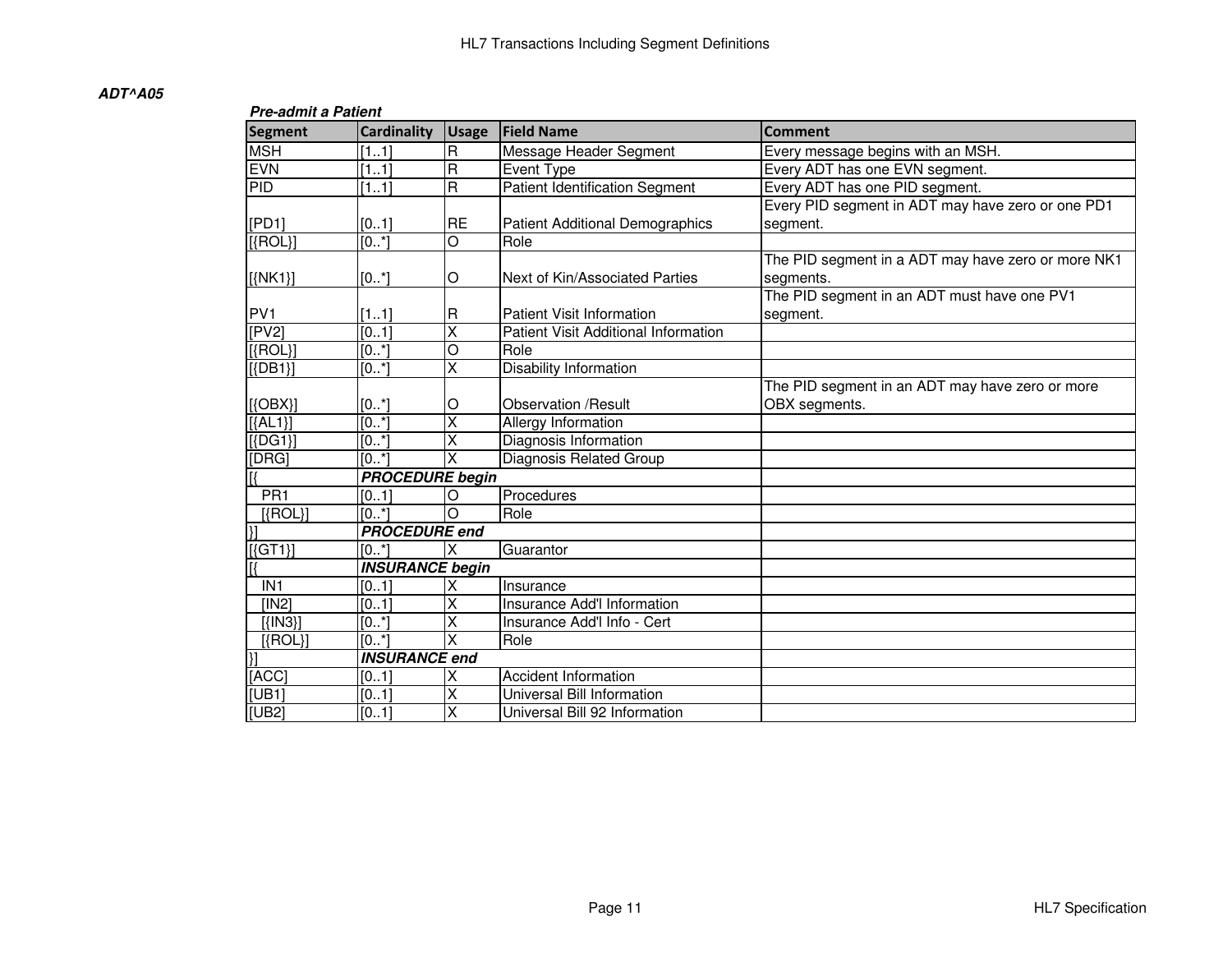#### **Update Patient Information**

| Segment                  | <b>Cardinality</b>      | <b>Usage</b>            | <b>Field Name</b>                           | <b>Comment</b>                                     |
|--------------------------|-------------------------|-------------------------|---------------------------------------------|----------------------------------------------------|
| <b>MSH</b>               | [11]                    | R                       | Message Header Segment                      | Every message begins with an MSH.                  |
| <b>EVN</b>               | [11]                    | $\overline{\mathbf{u}}$ | Event Type                                  | Every ADT has one EVN segment.                     |
| PID                      | [11]                    | $\overline{\mathsf{R}}$ | <b>Patient Identification Segment</b>       | Every ADT has one PID segment.                     |
|                          |                         |                         |                                             | Every PID segment in ADT may have zero or one PD1  |
| [PD1]                    | [01]                    | <b>RE</b>               | <b>Patient Additional Demographics</b>      | segment.                                           |
| $[$ {ROL}]               | $\overline{[0, *]}$     | $\overline{O}$          | Role                                        |                                                    |
|                          |                         |                         |                                             | The PID segment in a ADT may have zero or more NK1 |
| $[$ {NK1}]               | $[0^*]$                 | O                       | Next of Kin/Associated Parties              | segments.                                          |
|                          |                         |                         |                                             | The PID segment in an ADT must have one PV1        |
| PV <sub>1</sub>          | [11]                    | lR.                     | <b>Patient Visit Information</b>            | segment.                                           |
| [PV2]                    | $\overline{[01]}$       | $\overline{\mathsf{x}}$ | <b>Patient Visit Additional Information</b> |                                                    |
| $[$ {ROL}]               | [0.1]                   | Ō                       | Role                                        |                                                    |
| $[\{\mathsf{DB1}\}]$     | $\overline{[0, \cdot]}$ | $\overline{\mathsf{x}}$ | Disability Information                      |                                                    |
|                          |                         |                         |                                             | The PID segment in an ADT may have zero or more    |
| $[$ {OBX}]               | $[0^*]$                 | O                       | <b>Observation /Result</b>                  | OBX segments.                                      |
| $[{AL1}]$                | $\overline{[0r^*]}$     | $\overline{\mathsf{x}}$ | <b>Allergy Information</b>                  |                                                    |
| $[$ {DG1}]               | $\overline{[0, \cdot]}$ | Χ                       | Diagnosis Information                       |                                                    |
| [DRG]                    | [0.1]                   | X                       | Diagnosis Related Group                     |                                                    |
|                          | <b>PROCEDURE begin</b>  |                         |                                             |                                                    |
| PR <sub>1</sub>          | [01]                    | IО                      | Procedures                                  |                                                    |
| $[$ {ROL}]               | $[0*]$                  | lO                      | Role                                        |                                                    |
| $\overline{\mathcal{H}}$ | <b>PROCEDURE</b> end    |                         |                                             |                                                    |
| $[{GT1}]$                | [0.1]                   | $\overline{\mathsf{x}}$ | Guarantor                                   |                                                    |
|                          | <b>INSURANCE begin</b>  |                         |                                             |                                                    |
| IN <sub>1</sub>          | [01]                    | Χ                       | Insurance                                   |                                                    |
| [IN2]                    | [01]                    | X                       | Insurance Add'I Information                 |                                                    |
| $[ IN3\rangle]$          | [0.1]                   | X                       | Insurance Add'l Info - Cert                 |                                                    |
| $[$ {ROL}]               | [0.1]                   | X                       | Role                                        |                                                    |
| $\overline{\mathcal{E}}$ | <b>INSURANCE end</b>    |                         |                                             |                                                    |
| [ACC]                    | [01]                    | х                       | <b>Accident Information</b>                 |                                                    |
| [UB1]                    | [01]                    | X                       | Universal Bill Information                  |                                                    |
| [UB2]                    | $\overline{[01]}$       | $\overline{\mathsf{x}}$ | Universal Bill 92 Information               |                                                    |
| [PDA]                    | [01]                    | X                       | Patient Death and Autopsy                   |                                                    |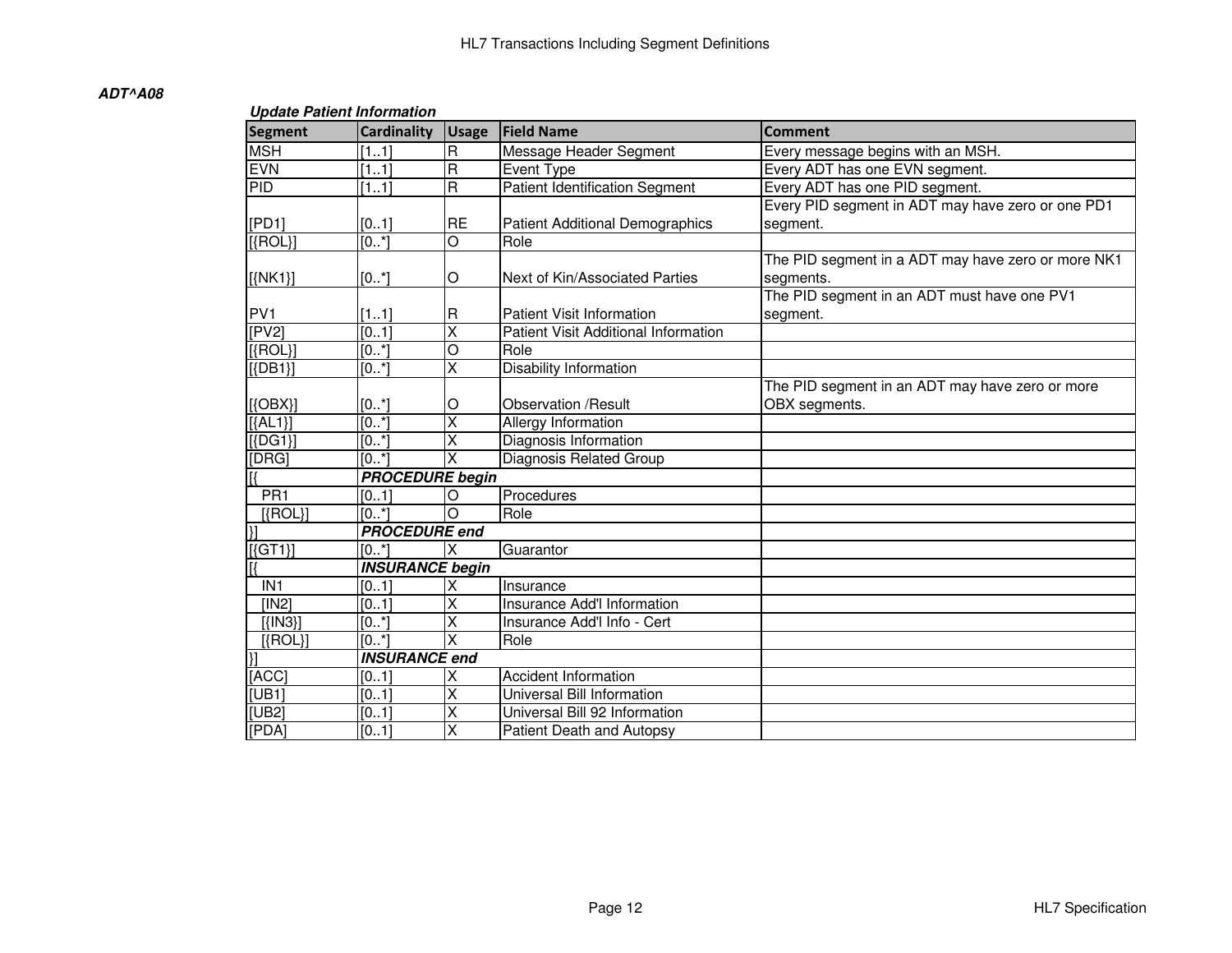#### **Add Person Information**

| <b>Segment</b>            | <b>Cardinality</b>      | <b>Usage</b>            | <b>Field Name</b>                      | <b>Comment</b>                                     |  |  |  |
|---------------------------|-------------------------|-------------------------|----------------------------------------|----------------------------------------------------|--|--|--|
| <b>MSH</b>                | [11]                    | $\overline{R}$          | Message Header Segment                 | Every message begins with an MSH.                  |  |  |  |
| <b>EVN</b>                | [11]                    | $\overline{\mathbf{R}}$ | Event Type                             | Every ADT has one EVN segment.                     |  |  |  |
| PID                       | [11]                    | $\overline{\mathsf{R}}$ | <b>Patient Identification Segment</b>  | Every ADT has one PID segment.                     |  |  |  |
|                           |                         |                         |                                        | Every PID segment in ADT may have zero or one PD1  |  |  |  |
| [PD1]                     | [01]                    | <b>RE</b>               | <b>Patient Additional Demographics</b> | segment.                                           |  |  |  |
| $[$ {ROL}]                | [0.1]                   | $\overline{O}$          | Role                                   |                                                    |  |  |  |
|                           |                         |                         |                                        | The PID segment in a ADT may have zero or more NK1 |  |  |  |
| $[\{NK1\}]$               | [0.1]                   | O                       | Next of Kin/Associated Parties         | segments.                                          |  |  |  |
|                           |                         |                         |                                        | The PID segment in an ADT must have one PV1        |  |  |  |
| PV <sub>1</sub>           | [11]                    | R                       | <b>Patient Visit Information</b>       | segment.                                           |  |  |  |
| [PV2]                     | [01]                    | $\overline{\mathsf{x}}$ | Patient Visit Additional Information   |                                                    |  |  |  |
| $[$ {ROL}]                | [0.1]                   | $\overline{O}$          | Role                                   |                                                    |  |  |  |
| $[$ {DB1}]                | $\overline{[0, \cdot]}$ | $\overline{\mathsf{x}}$ | <b>Disability Information</b>          |                                                    |  |  |  |
|                           |                         |                         |                                        | The PID segment in an ADT may have zero or more    |  |  |  |
| $[$ {OBX}]                | [0.1]                   | O                       | Observation /Result                    | OBX segments.                                      |  |  |  |
| $[{AL1}]$                 | $\overline{[0,1]}$      | $\overline{\mathsf{x}}$ | <b>Allergy Information</b>             |                                                    |  |  |  |
| $[{DG1}]$                 | [0.1]                   | $\overline{\mathsf{x}}$ | Diagnosis Information                  |                                                    |  |  |  |
| [DRG]                     | [0.1]                   | $\overline{\mathsf{x}}$ | <b>Diagnosis Related Group</b>         |                                                    |  |  |  |
|                           | <b>PROCEDURE begin</b>  |                         |                                        |                                                    |  |  |  |
| PR <sub>1</sub>           | [01]                    | O                       | Procedures                             |                                                    |  |  |  |
| $[\text{ROL}]$            | $\overline{[0^*]}$      | $\circ$                 | Role                                   |                                                    |  |  |  |
| $\overline{\mathcal{V}}$  | <b>PROCEDURE</b> end    |                         |                                        |                                                    |  |  |  |
| $[\overline{\text{GT1}}]$ | [0*]                    | X                       | Guarantor                              |                                                    |  |  |  |
|                           | <b>INSURANCE begin</b>  |                         |                                        |                                                    |  |  |  |
| IN <sub>1</sub>           | [01]                    | X                       | Insurance                              |                                                    |  |  |  |
| [IN2]                     | [01]                    | X                       | Insurance Add'I Information            |                                                    |  |  |  |
|                           | [0.1]                   | X                       | Insurance Add'l Info - Cert            |                                                    |  |  |  |
| $[$ {ROL}]                | [0.1]                   | $\overline{\mathsf{x}}$ | Role                                   |                                                    |  |  |  |
| $\overline{\mathcal{H}}$  | <b>INSURANCE end</b>    |                         |                                        |                                                    |  |  |  |
| [ACC]                     | [01]                    | X                       | <b>Accident Information</b>            |                                                    |  |  |  |
| [UB1]                     | [01]                    | X                       | Universal Bill Information             |                                                    |  |  |  |
| [UB2]                     | [01]                    | $\overline{\mathsf{x}}$ | Universal Bill 92 Information          |                                                    |  |  |  |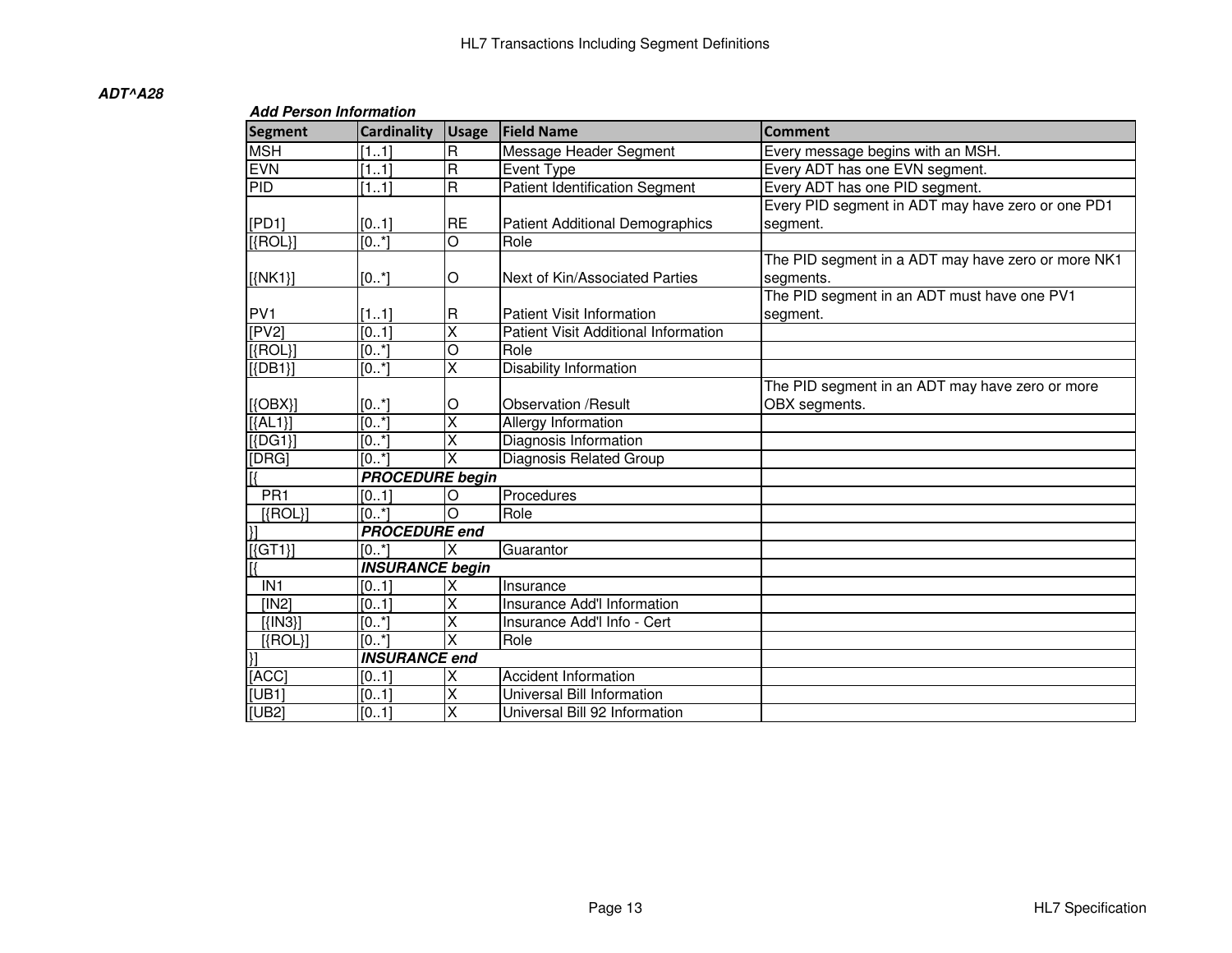## **ADT^A29^ADT\_A21**

## **Delete Person Information**

| <b>Segment</b> | <b>Cardinality</b>           |    | Usage Field Name               | <b>IComment</b>                   |  |  |
|----------------|------------------------------|----|--------------------------------|-----------------------------------|--|--|
| <b>MSH</b>     | r١.<br>1.11                  | R  | Message Header Segment         | Every message begins with an MSH. |  |  |
| EVN            | 1.11                         |    | Event Type                     | Every ADT has one EVN segment.    |  |  |
| <b>PID</b>     | r١.<br>$\dots1$ <sup>1</sup> | .R | Patient Identification Segment | Every ADT has one PID segment.    |  |  |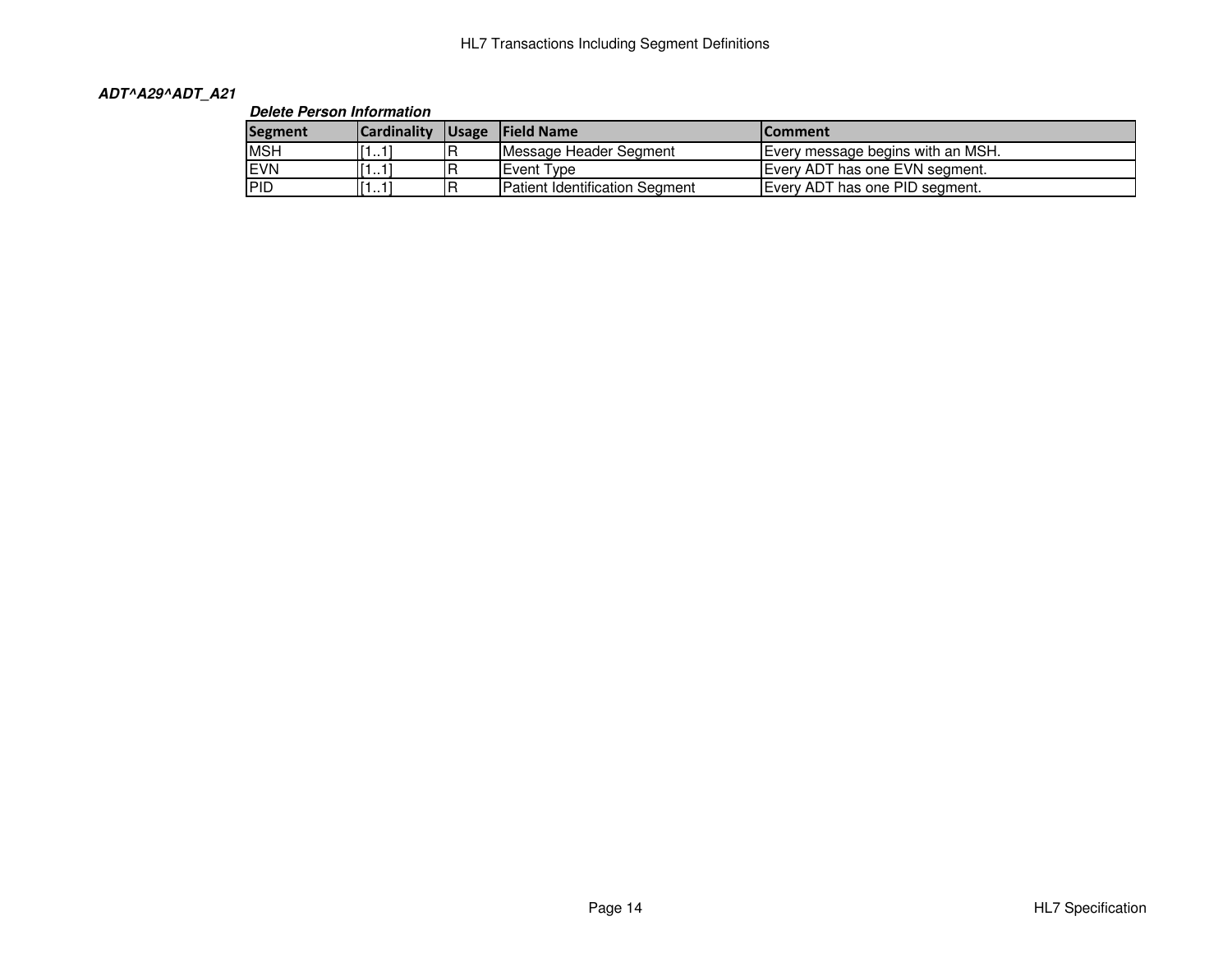| $\sim$ paalo 1 010011 11110111111111<br><b>Segment</b> | <b>Cardinality</b>     | <b>Usage</b>            | <b>Field Name</b>                      | <b>Comment</b>                                     |  |  |  |
|--------------------------------------------------------|------------------------|-------------------------|----------------------------------------|----------------------------------------------------|--|--|--|
| <b>MSH</b>                                             | [11]                   | R                       | Message Header Segment                 | Every message begins with an MSH.                  |  |  |  |
| <b>EVN</b>                                             | [11]                   | R                       | Event Type                             | Every ADT has one EVN segment.                     |  |  |  |
| <b>PID</b>                                             | [11]                   | $\mathsf{R}$            | <b>Patient Identification Segment</b>  | Every ADT has one PID segment.                     |  |  |  |
|                                                        |                        |                         |                                        | Every PID segment in ADT may have zero or one PD1  |  |  |  |
| [PD1]                                                  | [01]                   | <b>RE</b>               | <b>Patient Additional Demographics</b> | segment.                                           |  |  |  |
| [{ROL}]                                                | [0.1]                  | $\overline{O}$          | Role                                   |                                                    |  |  |  |
|                                                        |                        |                         |                                        | The PID segment in a ADT may have zero or more NK1 |  |  |  |
| $[{NK1}]$                                              | [0.1]                  | O                       | Next of Kin/Associated Parties         | segments.                                          |  |  |  |
|                                                        |                        |                         |                                        | The PID segment in an ADT must have one PV1        |  |  |  |
| PV <sub>1</sub>                                        | [11]                   | R                       | <b>Patient Visit Information</b>       | segment.                                           |  |  |  |
| [PV2]                                                  | $\overline{[01]}$      | $\overline{\mathsf{x}}$ | Patient Visit Additional Information   |                                                    |  |  |  |
| $[$ {ROL}]                                             | [0.1]                  | O                       | Role                                   |                                                    |  |  |  |
| $[$ {DB1}]                                             | [0.1]                  | X                       | <b>Disability Information</b>          |                                                    |  |  |  |
|                                                        |                        |                         |                                        | The PID segment in an ADT may have zero or more    |  |  |  |
| $[$ {OBX}]                                             | $[0^*]$                | O                       | <b>Observation /Result</b>             | OBX segments.                                      |  |  |  |
| $[{AL1}]$                                              | [0.1]                  | X                       | <b>Allergy Information</b>             |                                                    |  |  |  |
| $[$ {DG1}]                                             | [0.1]                  |                         | Diagnosis Information                  |                                                    |  |  |  |
| [DRG]                                                  | $[0*]$                 | X                       | Diagnosis Related Group                |                                                    |  |  |  |
|                                                        | <b>PROCEDURE</b> begin |                         |                                        |                                                    |  |  |  |
| PR <sub>1</sub>                                        | [01]                   | O                       | Procedures                             |                                                    |  |  |  |
| $[{ROL}]$                                              | [0.1]                  | $\circ$                 | Role                                   |                                                    |  |  |  |
| $\overline{\mathcal{H}}$                               | <b>PROCEDURE end</b>   |                         |                                        |                                                    |  |  |  |
| $\overline{[\text{\sc[[GT1]]}]}$                       | [0.1]                  | X                       | Guarantor                              |                                                    |  |  |  |
|                                                        | <b>INSURANCE begin</b> |                         |                                        |                                                    |  |  |  |
| IN <sub>1</sub>                                        | [01]                   | X                       | Insurance                              |                                                    |  |  |  |
| [IN2]                                                  | [01]                   | Χ                       | <b>Insurance Add'I Information</b>     |                                                    |  |  |  |
| $[$ { $[N3]$ }]                                        | [0.1]                  | Χ                       | Insurance Add'l Info - Cert            |                                                    |  |  |  |
| $[$ {ROL}]                                             | [0.1]                  | X                       | Role                                   |                                                    |  |  |  |
| $\overline{\mathcal{H}}$                               | <b>INSURANCE end</b>   |                         |                                        |                                                    |  |  |  |
| [ACC]                                                  | [01]                   | Χ                       | <b>Accident Information</b>            |                                                    |  |  |  |
| [UB1]                                                  | [01]                   | Χ                       | Universal Bill Information             |                                                    |  |  |  |
| [UB2]                                                  | [01]                   | X                       | Universal Bill 92 Information          |                                                    |  |  |  |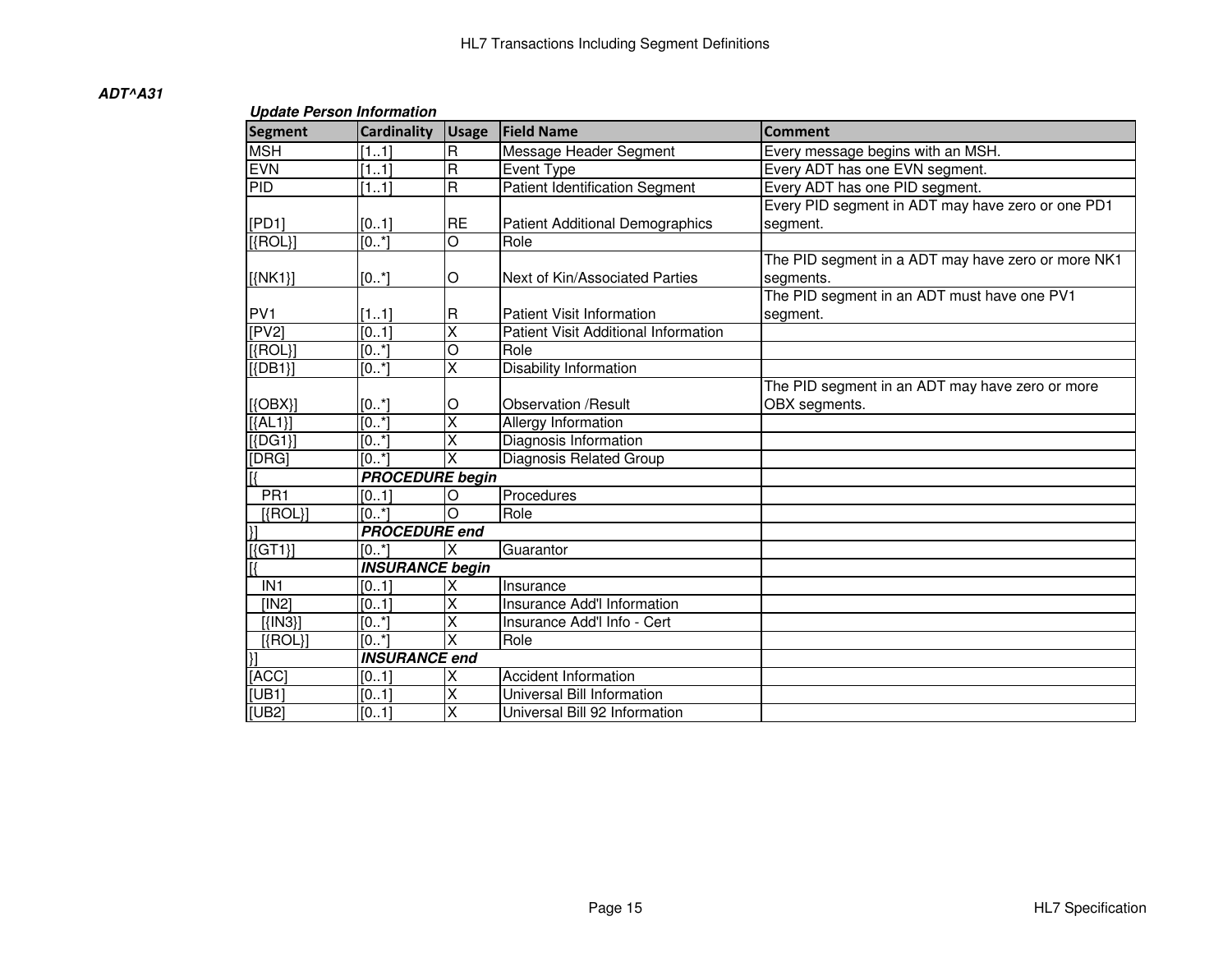## **ADT^A40^ADT\_A39**

## **Merge Patient - Patient Identifier List**

| <b>Segment</b> | <b>Cardinality</b>   | <b>Usage</b> | <b>IField Name</b>                    | <b>Comment</b>                    |  |  |
|----------------|----------------------|--------------|---------------------------------------|-----------------------------------|--|--|
| <b>MSH</b>     | [11]                 | R            | Message Header Segment                | Every message begins with an MSH. |  |  |
| <b>EVN</b>     | [11]                 |              | Event Type                            | Every ADT has one EVN segment.    |  |  |
|                | <b>PATIENT</b> begin |              |                                       |                                   |  |  |
| <b>PID</b>     | [11]                 |              | <b>Patient Identification Segment</b> | Every ADT has one PID segment.    |  |  |
| <b>MRG</b>     | [11]                 |              | Merge Information                     |                                   |  |  |
|                | <b>PATIENT</b> end   |              |                                       |                                   |  |  |
|                |                      |              |                                       |                                   |  |  |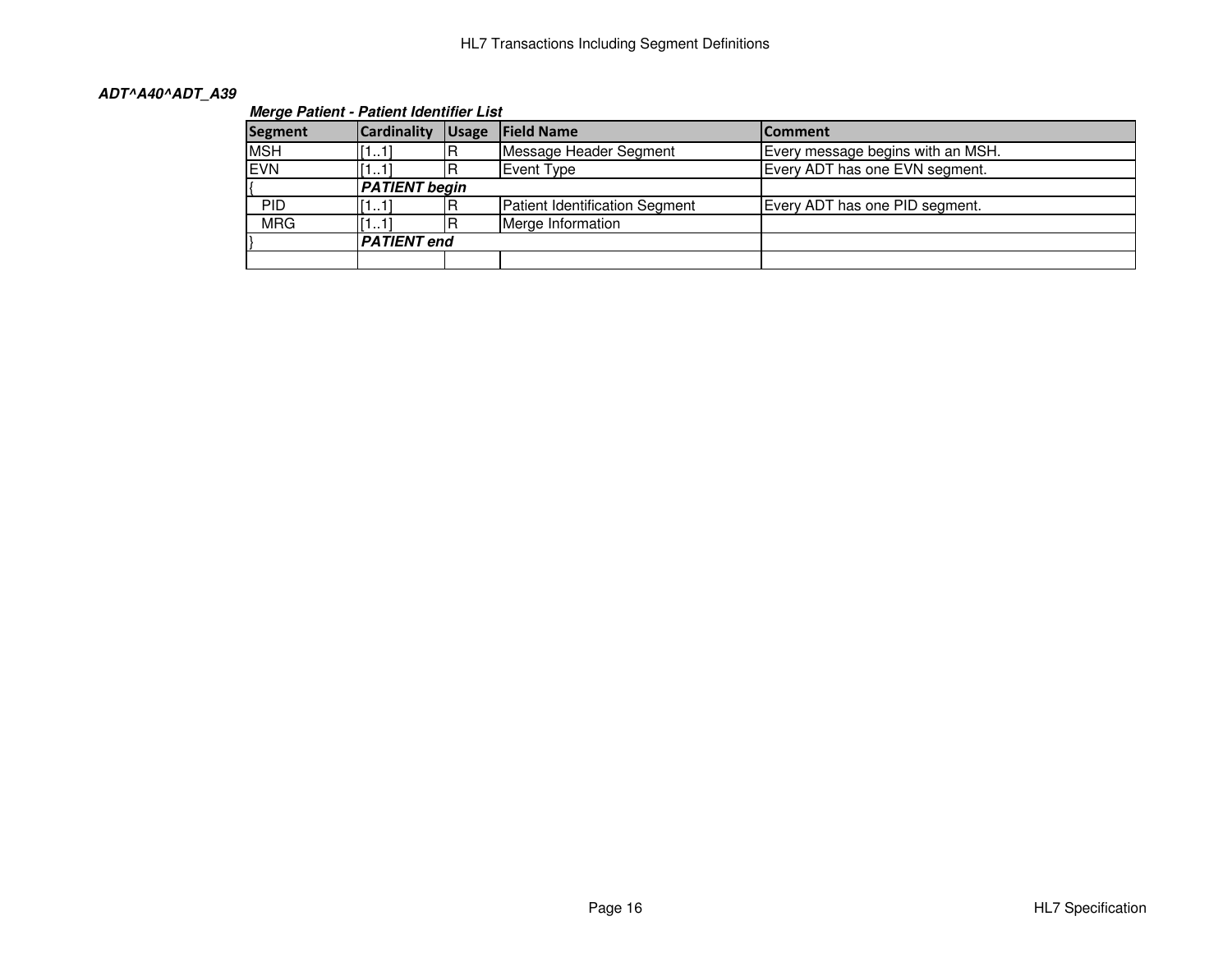#### **Change Patient Identifier List**

| Segment    | <b>Cardinality</b> | Usage | <b>IField Name</b>                     | <b>IComment</b>                                   |  |  |
|------------|--------------------|-------|----------------------------------------|---------------------------------------------------|--|--|
| <b>MSH</b> | [11]               |       | Message Header Segment                 | Every message begins with an MSH.                 |  |  |
| <b>EVN</b> | [11]               |       | Event Type                             | Every ADT has one EVN segment.                    |  |  |
| PID        | [11]               | B     | <b>Patient Identification Segment</b>  | Every ADT has one PID segment.                    |  |  |
|            |                    |       |                                        | Every PID segment in ADT may have zero or one PD1 |  |  |
| [PD1]      | [01]               | IRE   | <b>Patient Additional Demographics</b> | segment.                                          |  |  |
| <b>MRG</b> | [11]               | IR    | Merge Information                      | Every ADT has one MRG segment.                    |  |  |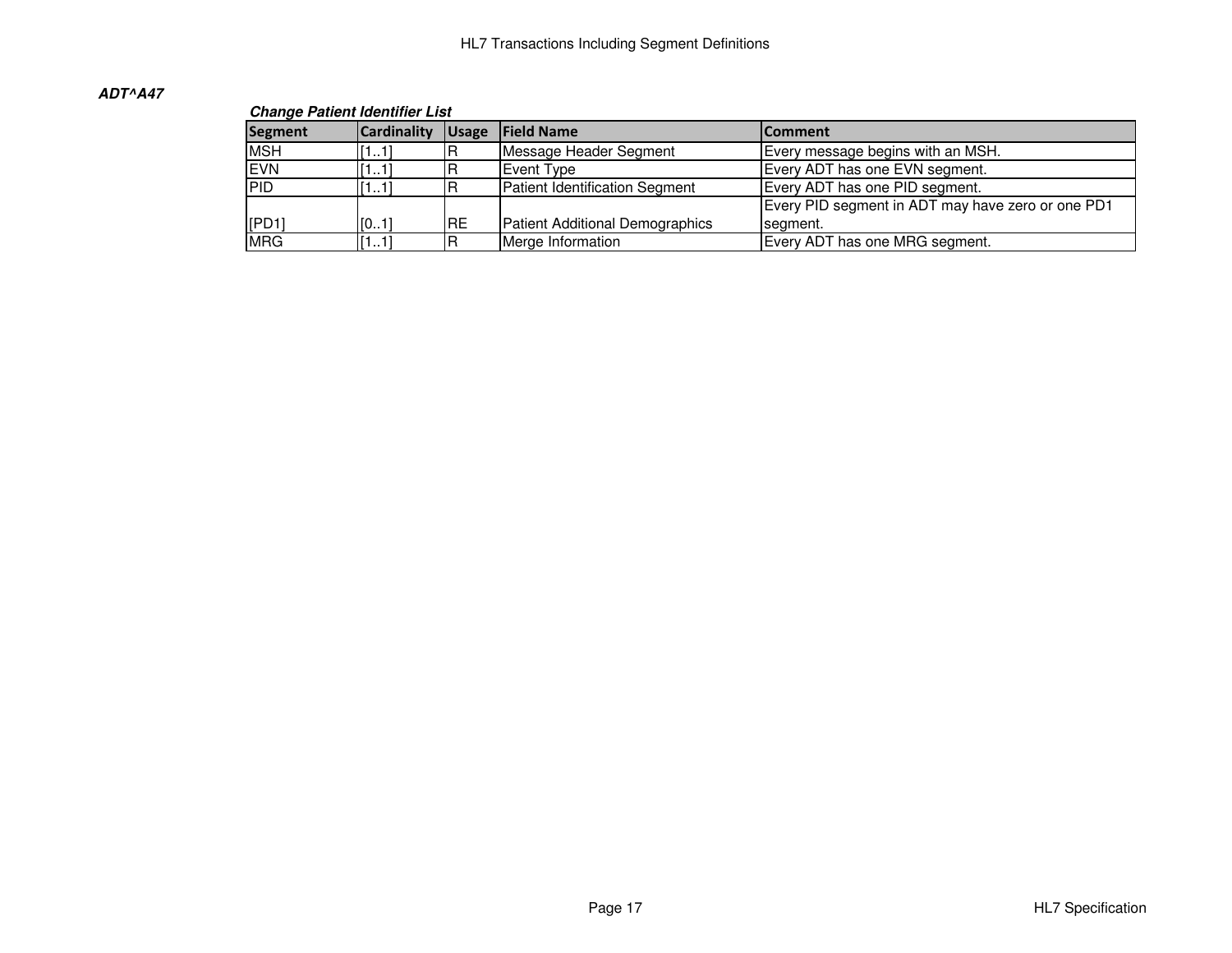## **ACK^varies^ACK**

## **General Acknowledgment**

| Segment    | <b>Cardinality</b> |    | Usage Field Name       | <b>IComment</b>                   |  |  |
|------------|--------------------|----|------------------------|-----------------------------------|--|--|
| <b>MSH</b> | .                  | IR | Message Header Segment | Every message begins with an MSH. |  |  |
| <b>MSA</b> | .                  |    | Message Acknowledgment | Every ACK has one MSA segment.    |  |  |
| $[$ {ERR}] | $\P$ [0            |    | <b>IError</b>          | Include if there are errors.      |  |  |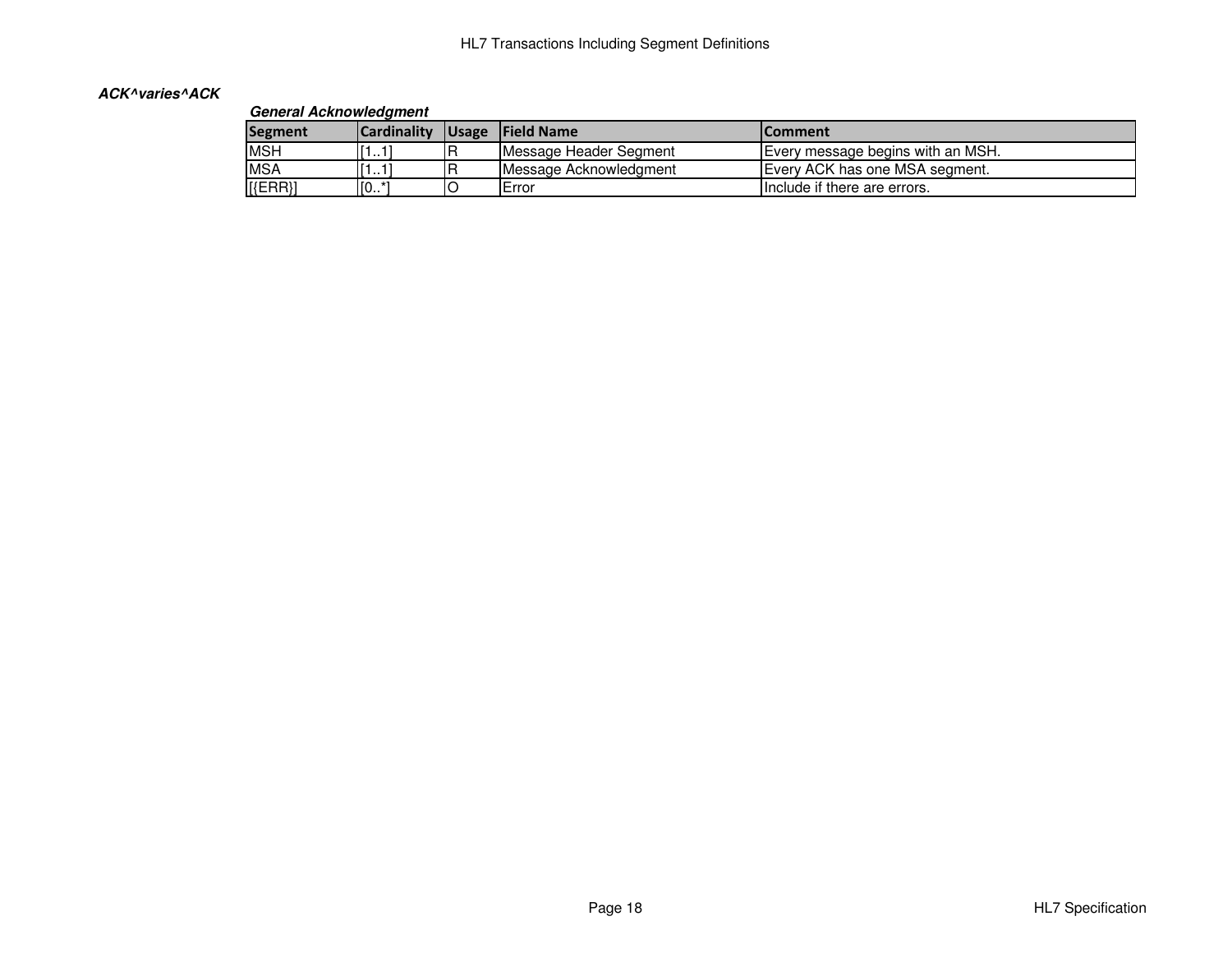## **QCK^Q02**

#### **Query General Acknowledgment**

| <b>Segment</b> | <b>Cardinality</b> |   | Usage Field Name       | lComment                          |  |  |
|----------------|--------------------|---|------------------------|-----------------------------------|--|--|
| <b>MSH</b>     | [11]               |   | Message Header Segment | Every message begins with an MSH. |  |  |
| <b>MSA</b>     | [11]               | B | Message Acknowledgment | Every ACK has one MSA segment.    |  |  |
| [ERR]          | [01]               |   | IError                 | Include if there are errors.      |  |  |
| [QAK]          | [01]               |   | Query Acknowledgment   | Include if there are errors.      |  |  |

v2.3.1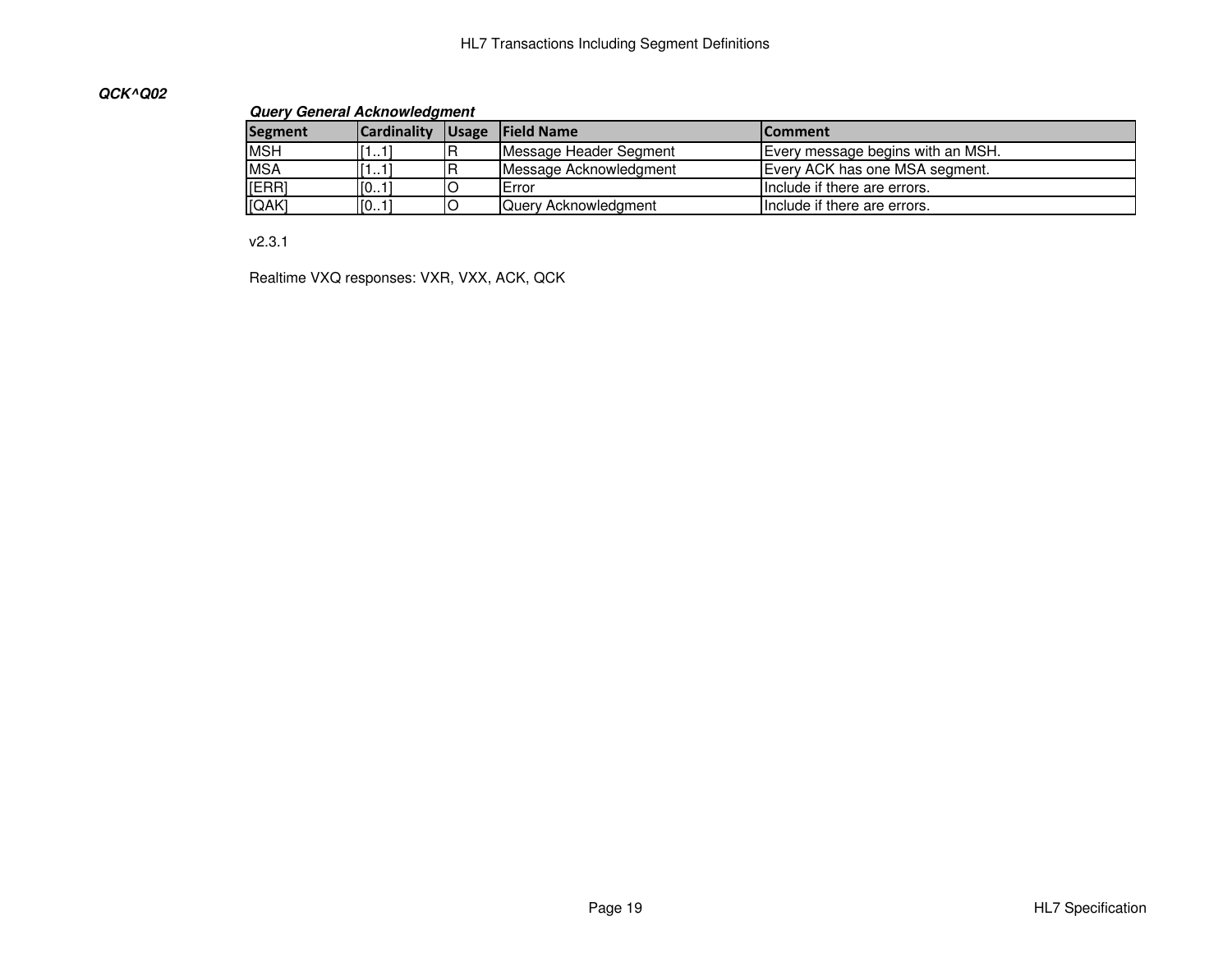## **QBP^Q11**

#### **Request Immunization History**

| <b>Segment</b> | <b>Cardinality</b> | <b>Usage</b> | <b>Field Name</b>          | <b>Comment</b>                                                                                                                       |  |  |  |
|----------------|--------------------|--------------|----------------------------|--------------------------------------------------------------------------------------------------------------------------------------|--|--|--|
| <b>MSH</b>     | [11]               | R            | Message Header Segment     | Every message begins with an MSH.                                                                                                    |  |  |  |
| QPD            | 111                | R            | Query Parameter Definition | Every QBP has one QPD segment.                                                                                                       |  |  |  |
|                | <b>QBP</b> begin   |              |                            |                                                                                                                                      |  |  |  |
| .              | 1*ا<br>R           |              |                            | The Query Profile will specify the list of fields and their<br>components in the order that they will be expected for<br>this query. |  |  |  |
|                | <b>QBP</b> end     |              |                            |                                                                                                                                      |  |  |  |
| <b>RCP</b>     | R<br>[11]          |              | Response Control Parameter | The Query Profile will list the segments that are expected<br>to be returned in response to this query.                              |  |  |  |

## v2.5.1

Realtime QBP responses: RSP, ACK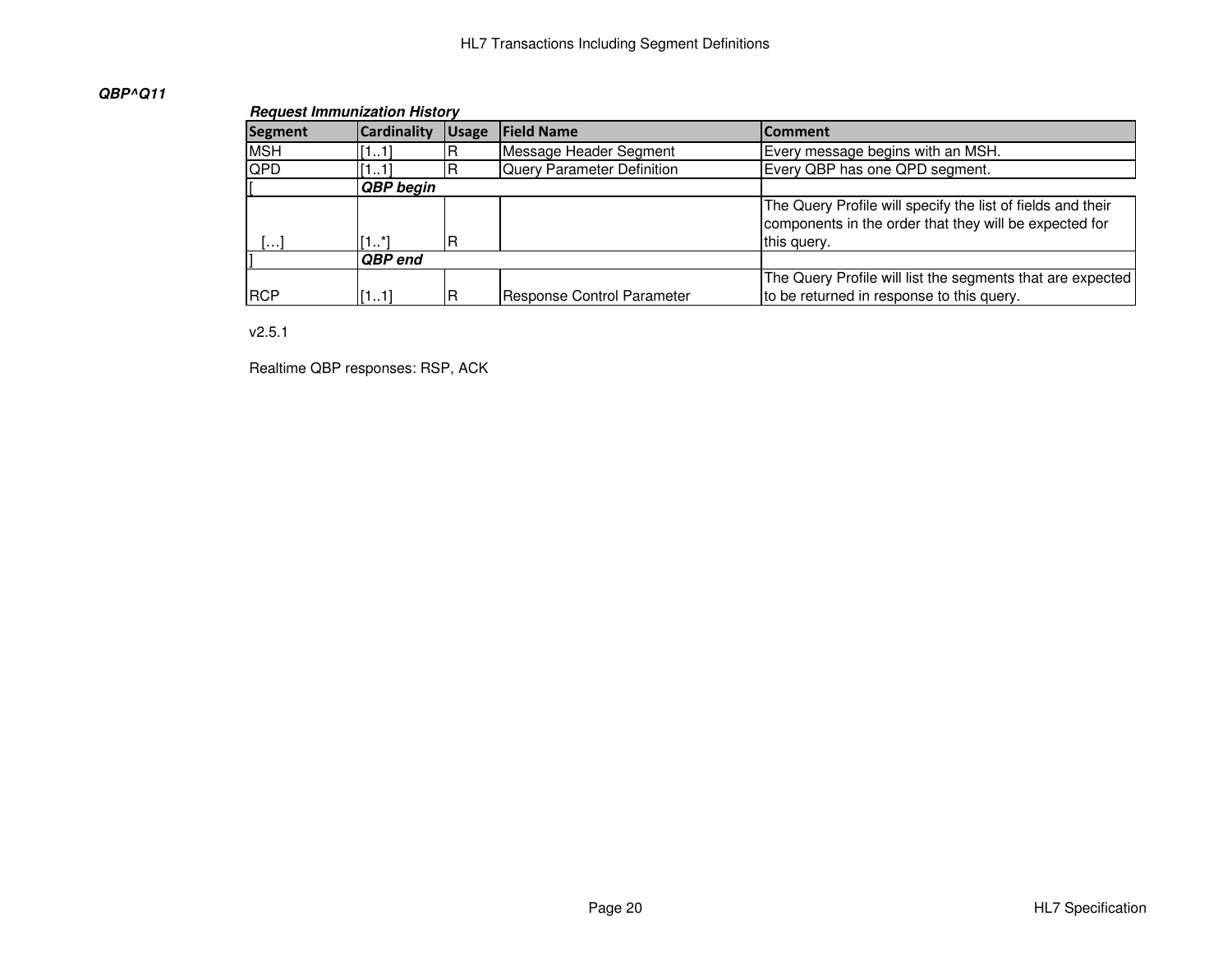## **RSP^K11**

#### **Return Candidate List**

| <b>Segment</b> | <b>Cardinality</b> | <b>Usage</b> | <b>Field Name</b>          | <b>Comment</b>                                                                                                                                                 |
|----------------|--------------------|--------------|----------------------------|----------------------------------------------------------------------------------------------------------------------------------------------------------------|
| <b>MSH</b>     | [11]               |              | Message Header Segment     | Every message begins with an MSH.                                                                                                                              |
| <b>MSA</b>     | [11]               |              | Message Acknowledgment     | Every RSP has one MSA segment.                                                                                                                                 |
| [ERR]          | [01]               |              | Error                      | Include if there are errors.                                                                                                                                   |
| QAK            | [11]               |              | Query Acknowledgment       |                                                                                                                                                                |
| <b>QPD</b>     | [11]               |              | Query Parameter Definition | This segment echoes the Query Parameter Definition<br>Segment sent in the requesting query.                                                                    |
|                | QBP begin          |              |                            |                                                                                                                                                                |
| .              | [01]               |              |                            | The specified segments and their contents as specified in<br>the Segment Pattern from Query Profile, are returned<br>here. May be null if no records returned. |
|                | QBP end            |              |                            |                                                                                                                                                                |

v2.5.1

Realtime QBP responses: RSP, ACK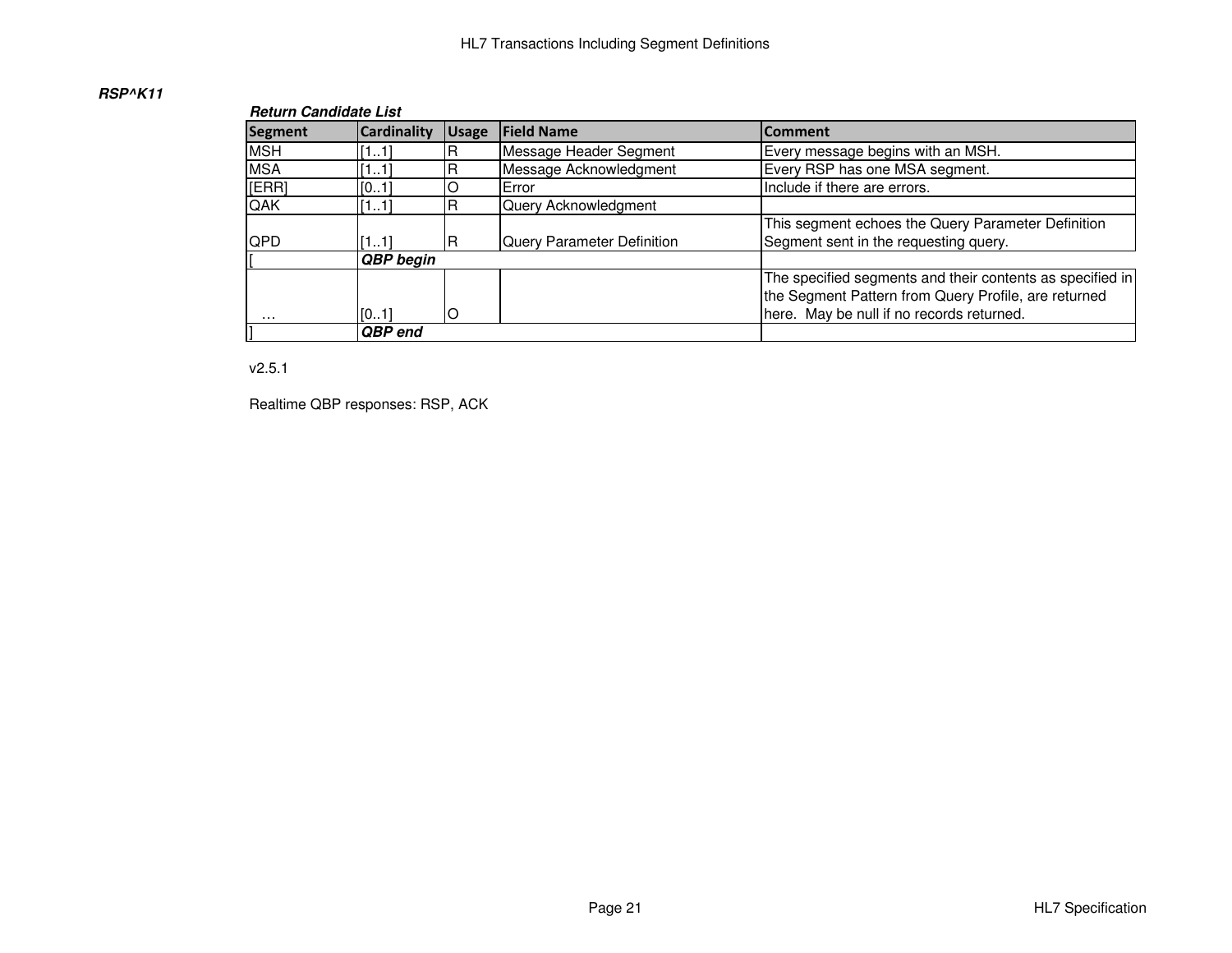| Segment   Field   Length |                 |                | Type                   | Req/Opt RP/#            |          | <b>Table</b> | Item# | <b>Element Name</b>              | <b>Comment</b>                           | Mapped         |
|--------------------------|-----------------|----------------|------------------------|-------------------------|----------|--------------|-------|----------------------------------|------------------------------------------|----------------|
| <b>MSH</b>               | 1.              | 1              | $\overline{\text{ST}}$ | R                       | [11]     |              | 00001 | <b>Field Separator</b>           | The MSH.1 field shall be                 |                |
| <b>MSH</b>               | $\overline{2}$  | 4              | $\overline{\text{ST}}$ | $\overline{\mathbf{R}}$ | [11]     |              | 00002 | <b>Encoding Characters</b>       | The MSH.2 field shall be $\sim\lambda$ & |                |
| <b>MSH</b>               | 3               |                | HD                     | $\overline{O}$          | [01]     | 0361         | 00003 | <b>Sending Application</b>       |                                          |                |
| <b>MSH</b>               | $\overline{4}$  |                | <b>HD</b>              | $\overline{\mathsf{R}}$ | [01]     | 0362         | 00004 | <b>Sending Facility</b>          |                                          | $\overline{Y}$ |
| <b>MSH</b>               | $\overline{5}$  |                | <b>HD</b>              | $\overline{O}$          | [01]     | 0361         | 00005 | <b>Receiving Application</b>     |                                          |                |
| <b>MSH</b>               | 6               |                | HD                     | $\overline{O}$          | [01]     | 0362         | 00006 | <b>Receiving Facility</b>        |                                          |                |
|                          |                 |                |                        |                         |          |              |       |                                  | YYYYMMDDHHMM[SS[.S[S[S[S]]]]             |                |
| <b>MSH</b>               | $\overline{7}$  |                | <b>TS</b>              | R                       | [11]     |              |       | 00007 Date/Time of Message       | $1+/-$ ZZZZ                              |                |
| <b>MSH</b>               | $\overline{8}$  | 40             | $\overline{\text{ST}}$ | $\overline{O}$          | [01]     |              | 00008 | Security                         |                                          |                |
| <b>MSH</b>               | $\overline{9}$  | 15             | <b>MSG</b>             | $\overline{\mathsf{R}}$ | [11]     | 0076 0003    | 00009 | <b>Message Type</b>              |                                          |                |
| <b>MSH</b>               | $\overline{10}$ | 20             | $\overline{\text{ST}}$ | $\overline{\mathsf{R}}$ | [11]     |              | 00010 | <b>Message Control ID</b>        |                                          |                |
| <b>MSH</b>               | $\overline{11}$ | 3              | PT                     | $\overline{\mathsf{R}}$ | [11]     |              | 00011 | <b>Processing ID</b>             |                                          |                |
| <b>MSH</b>               | $\overline{12}$ |                | <b>VID</b>             | $\overline{\mathsf{R}}$ | [11]     | 0104         | 00012 | <b>Version ID</b>                | 2.3.1 or 2.5.1                           | $\overline{Y}$ |
| <b>MSH</b>               | $\overline{13}$ | 15             | N <sub>M</sub>         | $\overline{O}$          | [01]     |              |       | 00013 Sequence Number            |                                          |                |
| <b>MSH</b>               | 14              | 180            | ST                     | $\overline{\circ}$      | [01]     |              |       | 00014 Continuation Pointer       |                                          |                |
|                          |                 |                |                        |                         |          |              |       | Accept Acknowledgement           |                                          |                |
| <b>MSH</b>               | 15              | $\mathbf{2}$   | ID                     | <b>RE</b>               | [01]     | 0155         | 00015 | <b>Type</b>                      |                                          |                |
|                          |                 |                |                        |                         |          |              |       |                                  | AL-always, NE-Never, ER-                 |                |
|                          |                 |                |                        |                         |          |              |       | Application                      | Error/reject only, SU successful         |                |
| <b>MSH</b>               | 16              | $\overline{c}$ | ID                     | $\circ$                 | [01]     | 0155         |       | 00016 Acknowledgement Type       | completion only                          |                |
|                          |                 |                |                        |                         |          |              |       |                                  |                                          |                |
|                          |                 |                |                        |                         |          |              |       |                                  | Use 3 character country code from        |                |
| <b>MSH</b>               | 17              | 3              | ID                     | $\bigcirc$              | [01]     | 0399         | 00017 | Country Code                     | ISO 3166. If is empty, assume USA        |                |
| <b>MSH</b>               | $\overline{18}$ | 16             | ID                     | $\overline{O}$          | [01]     | 0211         | 00692 | <b>Character Set</b>             | blank defaults to ASCII printable        |                |
|                          |                 |                |                        |                         |          |              |       | Principal Language of            |                                          |                |
| <b>MSH</b>               | 19              |                | <b>CE</b>              | $\circ$                 | [01]     |              |       | 00693 Message                    |                                          |                |
|                          |                 |                |                        |                         |          |              |       | Alternate Character Set          |                                          |                |
| <b>MSH</b>               | 20              | 20             | ID                     | $\circ$                 | [01]     | 0356         | 01317 | <b>Handling Scheme</b>           |                                          |                |
|                          |                 |                |                        |                         |          |              |       |                                  | Required for QBP, RSP.                   |                |
|                          |                 |                |                        |                         |          |              |       |                                  | Z31^CDCPHINVS - Return                   |                |
|                          |                 |                |                        |                         |          |              |       |                                  | Candidates (RSP)                         |                |
|                          |                 |                |                        |                         |          |              |       |                                  | Z34^CDCPHINVS - Return Imm               |                |
|                          |                 |                |                        |                         |          |              |       |                                  | History (RSP)                            |                |
|                          |                 |                |                        |                         |          |              |       |                                  | Z32^CDCPHINVS - Request Imm              |                |
| *MSH                     | 21              |                | E1                     | C(R/O)                  | $[0, *]$ |              |       | 01598 Message Profile Identifier | History (QPB)                            |                |

\*MSH-21 is used with v2.5.1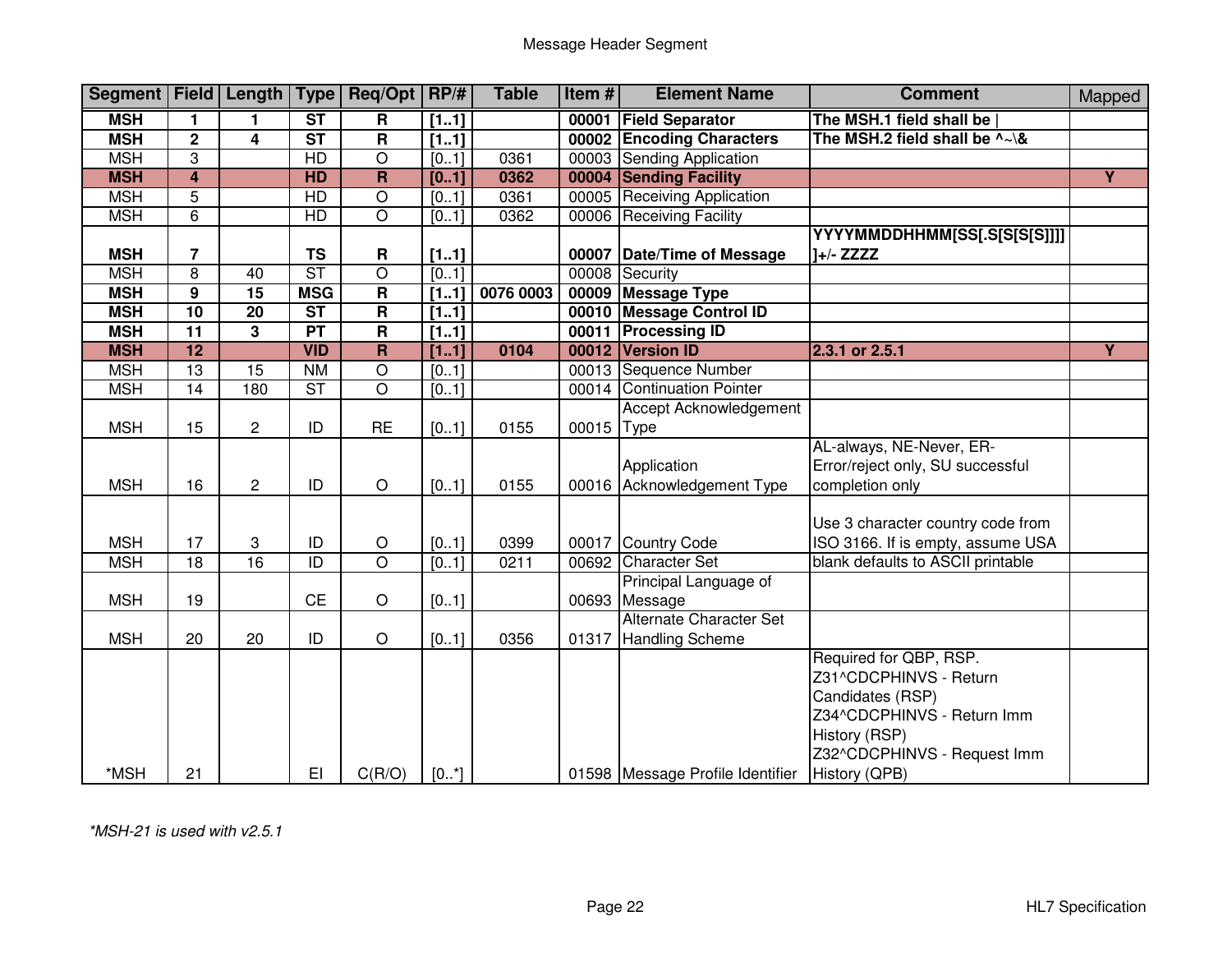|                          |                                  |                |                                       |                                        |                   |      |                | Segment   Field   Length   Type   Req/Opt   RP/#   Table   ITEM #   Element Name | <b>Comment</b>                                                                                                                                                                                                                                                                   | <b>Mapped</b>                |
|--------------------------|----------------------------------|----------------|---------------------------------------|----------------------------------------|-------------------|------|----------------|----------------------------------------------------------------------------------|----------------------------------------------------------------------------------------------------------------------------------------------------------------------------------------------------------------------------------------------------------------------------------|------------------------------|
| PID                      |                                  | 4              | $\overline{\mathsf{SI}}$              | <b>RE</b>                              | [11]              |      | 00104          | Set ID - PID                                                                     |                                                                                                                                                                                                                                                                                  |                              |
| <b>PID</b>               | $\overline{2}$                   |                | $\overline{CX}$                       | $\overline{X}$                         | [01]              |      | 00105          | <b>Patient ID</b>                                                                |                                                                                                                                                                                                                                                                                  |                              |
| <b>PID</b>               | $\overline{3}$                   |                | $\overline{\text{cx}}$                | $\overline{\mathsf{R}}$                | [1.1]             |      | 00106          | <b>Patient Identifier List</b>                                                   |                                                                                                                                                                                                                                                                                  | $\overline{Y}$               |
| PID                      | $\overline{4}$                   |                | $\overline{CX}$                       | $\overline{\mathsf{x}}$                | $\overline{[01]}$ |      | 00107          | Alternate Patient ID - 00106                                                     |                                                                                                                                                                                                                                                                                  |                              |
| <b>PID</b>               | 5                                |                | <b>XPN</b>                            | $\mathbf R$                            | [1.1]             |      | 00108          | <b>Patient Name</b>                                                              | The first repetition shall<br>contain the legal name.<br>Multiple given names or initials<br>are seperated by spaces.                                                                                                                                                            | $\frac{Y}{Y}$                |
| <b>PID</b>               | 6                                |                | <b>XPN</b>                            | RE                                     | $\overline{[01]}$ |      | 00109          | Mother's Maiden Name                                                             |                                                                                                                                                                                                                                                                                  |                              |
| <b>PID</b><br><b>PID</b> | $\overline{7}$<br>$\overline{8}$ | $\blacksquare$ | <b>TS</b><br>$\overline{\mathsf{IS}}$ | $\mathbf R$<br>$\overline{\mathsf{R}}$ | [11]<br>[01]      | 0001 | 00110<br>00111 | Date/Time of Birth<br><b>Administrative Sex</b>                                  | Required, must have month,<br>day and year.                                                                                                                                                                                                                                      | Y<br>$\overline{\mathsf{Y}}$ |
|                          |                                  |                |                                       |                                        |                   |      |                |                                                                                  | This field should not be used. It                                                                                                                                                                                                                                                |                              |
| <b>PID</b>               | 9                                |                | <b>XPN</b>                            | X                                      | [01]              |      |                | 00112 Patient Alias                                                              | was supported in earlier<br>implementations.                                                                                                                                                                                                                                     |                              |
| <b>PID</b>               | 10                               |                | CE                                    | <b>RE</b>                              | $[0, *]$          | 0005 | 00113          | Race                                                                             |                                                                                                                                                                                                                                                                                  | $\overline{Y}$               |
| <b>PID</b>               | 11                               |                | <b>XAD</b>                            | <b>RE</b>                              | [0.1]             |      | 00114          | <b>Patient Address</b>                                                           | The first repetition should be<br>the primary address. If empty<br>then NK1.4 is required.                                                                                                                                                                                       | Y                            |
| <b>PID</b>               | 12                               | $\overline{4}$ | <b>IS</b>                             | X                                      | [01]              | 0289 | 00115          | <b>County Code</b>                                                               | County belongs in the address<br>field.                                                                                                                                                                                                                                          |                              |
| <b>PID</b>               | 13                               |                | <b>XTN</b>                            | <b>RE</b>                              | [0.1]             |      | 00116          | <b>Phone Number - Home</b>                                                       | The first iteration is considered<br>the primary and will follow this<br>rule: PID13.5-8 will hold the<br>primary number. PID13.1 will be<br>used if PID13.5-8 is not<br>populated.<br>Other comminication types may<br>follow (e.g. fax, cell, e-mail) in its<br>own iteration. | Y                            |
| <b>PID</b>               | 14                               |                | <b>XTN</b>                            | $\bigcirc$                             | [01]              |      | 00117          | <b>Phone Number - Business</b>                                                   | PID14.5-8 will hold the primary<br>number. PID14.1 will be used if<br>PID14.5-8 is not populated.                                                                                                                                                                                | Y                            |
| <b>PID</b>               | $\overline{15}$                  |                | CE                                    | $\overline{O}$                         | [01]              | 0296 | 00118          | <b>Primary Language</b>                                                          | <b>Use ISO 639.</b>                                                                                                                                                                                                                                                              | $\overline{Y}$               |
| PID                      | 16                               |                | CE                                    | $\overline{\rm o}$                     | [01]              |      | 00119          | <b>Marital Status</b>                                                            |                                                                                                                                                                                                                                                                                  |                              |
| <b>PID</b>               | $\overline{17}$                  |                | CE                                    | $\overline{O}$                         | [01]              |      | 00120          | Religion                                                                         |                                                                                                                                                                                                                                                                                  |                              |
| PID                      | 18                               |                | $\overline{CX}$                       | $\overline{\circ}$                     | [01]              |      | 00121          | <b>Patient Account Number</b>                                                    |                                                                                                                                                                                                                                                                                  |                              |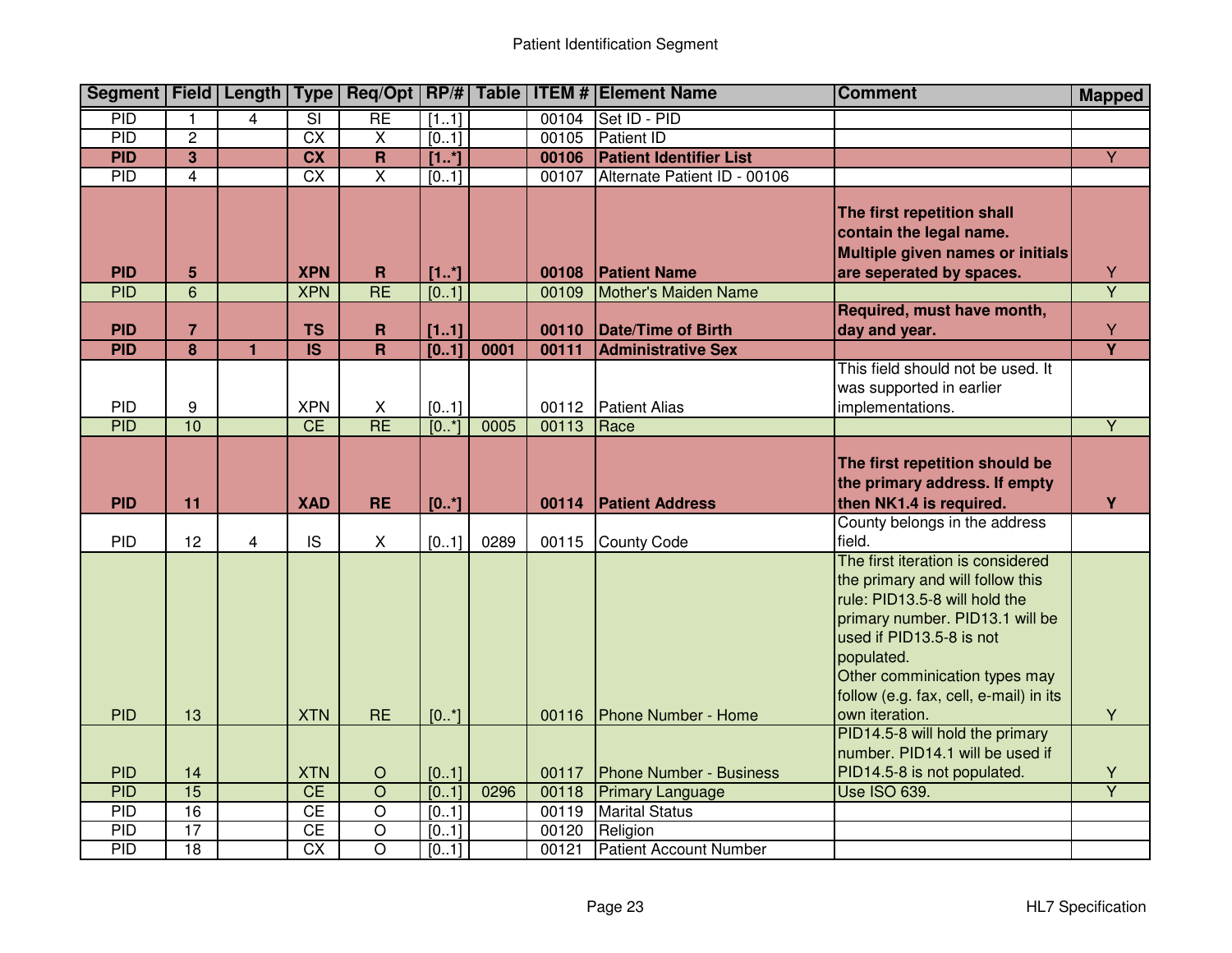| Segment   Field   Length   Type |                 |                 |                          |                         |       |      |       | Req/Opt   RP/#   Table   ITEM #   Element Name | <b>Comment</b>                                                                                                                                                                                       | <b>Mapped</b>  |
|---------------------------------|-----------------|-----------------|--------------------------|-------------------------|-------|------|-------|------------------------------------------------|------------------------------------------------------------------------------------------------------------------------------------------------------------------------------------------------------|----------------|
|                                 |                 |                 |                          |                         |       |      |       |                                                | Kept for backwards compatibility.                                                                                                                                                                    |                |
| <b>PID</b>                      | 19              | 16              | <b>ST</b>                | X                       | [01]  |      | 00122 | <b>SSN Number - Patient</b>                    | It is recommended to use PID.3                                                                                                                                                                       | Y              |
| PID                             | $\overline{20}$ |                 | DLN                      | $\overline{\mathsf{x}}$ | [0.1] |      | 00123 | Driver's License Number - Patient              |                                                                                                                                                                                                      |                |
| PID                             | $\overline{21}$ |                 | $\overline{CX}$          | $\overline{\mathsf{x}}$ | [01]  |      | 00124 | Mother's Identifier                            |                                                                                                                                                                                                      |                |
| <b>PID</b>                      | 22              |                 | <b>CE</b>                | <b>RE</b>               | [01]  | 0189 | 00125 | Ethnic Group                                   | First triplet should contain H,N,U<br>if populated. Second triplet<br>should contain government<br>issued code from table xxx, if<br>populated. If both are populated,<br>they must match logically. |                |
| PID                             | $\overline{23}$ | 60              | $\overline{\text{ST}}$   | $\overline{O}$          | [0.1] |      | 00126 | <b>Birth Place</b>                             | Use may be specified locally.                                                                                                                                                                        | $\overline{O}$ |
| <b>PID</b>                      | $\overline{24}$ |                 | ID                       | RE                      | [01]  |      |       | <b>Multiple Birth Indicator</b>                | Y or N                                                                                                                                                                                               | $\overline{Y}$ |
|                                 |                 |                 |                          |                         |       |      |       |                                                | If multiple births, use person's                                                                                                                                                                     |                |
|                                 |                 |                 |                          |                         |       |      |       |                                                | birth order, with 1 for the first                                                                                                                                                                    |                |
| <b>PID</b>                      | 25              | $\overline{2}$  | <b>NM</b>                | C(RE/O)                 | [01]  |      | 00128 | <b>Birth Order</b>                             | child born and 2 for the second.                                                                                                                                                                     | Y              |
| PID                             | $\overline{26}$ |                 | $\overline{CE}$          | $\circ$                 | [0.1] | 0171 | 00129 | Citizenship                                    |                                                                                                                                                                                                      |                |
| <b>PID</b>                      | $\overline{27}$ |                 | $\overline{CE}$          | $\overline{O}$          | [01]  | 0172 | 00130 | <b>Veterans Military Status</b>                |                                                                                                                                                                                                      |                |
| <b>PID</b>                      | $\overline{28}$ |                 | CE                       | $\overline{O}$          | [01]  | 0212 | 00739 | Nationality                                    |                                                                                                                                                                                                      | $\overline{Y}$ |
| PID                             | 29              |                 | $\overline{\text{TS}}$   | C(RE/X)                 | [01]  |      | 00740 | Patient Death Date and Time                    |                                                                                                                                                                                                      |                |
|                                 |                 |                 |                          |                         |       |      |       |                                                | If patient death date is populated,                                                                                                                                                                  |                |
|                                 |                 |                 |                          |                         |       |      |       |                                                | then this field should be                                                                                                                                                                            |                |
| <b>PID</b>                      | 30              |                 | ID                       | <b>CE</b>               | [01]  | 0136 | 00741 | <b>Patient Death Indicator</b>                 | populated.                                                                                                                                                                                           | Y              |
| PID                             | 31              | $\blacksquare$  | $\overline{1}$           | $\overline{O}$          | [01]  | 0136 | 01535 | <b>Identity Unknown Indicator</b>              |                                                                                                                                                                                                      |                |
| PID                             | 32              | $\overline{20}$ | $\overline{\mathsf{IS}}$ | $\overline{\circ}$      | [01]  | 0445 | 01536 | <b>Identity Reliability</b>                    |                                                                                                                                                                                                      |                |
| PID                             | 33              |                 | $\overline{\text{TS}}$   | $\overline{\circ}$      | [01]  |      | 01537 | Last Update Date/Time                          | May be locally specified.                                                                                                                                                                            | $\overline{O}$ |
| PID                             | 34              |                 | $\overline{HD}$          | $\overline{\circ}$      | [01]  |      | 01538 | <b>Last Update Facility</b>                    | Use is locally specified.                                                                                                                                                                            | $\overline{O}$ |
| PID                             | $\overline{35}$ |                 | CE                       | $\overline{\circ}$      | [01]  | 0446 | 01539 | Species Code                                   |                                                                                                                                                                                                      |                |
| PID                             | 36              |                 | $\overline{CE}$          | $\overline{\circ}$      | [01]  | 0447 | 01540 | <b>Breed Code</b>                              |                                                                                                                                                                                                      |                |
| PID                             | $\overline{37}$ |                 | $\overline{\text{ST}}$   | $\overline{O}$          | [01]  |      | 01541 | Strain                                         |                                                                                                                                                                                                      |                |
| PID                             | 38              |                 | CE                       | $\overline{O}$          | [01]  | 0429 | 01542 | <b>Production Class Code</b>                   |                                                                                                                                                                                                      |                |
| <b>PID</b>                      | $\overline{39}$ |                 | CE                       | $\overline{O}$          | [01]  | 0171 | 01840 | <b>Tribal Citizenship</b>                      |                                                                                                                                                                                                      |                |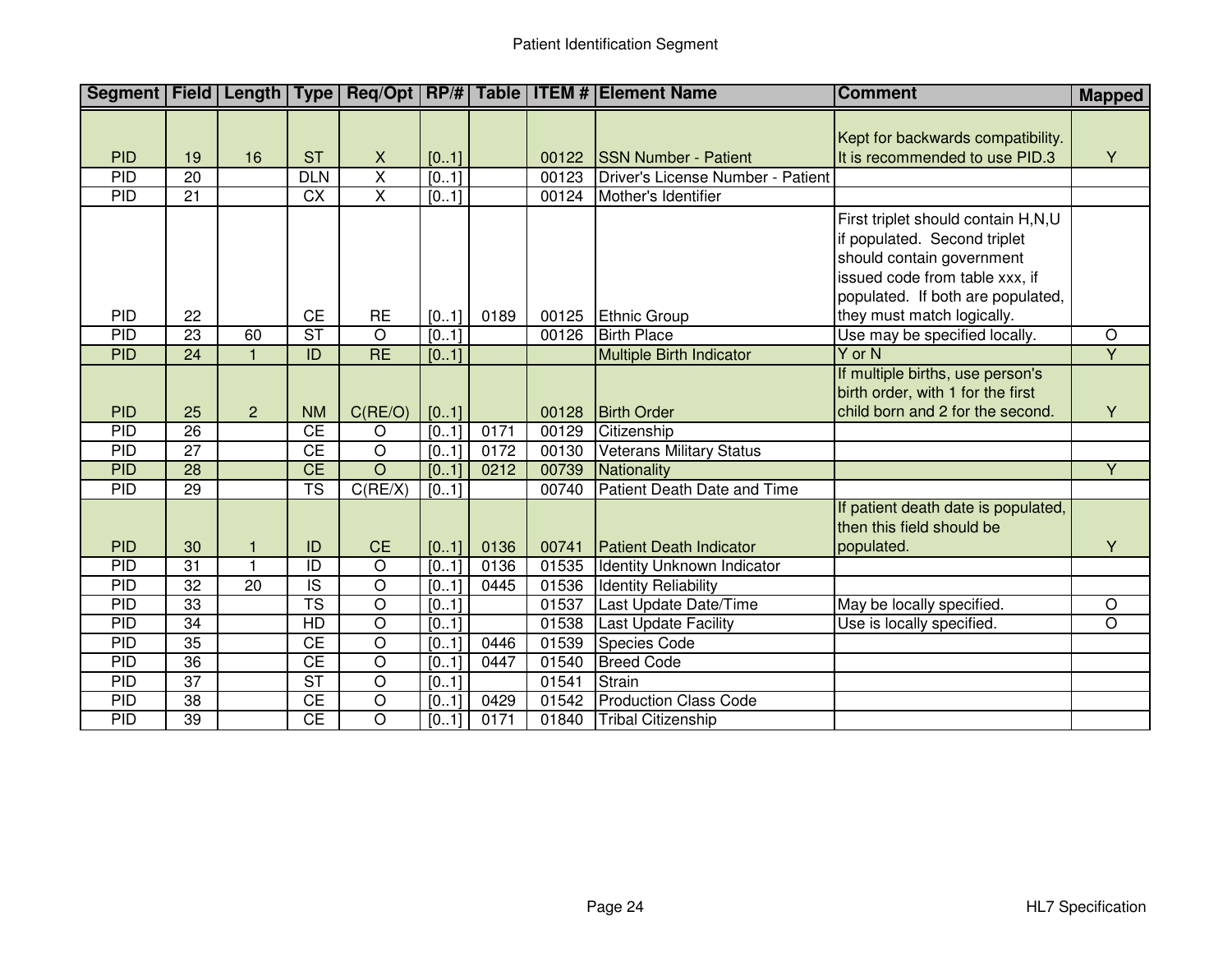| Segment   Field   Length   Type   Req/Opt   RP/#   Table   ITEM # |                 |                 |                        |                |                   |       |       | <b>Element Name</b>                                          | <b>Comments</b>                                                                                                                                                          | <b>Mapped</b> |
|-------------------------------------------------------------------|-----------------|-----------------|------------------------|----------------|-------------------|-------|-------|--------------------------------------------------------------|--------------------------------------------------------------------------------------------------------------------------------------------------------------------------|---------------|
| P <sub>D</sub> 1                                                  |                 |                 | $\overline{\text{ST}}$ | $\overline{O}$ | [01]              | 0223  | 00755 | <b>Living Dependency</b>                                     |                                                                                                                                                                          |               |
| PD <sub>1</sub>                                                   | $\overline{c}$  | 4               | $\overline{\text{ST}}$ | $\overline{O}$ | [01]              | 0220  | 00742 | <b>Living Arrangement</b>                                    |                                                                                                                                                                          |               |
| PD1                                                               | 3               |                 | HD                     | $\overline{O}$ | [01]              |       | 00756 | <b>Patient Primary Facility</b>                              |                                                                                                                                                                          |               |
|                                                                   |                 |                 |                        |                |                   |       |       | <b>Patient Primary Care</b>                                  |                                                                                                                                                                          |               |
| PD <sub>1</sub>                                                   | 4               |                 | HD                     | $\circ$        | [01]              |       | 00757 | Provider Name & ID N.                                        |                                                                                                                                                                          |               |
| PD <sub>1</sub>                                                   | 5               |                 | $\overline{HD}$        | $\overline{O}$ | [01]              | 0231  | 00745 | Student Indicator                                            |                                                                                                                                                                          |               |
| PD <sub>1</sub>                                                   | 6               |                 | HD                     | $\overline{O}$ | $\overline{[01]}$ | 0295  | 00753 | Handicap                                                     |                                                                                                                                                                          |               |
| PD1                                                               | 7               |                 | $\overline{\text{TS}}$ | $\overline{O}$ | [01]              | 0315  | 00759 | Living Will Code                                             |                                                                                                                                                                          |               |
| PD <sub>1</sub>                                                   | 8               | 40              | $\overline{\text{ST}}$ | $\overline{O}$ | [01]              | 0316  | 00760 | Organ Donor Code                                             |                                                                                                                                                                          |               |
| PD1                                                               | $\overline{9}$  | $\overline{15}$ | <b>MSG</b>             | $\overline{O}$ | [01]              | 0136  | 00761 | Separate Bill                                                |                                                                                                                                                                          |               |
| PD <sub>1</sub>                                                   | 10              | $\overline{20}$ | $\overline{\text{ST}}$ | $\overline{O}$ | [01]              |       | 00762 | <b>Duplicate Patient</b>                                     |                                                                                                                                                                          |               |
| PD1                                                               | $\overline{11}$ | $\overline{3}$  | PT                     | RE             | [01]              | 0215  | 00763 | <b>Publicity Code</b>                                        |                                                                                                                                                                          |               |
| PD <sub>1</sub>                                                   | 12              | 60              | ID                     | <b>RE</b>      | [01]              | 0136  | 00744 | Protection Indicator*                                        | ver. 2.5.1<br>$N =$ consented<br>$Y =$ unconsented<br>$null = \text{consented}$<br>ver. 2.3.1 & 2.4<br>$N =$ unconsented<br>$Y =$ consented<br>$null = \text{consented}$ |               |
|                                                                   |                 |                 |                        |                |                   |       |       | <b>Protection Indicator Effective</b>                        | If protection indicator is valued, then                                                                                                                                  |               |
| PD <sub>1</sub>                                                   | 13              | 15              | <b>NM</b>              | C(RE/X)        | [01]              |       | 01566 | Date                                                         | this field should be valued.                                                                                                                                             |               |
| PD <sub>1</sub>                                                   | 14              | 180             | $\overline{\text{ST}}$ | $\circ$        | [01]              |       | 01567 | Place Of Worship                                             |                                                                                                                                                                          |               |
| PD <sub>1</sub>                                                   | 15              | $\overline{2}$  | $\overline{ID}$        | $\overline{O}$ | [01]              |       | 01568 | <b>Advance Directive Code</b>                                |                                                                                                                                                                          |               |
| PD <sub>1</sub>                                                   | 16              | $\overline{2}$  | ID                     | C(RE/X)        | [01]              | 0441  | 01569 | Immunization Registry Status                                 |                                                                                                                                                                          | Y             |
| PD <sub>1</sub>                                                   | 17              | 3               | ID                     | C(RE/X)        | [01]              |       | 01570 | <b>Immunization Registry Status</b><br><b>Effective Date</b> | If the registry status field is filled, then<br>this field should be valued.                                                                                             |               |
| PD <sub>1</sub>                                                   | 18              | 16              | ID                     | CE             | [01]              |       | 01571 | Publicity Code Effective Date                                | If the publicity code field is filled then<br>this field should be valued.                                                                                               |               |
| PD1                                                               | 19              |                 | CE                     | $\overline{O}$ | [01]              | 00140 | 01572 | <b>Military Branch</b>                                       |                                                                                                                                                                          |               |
| PD <sub>1</sub>                                                   | $\overline{20}$ | 20              | ID                     | $\overline{O}$ | [01]              | 00141 | 00486 | Military Rank/Grade                                          |                                                                                                                                                                          |               |
| PD <sub>1</sub>                                                   | $\overline{21}$ |                 | E                      | $\overline{O}$ | [01]              | 00142 | 01573 | <b>Military Status</b>                                       |                                                                                                                                                                          |               |

\* Illinois' immunization registry is considered an Opt-Out state registry (patients/guardians un-consent by signing a form to be excluded from the registry.) If PD1 segment is missing or<br>PD1.12 is null then the patient wil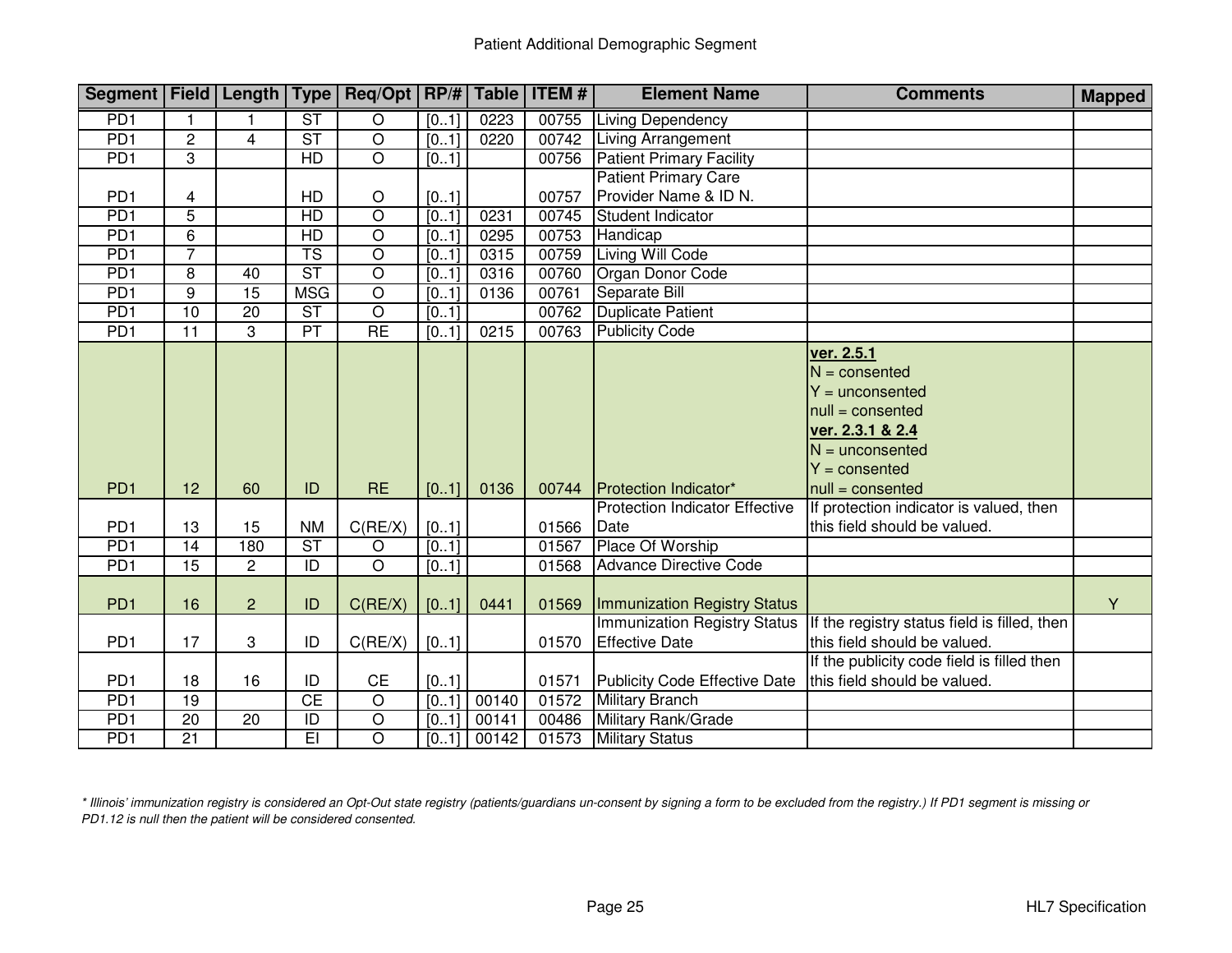| Segment   Field   Length   Type   Req/Opt   RP/#   Table   ITEM # |                 |                 |                          |                         |                   |      |       | <b>Element Name</b>              | <b>Comments</b>                 | <b>Mapped</b> |
|-------------------------------------------------------------------|-----------------|-----------------|--------------------------|-------------------------|-------------------|------|-------|----------------------------------|---------------------------------|---------------|
| PV1                                                               | 1               | 4               | $\overline{\text{SI}}$   | $\overline{O}$          | [01]              |      | 00131 | Set ID - PV1                     | If populated, this should be 1. |               |
| PV1                                                               | $\overline{2}$  | $\mathbf{1}$    | $\overline{\mathsf{IS}}$ | $\overline{\mathbf{R}}$ | [11]              | 0004 | 00132 | <b>Patient Class</b>             |                                 |               |
| PV1                                                               | 3               |                 | PL                       | $\overline{O}$          | $\overline{[01]}$ |      | 00133 | <b>Assigned Patient Location</b> |                                 |               |
| PV1                                                               | 4               | $\overline{2}$  | $\overline{S}$           | $\overline{\circ}$      | [01]              | 0007 | 00134 | <b>Admission Type</b>            |                                 |               |
| PV <sub>1</sub>                                                   | $\overline{5}$  |                 | $\overline{CX}$          | $\overline{O}$          | [01]              |      | 00135 | <b>Preadmit Number</b>           |                                 |               |
| PV1                                                               | 6               |                 | PL                       | $\overline{O}$          | [01]              |      | 00136 | <b>Prior Patient Location</b>    |                                 |               |
| PV <sub>1</sub>                                                   | $\overline{7}$  |                 | <b>XCN</b>               | $\overline{O}$          | [01]              | 0010 | 00137 | <b>Attending Doctor</b>          |                                 |               |
| PV <sub>1</sub>                                                   | 8               |                 | <b>XCN</b>               | $\overline{O}$          | [0.1]             | 0010 | 00138 | <b>Referring Doctor</b>          |                                 |               |
| PV1                                                               | $\overline{9}$  |                 | <b>XCN</b>               | $\overline{O}$          | [01]              | 0010 | 00139 | <b>Consulting Doctor</b>         |                                 |               |
| PV1                                                               | 10              | 3               | $\overline{S}$           | $\overline{O}$          | [0.1]             | 0069 | 00140 | <b>Hospital Service</b>          |                                 |               |
| PV1                                                               | 11              |                 | PL                       | $\overline{O}$          | [01]              |      | 00141 | Temporary Location               |                                 |               |
| PV1                                                               | 12              | $\overline{2}$  | $\overline{\mathsf{IS}}$ | $\overline{O}$          | [01]              | 0087 | 00142 | <b>Preadmit Test Indicator</b>   |                                 |               |
| PV1                                                               | $\overline{13}$ | $\overline{2}$  | $\overline{S}$           | $\overline{O}$          | [01]              | 0092 | 00143 | Re-admission Indicator           |                                 |               |
| PV <sub>1</sub>                                                   | 14              | 6               | $\overline{S}$           | $\overline{O}$          | [01]              | 0023 | 00144 | <b>Admit Source</b>              |                                 |               |
| PV1                                                               | 15              | $\overline{2}$  | $\overline{\mathsf{IS}}$ | $\overline{O}$          | [01]              | 0009 | 00145 | <b>Ambulatory Status</b>         |                                 |               |
| PV1                                                               | $\overline{16}$ | $\overline{2}$  | $\overline{S}$           | $\overline{O}$          | [01]              | 0099 | 00146 | <b>VIP</b> Indicator             |                                 |               |
| PV1                                                               | $\overline{17}$ |                 | <b>XCN</b>               | $\overline{O}$          | [01]              | 0010 | 00147 | <b>Admitting Doctor</b>          |                                 |               |
| PV <sub>1</sub>                                                   | $\overline{18}$ | $\overline{2}$  | $\overline{\mathsf{IS}}$ | $\overline{\circ}$      | [01]              | 0018 | 00148 | <b>Patient Type</b>              |                                 |               |
| PV <sub>1</sub>                                                   | 19              |                 | $\overline{CX}$          | $\overline{O}$          | [01]              |      | 00149 | <b>Visit Number</b>              |                                 |               |
| PV1                                                               | $\overline{20}$ |                 | FC                       | <b>RE</b>               | $[1, *]$          | 0064 | 00150 | <b>Financial Class</b>           | <b>VFC Status</b>               | Y             |
| PV <sub>1</sub>                                                   | $\overline{21}$ | $\overline{c}$  | $\overline{\mathsf{IS}}$ | $\overline{O}$          | [01]              | 0032 | 00151 | Charge Price Indicator           |                                 |               |
| PV1                                                               | $\overline{22}$ | $\overline{2}$  | $\overline{S}$           | $\overline{O}$          | [0.1]             | 0045 | 00152 | <b>Courtesy Code</b>             |                                 |               |
| PV1                                                               | $\overline{23}$ | $\overline{2}$  | $\overline{\mathsf{IS}}$ | $\overline{O}$          | [01]              | 0046 | 00153 | <b>Credit Rating</b>             |                                 |               |
| PV1                                                               | 24              | $\overline{2}$  | $\overline{\mathsf{IS}}$ | $\overline{O}$          | [01]              | 0044 | 00154 | Contract Code                    |                                 |               |
| PV1                                                               | 25              | $\overline{8}$  | DT                       | $\overline{\circ}$      | [01]              |      | 00155 | Contract Effective Date          |                                 |               |
| PV1                                                               | 26              | 12              | N <sub>M</sub>           | $\overline{O}$          | [01]              |      | 00156 | Contract Amount                  |                                 |               |
| PV1                                                               | $\overline{27}$ | 3               | N <sub>M</sub>           | $\overline{O}$          | [01]              |      | 00157 | <b>Contract Period</b>           |                                 |               |
| PV <sub>1</sub>                                                   | $\overline{28}$ | $\overline{2}$  | $\overline{S}$           | $\overline{O}$          | [01]              | 0073 | 00158 | <b>Interest Code</b>             |                                 |               |
| PV1                                                               | 29              | $\overline{4}$  | $\overline{\text{IS}}$   | $\overline{O}$          | [01]              | 0110 | 00159 | Transfer to Bad Debt Code        |                                 |               |
| PV1                                                               | $\overline{30}$ | $\overline{8}$  | $\overline{DT}$          | $\overline{O}$          | [01]              |      | 00160 | <b>Transfer to Bad Debt Date</b> |                                 |               |
| PV1                                                               | $\overline{31}$ | 10              | $\overline{S}$           | $\overline{\circ}$      | [01]              | 0021 | 00161 | <b>Bad Debt Agency Code</b>      |                                 |               |
| PV <sub>1</sub>                                                   | $\overline{32}$ | 12              | <b>NM</b>                | $\overline{O}$          | [01]              |      | 00162 | <b>Bad Debt Transfer Amount</b>  |                                 |               |
| PV1                                                               | 33              | $\overline{12}$ | <b>NM</b>                | $\overline{O}$          | [01]              |      | 00163 | <b>Bad Debt Recovery Amount</b>  |                                 |               |
| PV1                                                               | $\overline{34}$ | $\mathbf{1}$    | $\overline{S}$           | $\overline{O}$          | [01]              | 0111 | 00164 | Delete Account Indicator         |                                 |               |
| PV <sub>1</sub>                                                   | $\overline{35}$ | 8               | DT                       | $\overline{O}$          | [01]              |      | 00165 | Delete Account Date              |                                 |               |
| PV1                                                               | $\overline{36}$ | $\overline{3}$  | $\overline{\mathsf{IS}}$ | $\overline{O}$          | $\overline{[01]}$ | 0112 | 00166 | <b>Discharge Disposition</b>     |                                 |               |
| PV1                                                               | $\overline{37}$ |                 | $\overline{DLD}$         | $\overline{O}$          | [01]              | 0113 | 00167 | Discharged to Location           |                                 |               |
| PV1                                                               | 38              |                 | CE                       | $\overline{O}$          | [01]              | 0114 | 00168 | Diet Type                        |                                 |               |
| PV1                                                               | $\overline{39}$ | $\overline{c}$  | $\overline{\mathsf{IS}}$ | $\overline{O}$          | [01]              | 0115 | 00169 | <b>Servicing Facility</b>        |                                 |               |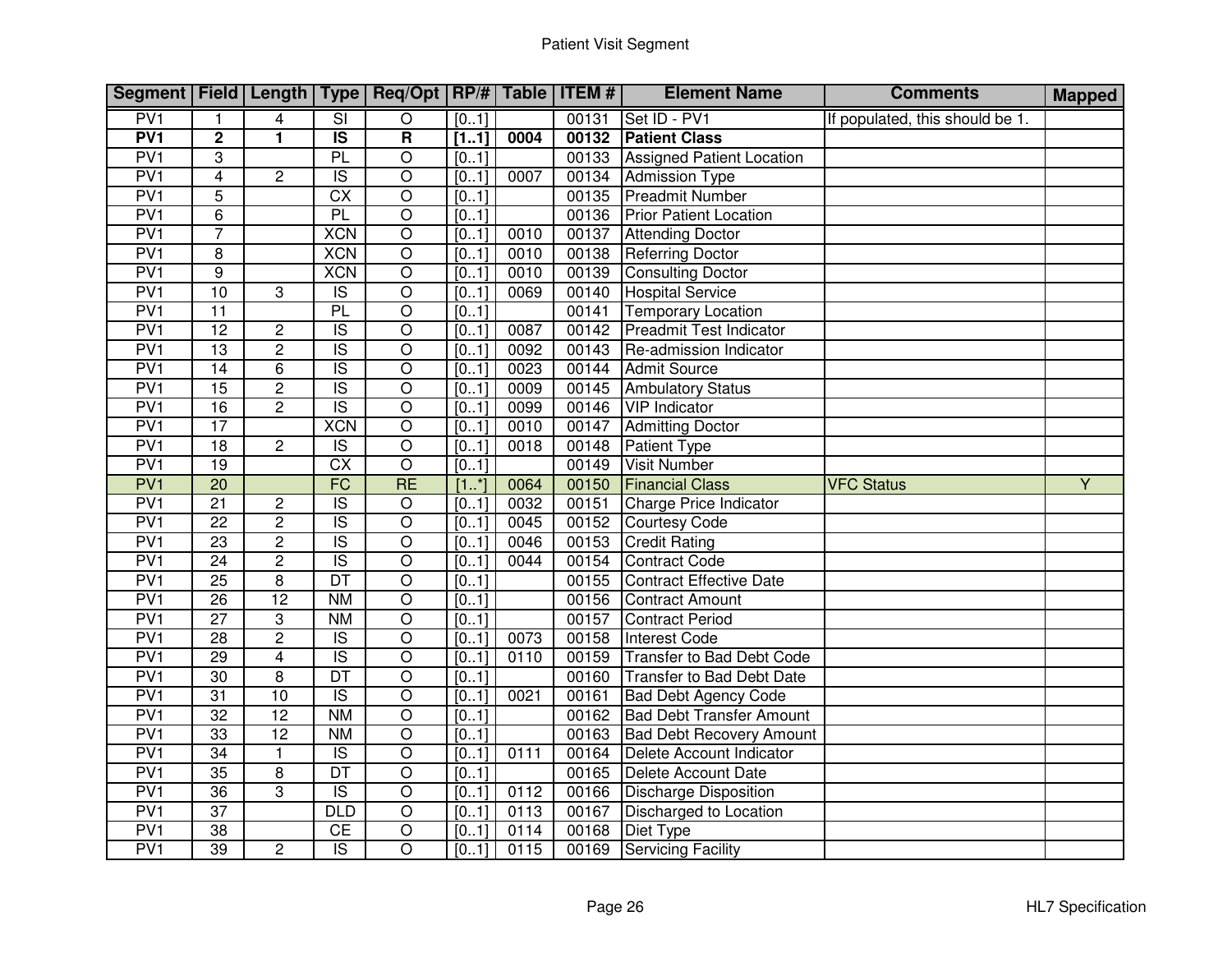| Segment   Field   Length   Type   Req/Opt   RP/#   Table   ITEM # |    |                 |            |   |      |      |       | <b>Element Name</b>              | <b>Comments</b> | <b>Mapped</b> |
|-------------------------------------------------------------------|----|-----------------|------------|---|------|------|-------|----------------------------------|-----------------|---------------|
| PV <sub>1</sub>                                                   | 40 |                 | IS         | O | [01] | 0116 | 00170 | <b>Bed Status</b>                |                 |               |
| PV <sub>1</sub>                                                   | 41 | 2               | IS         | O | [01] | 0117 | 00171 | <b>Account Status</b>            |                 |               |
| PV <sub>1</sub>                                                   | 42 |                 | <b>PL</b>  | O | [01] |      | 00172 | Pending Location                 |                 |               |
| PV <sub>1</sub>                                                   | 43 |                 | PL         | O | [01] |      | 00173 | <b>Prior Temporary Location</b>  |                 |               |
| PV <sub>1</sub>                                                   | 44 |                 | TS         | O | [01] |      | 00174 | Admit Date/Time                  |                 |               |
| PV <sub>1</sub>                                                   | 45 |                 | TS         | O | [01] |      | 00175 | Discharge Date/Time              |                 |               |
| PV <sub>1</sub>                                                   | 46 | 12              | <b>NM</b>  | O | [01] |      | 00176 | <b>Current Patient Balance</b>   |                 |               |
| PV <sub>1</sub>                                                   | 47 | 12 <sup>°</sup> | <b>NM</b>  | O | [01] |      | 00177 | <b>Total Charges</b>             |                 |               |
| PV <sub>1</sub>                                                   | 48 | 12              | <b>NM</b>  | O | [01] |      | 00178 | <b>Total Adjustments</b>         |                 |               |
| PV <sub>1</sub>                                                   | 49 | 12 <sup>°</sup> | <b>NM</b>  | O | [01] |      | 00179 | <b>Total Payments</b>            |                 |               |
| PV <sub>1</sub>                                                   | 50 |                 | <b>CX</b>  | O | [01] | 0203 | 00180 | Alternate Visit ID               |                 |               |
| PV <sub>1</sub>                                                   | 51 |                 | IS         | O | [01] | 0326 | 01226 | Visit Indicator                  |                 |               |
| PV <sub>1</sub>                                                   | 52 |                 | <b>XCN</b> | O | [01] | 0010 | 01274 | <b>Other Healthcare Provider</b> |                 |               |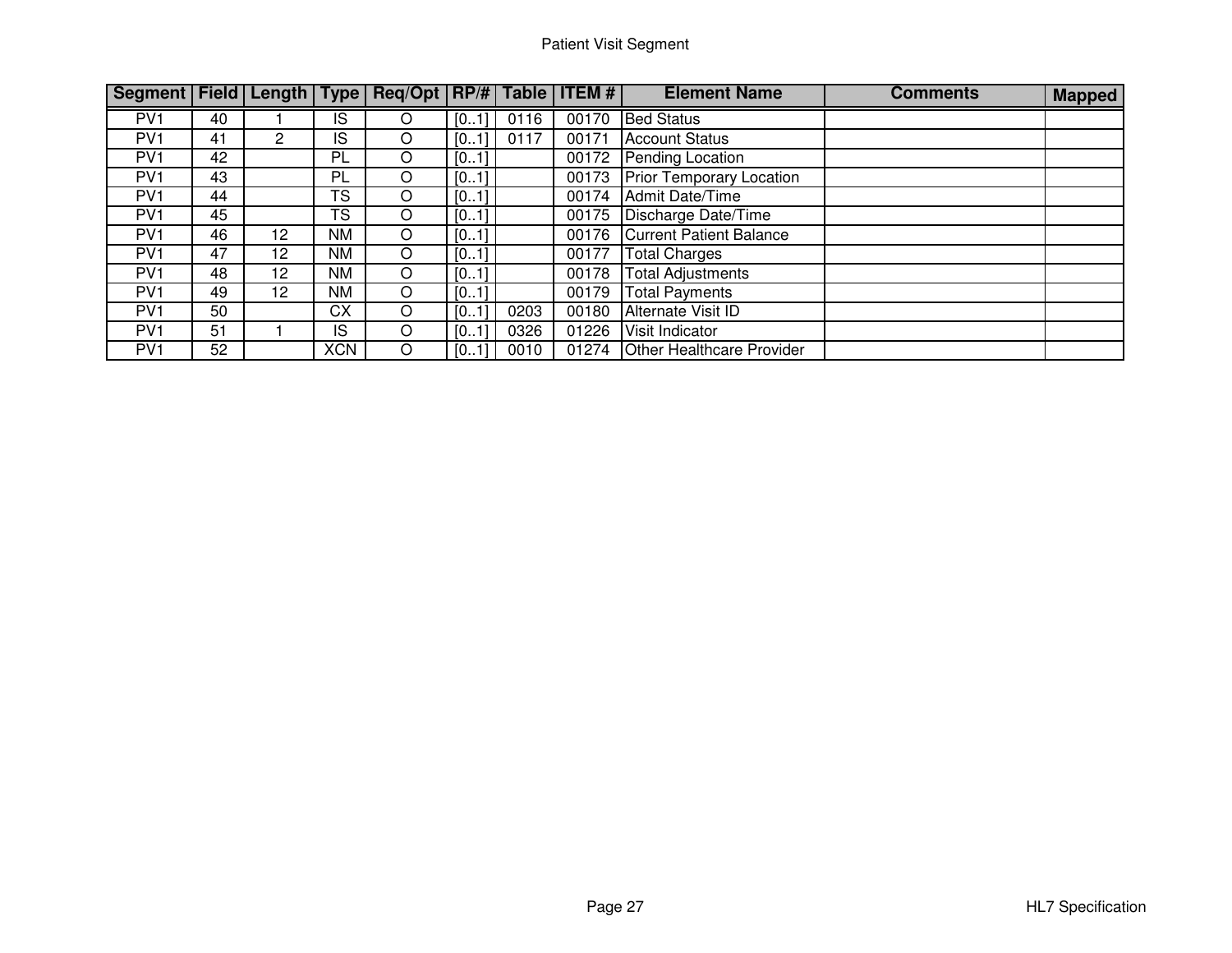|                 |                         |                         |                          | Segment   Field   Length   Type   Req/Opt   RP/# |       | <b>Table</b> |       | <b>ITEM # Element Name</b>   | <b>Comments</b>              | <b>Mapped</b>  |
|-----------------|-------------------------|-------------------------|--------------------------|--------------------------------------------------|-------|--------------|-------|------------------------------|------------------------------|----------------|
| NK <sub>1</sub> | 1                       | 4                       | $\overline{\mathsf{SI}}$ | R.                                               | [11]  |              | 00190 | <b>Set ID-NK1</b>            |                              | $\overline{Y}$ |
|                 |                         |                         |                          |                                                  |       |              |       |                              | The first instance is the    |                |
|                 |                         |                         |                          |                                                  |       |              |       |                              | legal name and is            |                |
| NK <sub>1</sub> | $\overline{\mathbf{2}}$ |                         | <b>XPN</b>               | $\mathbf R$                                      | [1.1] |              | 00191 | Name                         | required.                    | Y              |
| NK <sub>1</sub> | $\overline{\mathbf{3}}$ |                         | CE                       | $\overline{\mathsf{R}}$                          | [11]  | 0063         | 00192 | Relationship                 |                              | $\overline{Y}$ |
|                 |                         |                         |                          |                                                  |       |              |       |                              | The first instance shall be  |                |
|                 |                         |                         |                          |                                                  |       |              |       |                              | the primary address. Is      |                |
| NK <sub>1</sub> | $\overline{4}$          |                         | <b>XAD</b>               | <b>RE</b>                                        | [0.1] |              | 00193 | Address                      | required if PID.11 is empty. | Y              |
|                 |                         |                         |                          |                                                  |       |              |       |                              | The first instance shall be  |                |
| NK <sub>1</sub> | 5                       |                         | <b>XTN</b>               | <b>RE</b>                                        | [0.1] |              | 00194 | <b>Phone Number</b>          | the primary phone number.    | $\frac{Y}{Y}$  |
| NK <sub>1</sub> | $\overline{6}$          |                         | <b>XTN</b>               | $\overline{O}$                                   | [0.1] |              | 00195 | <b>Business Phone Number</b> |                              |                |
| NK <sub>1</sub> | $\overline{7}$          |                         | <b>CE</b>                | $\overline{\circ}$                               | [01]  | 0131         | 00196 | <b>Contact Role</b>          |                              |                |
| N <sub>K1</sub> | $\overline{8}$          | $\overline{\mathbf{8}}$ | $\overline{DT}$          | $\overline{\circ}$                               | [0.1] |              | 00197 | <b>Start Date</b>            |                              |                |
| N <sub>K1</sub> | 9                       | 8                       | $\overline{DT}$          | $\overline{O}$                                   | [01]  |              | 00198 | <b>End Date</b>              |                              |                |
|                 |                         |                         |                          |                                                  |       |              |       | Next of Kin / Associated     |                              |                |
| NK <sub>1</sub> | 10                      | 60                      | <b>ST</b>                | $\circ$                                          | [01]  |              | 00199 | Parties Job Title            |                              |                |
|                 |                         |                         |                          |                                                  |       |              |       | Next of Kin / Associated     |                              |                |
| NK <sub>1</sub> | 11                      |                         | <b>JCC</b>               | $\circ$                                          | [01]  | 0327 0328    | 00200 | Parties Job Code/Class       |                              |                |
|                 |                         |                         |                          |                                                  |       |              |       |                              |                              |                |
|                 |                         |                         |                          |                                                  |       |              |       | Next of Kin / Associated     |                              |                |
| NK <sub>1</sub> | 12                      |                         | <b>CX</b>                | $\mathsf O$                                      | [01]  |              | 00201 | Parties Employee Number      |                              |                |
|                 |                         |                         |                          |                                                  |       |              |       |                              |                              |                |
| NK1             | 13                      |                         | <b>XON</b>               | $\circ$                                          | [01]  |              | 00202 | Organization Name - NK1      |                              |                |
| NK <sub>1</sub> | $\overline{14}$         |                         | CE                       | $\overline{O}$                                   | [01]  | 0002         | 00119 | <b>Martial Status</b>        |                              |                |
| NK <sub>1</sub> | 15                      | $\overline{1}$          | $\overline{\text{IS}}$   | $\overline{O}$                                   | [01]  | 0001         | 00111 | <b>Administrative Sex</b>    |                              | $\overline{Y}$ |
| NK <sub>1</sub> | 16                      |                         | $\overline{\text{TS}}$   | $\overline{O}$                                   | [01]  |              | 00110 | Date/Time of Birth           |                              | $\overline{Y}$ |
| N <sub>K1</sub> | 17                      | $\overline{2}$          | $\overline{S}$           | $\overline{O}$                                   | [01]  | 0223         | 00755 | <b>Living Dependency</b>     |                              |                |
| NK <sub>1</sub> | $\overline{18}$         | $\overline{2}$          | $\overline{S}$           | $\overline{O}$                                   | [01]  | 0009         | 00145 | <b>Ambulatory Status</b>     |                              |                |
| NK <sub>1</sub> | 19                      |                         | CE                       | $\overline{\circ}$                               | [01]  | 0171         | 00129 | Citizenship                  |                              |                |
| NK <sub>1</sub> | $\overline{20}$         |                         | $\overline{CE}$          | $\overline{O}$                                   | [01]  | 0296         | 00118 | <b>Primary Language</b>      |                              | $\overline{Y}$ |
| N <sub>K1</sub> | $\overline{21}$         | $\overline{2}$          | $\overline{S}$           | $\overline{O}$                                   | [0.1] | 0220         | 00742 | <b>Living Arrangement</b>    |                              |                |
| N <sub>K1</sub> | $\overline{22}$         |                         | CE                       | $\overline{O}$                                   | [0.1] | 0215         | 00743 | <b>Publicity Code</b>        |                              |                |
| N <sub>K1</sub> | 23                      | $\mathbf{1}$            | $\overline{ID}$          | $\overline{O}$                                   | [0.1] | 0136         | 00744 | <b>Protection Indicator</b>  |                              | $\circ$        |
| NK <sub>1</sub> | 24                      | $\overline{2}$          | $\overline{\mathsf{IS}}$ | $\overline{O}$                                   | [01]  | 0231         | 00745 | Student Indicator            |                              |                |
| NK <sub>1</sub> | 25                      |                         | CE                       | $\overline{\circ}$                               | [0.1] | 0006         | 00120 | Religion                     |                              |                |
| NK <sub>1</sub> | $\overline{26}$         |                         | <b>XPN</b>               | $\overline{O}$                                   | [01]  |              | 00746 | Mother'S Maiden Name         |                              | $\overline{Y}$ |
| NK <sub>1</sub> | $\overline{27}$         |                         | CE                       | $\overline{O}$                                   | [01]  | 0212         | 00739 | Nationality                  |                              | $\overline{Y}$ |
| NK <sub>1</sub> | $\overline{28}$         |                         | <b>CE</b>                | $\overline{O}$                                   | [01]  | 0189         | 00125 | <b>Ethnic Group</b>          |                              |                |
| N <sub>K1</sub> | 29                      |                         | CE                       | $\overline{\circ}$                               | [01]  | 0222         | 00747 | <b>Contact Reason</b>        |                              |                |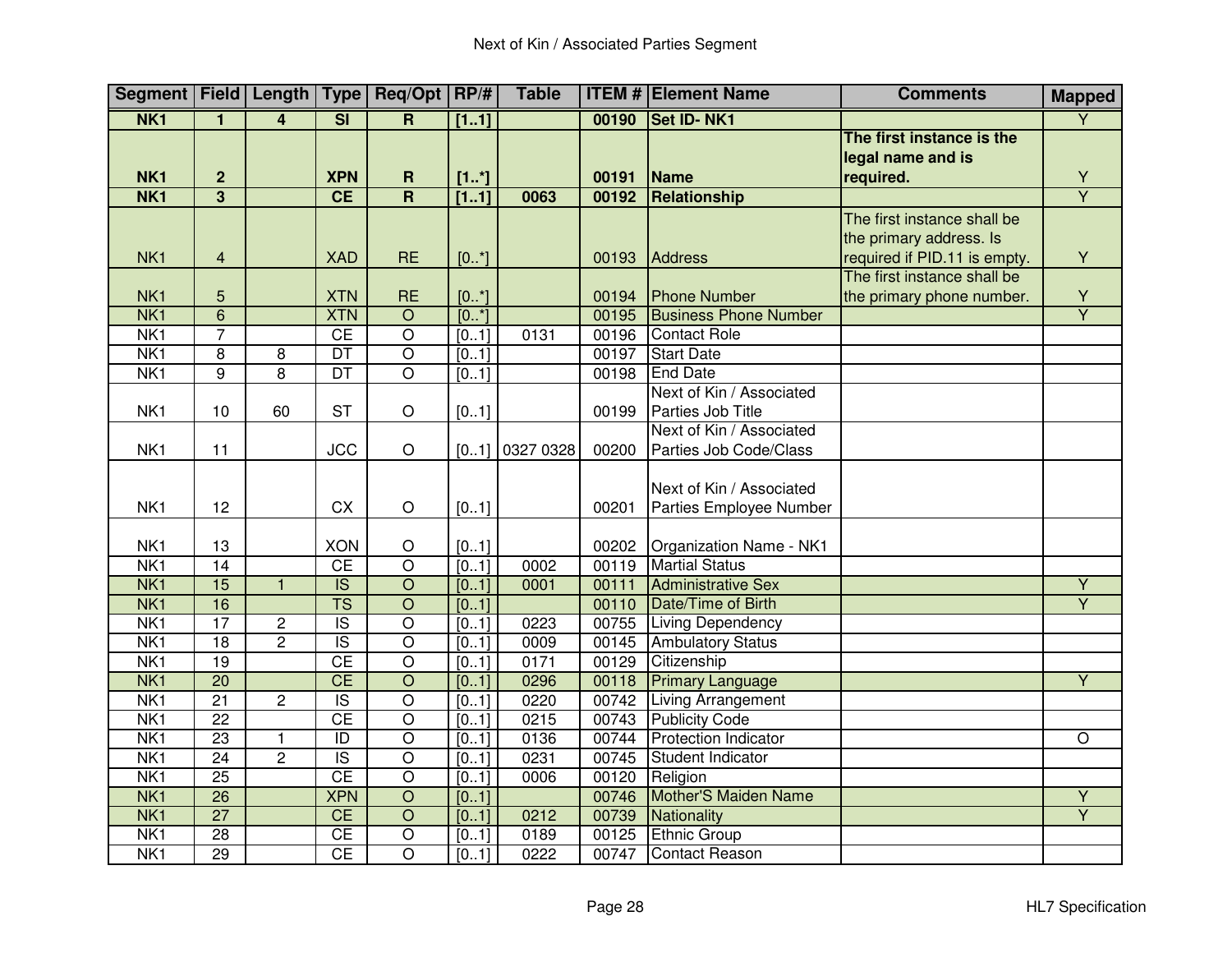| Segment   Field   Length   Type   Req/Opt   RP/# |    |                       |            |   |      | <b>Table</b> |       | <b>ITEM # Element Name</b>   | <b>Comments</b> | <b>Mapped</b> |
|--------------------------------------------------|----|-----------------------|------------|---|------|--------------|-------|------------------------------|-----------------|---------------|
| NK <sub>1</sub>                                  | 30 |                       | <b>XPN</b> | O | [01] |              | 00748 | Contact Person's Name        |                 |               |
|                                                  |    |                       |            |   |      |              |       | <b>Contact Person's</b>      |                 |               |
| NK <sub>1</sub>                                  | 31 |                       | <b>XTN</b> | O | [01] |              | 00749 | Telephone Number             |                 |               |
|                                                  |    |                       |            |   |      |              |       |                              |                 |               |
| NK <sub>1</sub>                                  | 32 |                       | <b>XAD</b> | O | [01] |              | 00750 | Contact Person's Address     |                 |               |
| NK1                                              | 33 |                       | <b>CX</b>  | O | [01] |              | 00751 | Next of Kin/AP's Identifier  |                 |               |
| NK <sub>1</sub>                                  | 34 | $\mathbf{2}^{\prime}$ | IS         | O | [01] | 0311         | 00752 | <b>Job Status</b>            |                 |               |
| NK <sub>1</sub>                                  | 35 |                       | <b>CE</b>  | O | [01] | 0005         | 00113 | Race                         |                 | v             |
| NK <sub>1</sub>                                  | 36 |                       | IS         | O | [01] | 0295         | 00753 | Handicap                     |                 |               |
|                                                  |    |                       |            |   |      |              |       | <b>Contact Person Social</b> |                 |               |
| NK <sub>1</sub>                                  | 37 | 16                    | <b>ST</b>  | O | [01] |              | 00754 | Security #                   |                 |               |
| NK <sub>1</sub>                                  | 38 |                       | <b>ST</b>  | O | [01] |              | 01905 | Next of Kin Birth Place      |                 | $\circ$       |
| NK1                                              | 39 | 2                     | IS         | O | [01] | 0099         | 00146 | VIP Indicator                |                 |               |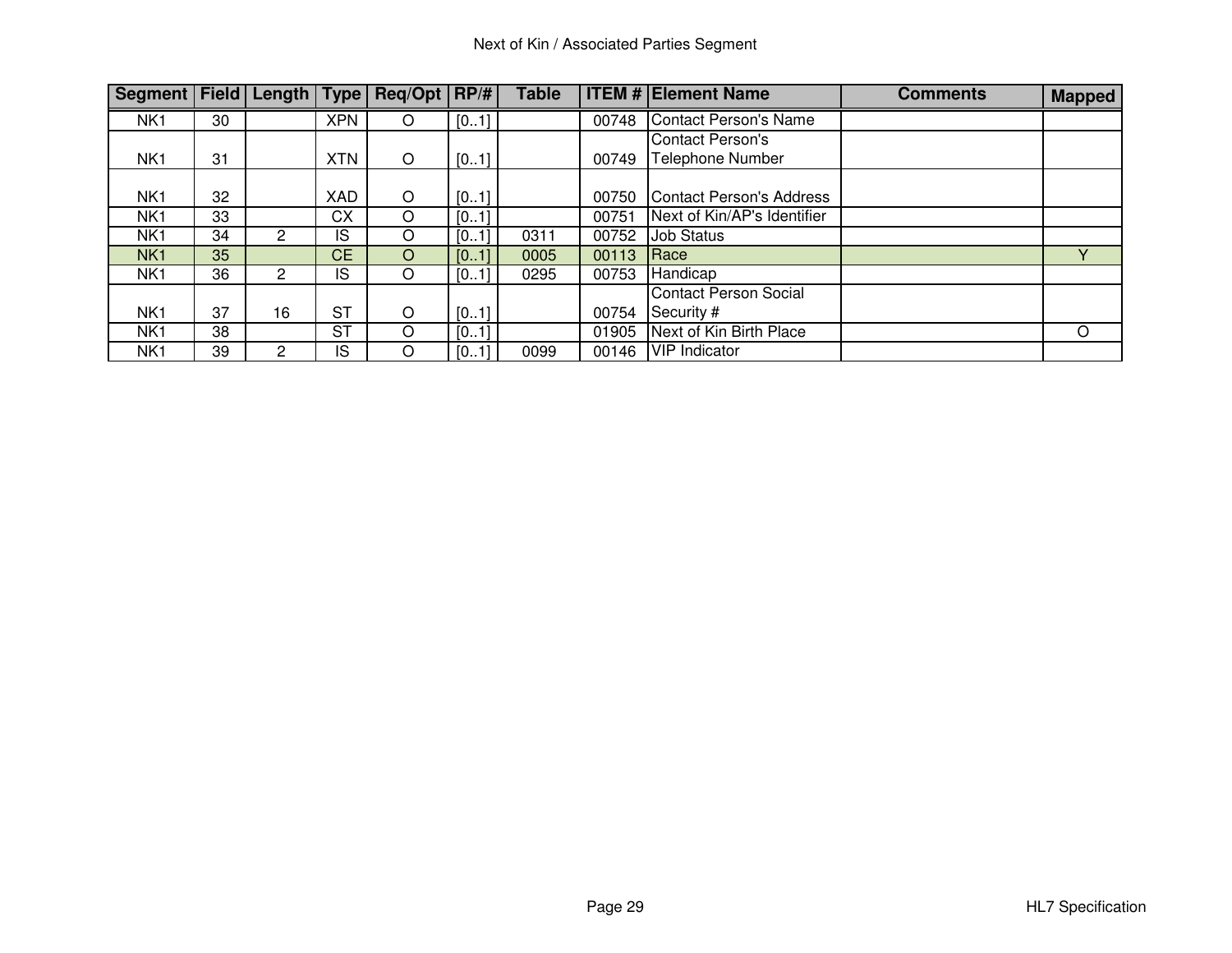| Segment   Field   Length   Type   Req/Opt   RP/# |                         |                |                        |                             | <b>Table</b> |                | <b>ITEM # Element Name</b>                            | <b>Comments</b>                                                                                                                                    | <b>Mapped</b> |
|--------------------------------------------------|-------------------------|----------------|------------------------|-----------------------------|--------------|----------------|-------------------------------------------------------|----------------------------------------------------------------------------------------------------------------------------------------------------|---------------|
| <b>ORC</b>                                       | 1                       | $\mathbf{2}$   | $\overline{1}$         | $\overline{\mathbf{R}}$     | 0119         | 00215          | <b>Order Control</b>                                  | use RE                                                                                                                                             |               |
| ORC                                              | $\overline{c}$          |                | $\overline{EI}$        | RE                          |              | 00216          | <b>Placer Order Number</b>                            |                                                                                                                                                    |               |
|                                                  |                         |                |                        |                             |              |                |                                                       | <b>Filler Order Number</b><br><b>SHOULD</b> be the unique<br>immunization ID of the<br>sending system. See                                         |               |
| <b>ORC</b>                                       | 3                       |                | EI                     | R                           |              | 00217          | <b>Filler Order Number</b>                            | appendix C for usage.                                                                                                                              | Y             |
| ORC                                              | $\overline{\mathbf{4}}$ |                | $\overline{E}$         | $\overline{O}$              |              | 00218          | <b>Placer Group Number</b>                            |                                                                                                                                                    |               |
| ORC                                              | $\overline{5}$          | $\overline{c}$ | $\overline{1}$         | $\overline{\circ}$          | 0038         | 00219          | <b>Order Status</b>                                   |                                                                                                                                                    |               |
| ORC                                              | 6                       | $\mathbf{1}$   | $\overline{ID}$        | $\overline{O}$              | 0121         | 00220          | <b>Response Flag</b>                                  |                                                                                                                                                    |               |
| ORC                                              | 7                       |                | TQ                     | $\overline{\mathsf{X}}$     |              | 00221          | Quantity/Timing                                       |                                                                                                                                                    |               |
| ORC                                              | $\overline{8}$          |                | EIP                    | $\overline{\circ}$          |              | 00222          | Parent                                                |                                                                                                                                                    |               |
| <b>ORC</b>                                       | $\overline{9}$          |                | $\overline{\text{TS}}$ | $\overline{\circ}$          |              | 00223          | Date/Time of Transaction                              |                                                                                                                                                    |               |
| ORC                                              | 10                      |                | <b>XCN</b>             | <b>RE</b>                   |              | 00224          | <b>Entered By</b>                                     | This is the person that<br>entered this immunization<br>record into the system.                                                                    |               |
| ORC                                              | $\overline{11}$         |                | <b>XCN</b>             | $\overline{O}$              |              | 00225          | Verified By                                           |                                                                                                                                                    |               |
|                                                  |                         |                |                        |                             |              |                |                                                       | This is the provider ordering<br>the immunization. It is<br>expected to be empty if the<br>immunization record is<br>transcribed from a historical |               |
| ORC<br><b>ORC</b>                                | 12<br>13                |                | <b>XCN</b><br>PL       | <b>RE</b><br>$\overline{O}$ |              | 00226<br>00227 | <b>Ordering Provider</b><br><b>Enterer's Location</b> | record.                                                                                                                                            |               |
| ORC                                              | $\overline{14}$         |                | <b>XTN</b>             | $\overline{O}$              |              | 00228          | Call Back Phone Number                                |                                                                                                                                                    |               |
|                                                  | 15                      |                | $\overline{\text{TS}}$ | $\overline{\circ}$          |              | 00229          | Order Effective Date/Time                             |                                                                                                                                                    |               |
| ORC                                              |                         |                |                        |                             |              |                | <b>Order Control Code</b>                             |                                                                                                                                                    |               |
| ORC                                              | 16                      |                | <b>CE</b>              | $\mathsf O$                 |              | 00230          | Reason                                                |                                                                                                                                                    |               |
| ORC                                              | 17                      |                | <b>CE</b>              | $\bigcirc$                  |              | 00231          | <b>Entering Organization</b>                          | This is the provider<br>organization that entered<br>this record/order.                                                                            |               |
| ORC                                              | 18                      |                | CE                     | $\overline{O}$              |              | 00232          |                                                       |                                                                                                                                                    |               |
| ORC                                              | $\overline{19}$         |                | <b>XCN</b>             | $\overline{\circ}$          |              | 00233          | <b>Entering Device</b><br><b>Action By</b>            |                                                                                                                                                    |               |
|                                                  |                         |                |                        |                             |              |                |                                                       |                                                                                                                                                    |               |
| ORC                                              | 20                      |                | <b>CE</b>              | $\hbox{O}$                  | 0339         | 01310          | <b>Advanced Beneficiary</b><br>Notice Code            |                                                                                                                                                    |               |
| <b>ORC</b>                                       | $\overline{21}$         |                | <b>XON</b>             | $\overline{\circ}$          |              | 01311          | <b>Ordering Facility Name</b>                         |                                                                                                                                                    |               |
| <b>ORC</b>                                       | $\overline{22}$         |                | <b>XAD</b>             | $\overline{O}$              |              | 01312          | <b>Ordering Facility Address</b>                      |                                                                                                                                                    |               |
| <b>ORC</b>                                       | 23                      |                | <b>XTN</b>             | $\bigcirc$                  |              | 01313          | <b>Ordering Facility Phone</b><br>Number              |                                                                                                                                                    |               |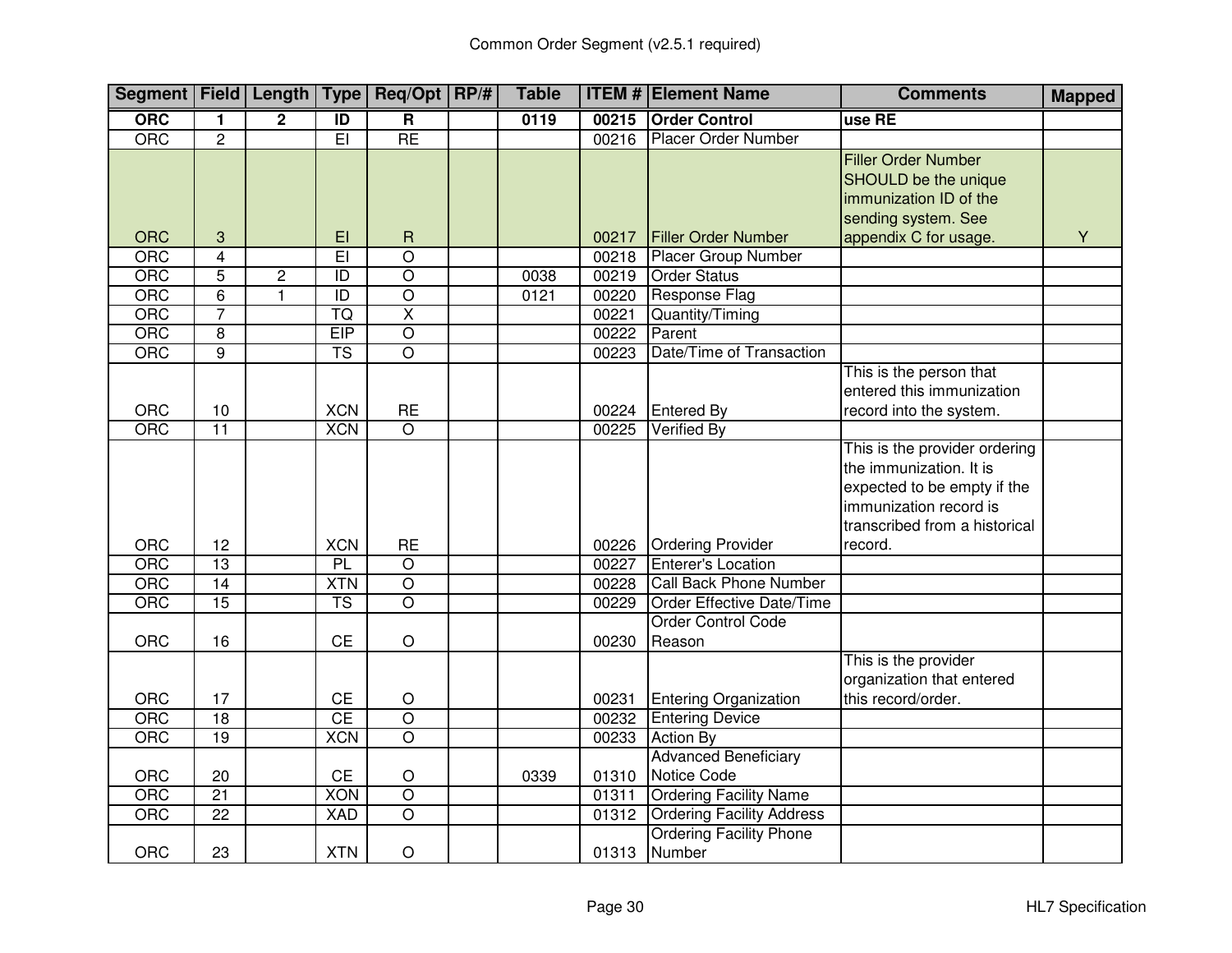| Segment   Field   Length   Type   Req/Opt   RP/# |    |            |                    | <b>Table</b> |       | <b>ITEM # Element Name</b>       | <b>Comments</b> | <b>Mapped</b> |
|--------------------------------------------------|----|------------|--------------------|--------------|-------|----------------------------------|-----------------|---------------|
|                                                  |    |            |                    |              |       |                                  |                 |               |
| <b>ORC</b>                                       | 24 | XAD        | $\bigcirc$         |              | 01314 | <b>Ordering Provider Address</b> |                 |               |
| <b>ORC</b>                                       | 25 | <b>CWE</b> | O                  |              | 01473 | <b>Order Status Modifier</b>     |                 |               |
|                                                  |    |            |                    |              |       | <b>Advanced Beneficiary</b>      |                 |               |
| <b>ORC</b>                                       | 26 | <b>CWE</b> | $\circ$            | 0552         | 01641 | Notice Override Reason           |                 |               |
|                                                  |    |            |                    |              |       | Filler's Expected                |                 |               |
| <b>ORC</b>                                       | 27 | <b>TS</b>  | $\circ$            |              | 01642 | Availability Date/Time           |                 |               |
| <b>ORC</b>                                       | 28 | <b>CWE</b> | $\overline{O}$     | 0177         | 00615 | <b>Confidentiality Code</b>      |                 |               |
| <b>ORC</b>                                       | 29 | <b>CWE</b> | $\overline{\rm o}$ | 0482         | 01643 | Order Type                       |                 |               |
|                                                  |    |            |                    |              |       | <b>Enterer Authorization</b>     |                 |               |
| <b>ORC</b>                                       | 30 | <b>CNE</b> | $\circ$            | 0483         | 01644 | Mode                             |                 |               |
|                                                  |    |            |                    |              |       | <b>Parent Universal Service</b>  |                 |               |
| <b>ORC</b>                                       | 31 | <b>CWE</b> | $\circ$            |              | 02286 | Identifier                       |                 |               |
|                                                  |    |            |                    |              |       |                                  |                 |               |
|                                                  |    |            |                    |              |       |                                  |                 |               |
|                                                  |    |            |                    |              |       |                                  |                 |               |
|                                                  |    |            |                    |              |       |                                  |                 |               |
|                                                  |    |            |                    |              |       |                                  |                 |               |
|                                                  |    |            |                    |              |       |                                  |                 |               |
|                                                  |    |            |                    |              |       |                                  |                 |               |
|                                                  |    |            |                    |              |       |                                  |                 |               |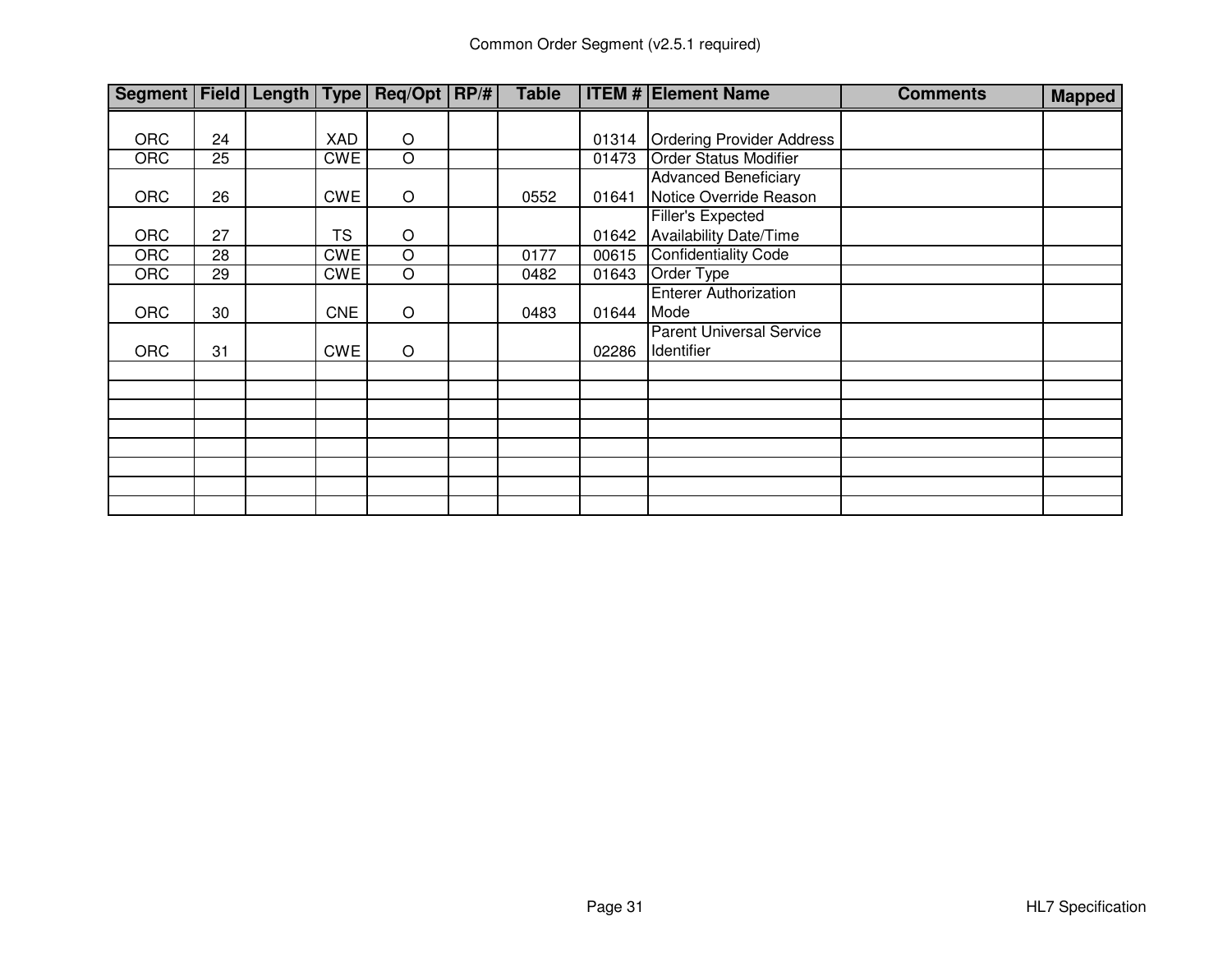# Original-Style Query Definition

| Segment   Field   Length   Type   Req/Opt   RP/#   Table   ITEM # |               |    |           |      |      |       | <b>Element Name</b>         | <b>Comment</b> | <b>Mapped</b> |
|-------------------------------------------------------------------|---------------|----|-----------|------|------|-------|-----------------------------|----------------|---------------|
| QAK                                                               |               | 32 | <b>ST</b> | .    |      |       | 00696 Query Tag             |                |               |
| QAK                                                               | C<br><u>_</u> |    | ID        | [01] | 0208 |       | 00708 Query Response Status |                |               |
| QAK                                                               | ົ             | ∼  | <b>CE</b> | [01] | 0471 | 01375 | Message Query Name          |                |               |
| QAK                                                               |               | 10 | <b>NM</b> | [01] |      |       | 01434 Hit Count             |                |               |
| QAK                                                               | 5             | 10 | <b>NM</b> | [01] |      |       | 01622 This Payload          |                |               |
| QAK                                                               | 6             | 10 | NM        | [01] |      | 01623 | <b>Hits Remaining</b>       |                |               |

v2.5.1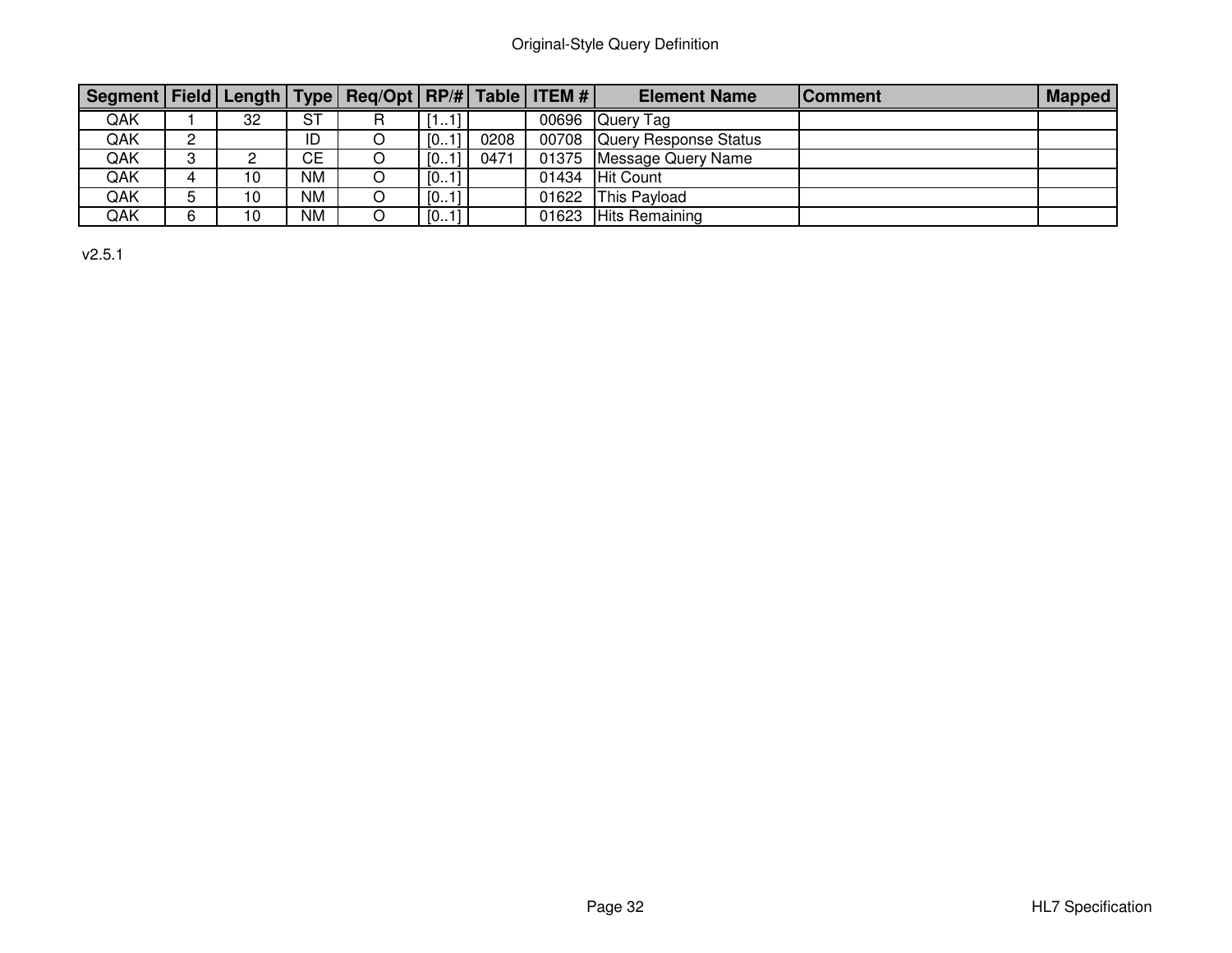| <b>Segment</b> | <b>Field</b>   | Length | <b>Type</b> | $\text{Req/Opt}$ $\mid$ RP/# $\mid$ Table $\mid$ ITEM # |       |      |       | <b>Element Name</b>                | <b>Comment</b>                    | <b>Mapped</b>  |
|----------------|----------------|--------|-------------|---------------------------------------------------------|-------|------|-------|------------------------------------|-----------------------------------|----------------|
|                |                |        |             |                                                         |       |      |       |                                    | Z34^Request                       |                |
|                |                |        |             |                                                         |       |      |       |                                    | Immunization                      |                |
| <b>QPD</b>     | $\mathbf{1}$   |        | <b>CE</b>   | R                                                       | [11]  | 0471 | 01375 | <b>Message Query Name</b>          | History^HL70471                   |                |
| QPD            | $\overline{c}$ | 32     | <b>ST</b>   |                                                         |       |      | 00696 | Query Tag                          |                                   |                |
| <b>QPD</b>     | 3              |        | <b>CX</b>   | <b>RE</b>                                               | [0.1] |      |       | Patientlist                        | PID-3: Patient Identifier List    | Y              |
| <b>QPD</b>     | $\overline{4}$ |        | <b>XPN</b>  | <b>RE</b>                                               | [01]  |      |       | Patientname                        | <b>PID-5: Patient Name</b>        | Y              |
|                |                |        |             |                                                         |       |      |       |                                    | PID-6: Mother'S Maiden            |                |
| <b>QPD</b>     | 5              |        | <b>XPN</b>  | <b>RE</b>                                               | [01]  |      |       | Patientmothermaidenname            | <b>Name</b>                       | Υ              |
| <b>QPD</b>     | 6              | 26     | <b>TS</b>   | <b>RE</b>                                               | [01]  |      |       | <b>Patient Date of Birth</b>       | PID-7: Patient Date of Birth      | Y              |
| <b>QPD</b>     | $\overline{7}$ |        | IS          | <b>RE</b>                                               | [01]  |      |       | <b>Patient Sex</b>                 | PID-8: Patient Sex                | Y              |
| <b>QPD</b>     | 8              |        | <b>XAD</b>  | <b>RE</b>                                               | [01]  |      |       | <b>Patient Address</b>             | <b>PID-11: Patient Address</b>    | Y              |
|                |                |        |             |                                                         |       |      |       |                                    |                                   |                |
| <b>QPD</b>     | 9              |        | <b>XTN</b>  | <b>RE</b>                                               | [01]  |      |       | <b>Patient Home Phone</b>          | <b>PID-13: Patient Home Phone</b> | Y              |
|                |                |        |             |                                                         |       |      |       |                                    | PID-24: Multiple Birth            |                |
| <b>QPD</b>     | 10             |        | ID          | <b>RE</b>                                               | [01]  |      |       | <b>Multiple Birth Indicator</b>    | Indicator                         | Υ              |
| <b>QPD</b>     | 11             | 2      | <b>NM</b>   | <b>RE</b>                                               | [01]  |      |       | <b>Patient Birth Order</b>         | PID-25: Patient Birth Order       | $\overline{Y}$ |
|                |                |        |             |                                                         |       |      |       |                                    | PID-33: Patient Last Update       |                |
| QPD            | 12             |        | <b>TS</b>   | <b>RE</b>                                               | [01]  |      |       | <b>Client Last Updated Date</b>    | Date                              | Y              |
|                |                |        |             |                                                         |       |      |       |                                    | PID-34: Patient Last Update       |                |
| <b>QPD</b>     | 13             |        | <b>HD</b>   | <b>RE</b>                                               | [01]  |      |       | <b>Client Last Update Facility</b> | Faciliity                         | Υ              |

#### **Patient List QPD-3**

| ID                                | <b>ID Type</b>              |
|-----------------------------------|-----------------------------|
| $\overline{\text{SS}}$            | SS#                         |
| MА                                | Medicaid ID                 |
| $M\overline{C}$                   | Medicare ID                 |
| <b>BR</b>                         | <b>Birth Certificate ID</b> |
| $\overline{\overline{\text{CH}}}$ | Chart ID                    |
|                                   | Site Patient ID             |
|                                   | <b>ICARE Patient ID</b>     |

v2.5.1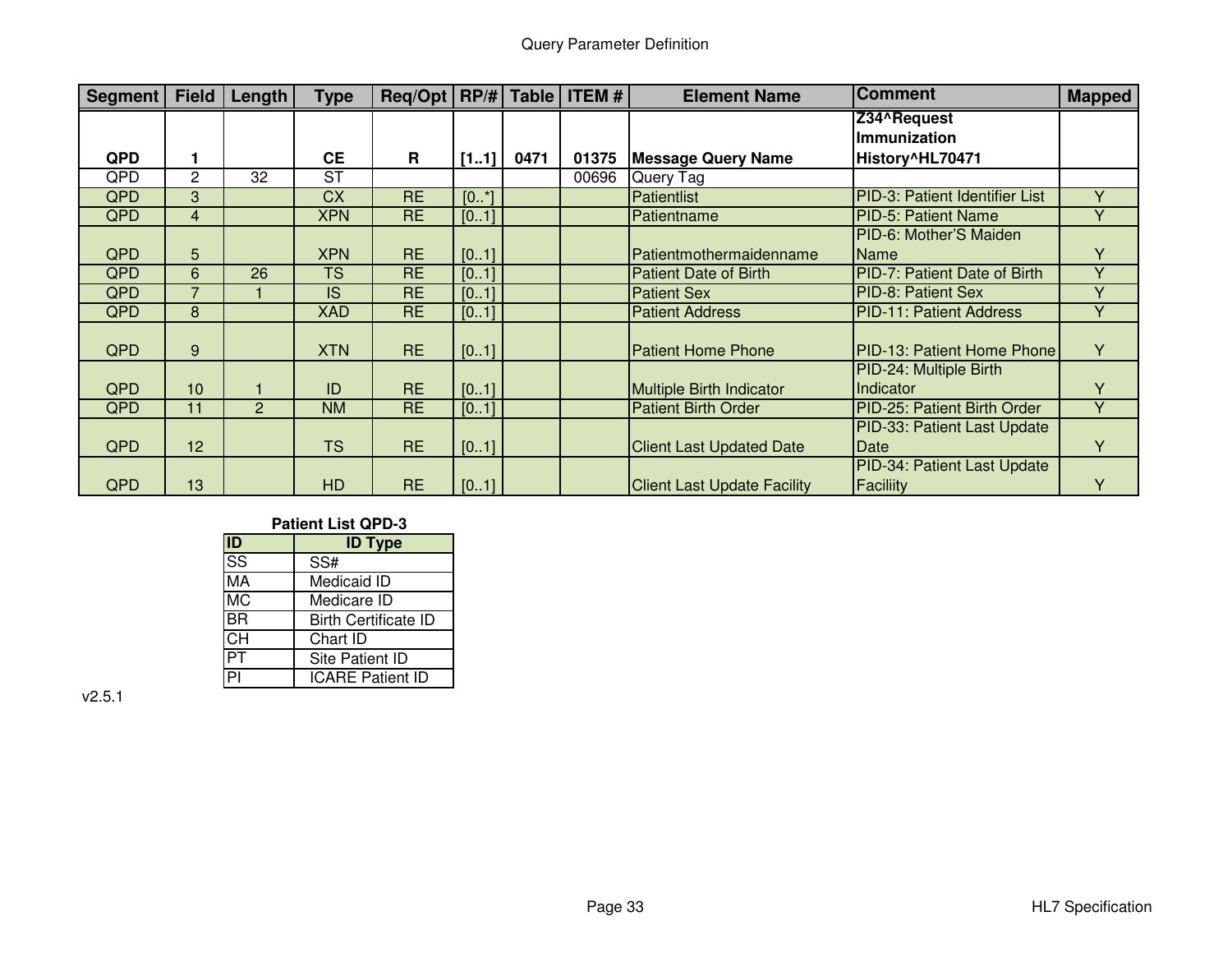| <b>Segment</b> |                 | Field   Length   Type |            | Reg/Opt   RP/#   Table |      | <b>ITEM#</b> | <b>Element Name</b>              | <b>Comment</b>                  | Mapped      |
|----------------|-----------------|-----------------------|------------|------------------------|------|--------------|----------------------------------|---------------------------------|-------------|
| QRD            |                 | 26                    | <b>TS</b>  | R                      | [11] | 00025        | <b>Query Date/Time</b>           |                                 |             |
| QRD            | $\mathbf{2}$    |                       | ID         | R                      | [11] | 00026        | <b>Query Format Code</b>         |                                 |             |
| QRD            | 3               |                       | ID         | R                      | [11] | 00027        | <b>Query Priority</b>            |                                 |             |
| QRD            | 4               | 10                    | <b>ST</b>  | R                      | [11] | 00028        | <b>Query ID</b>                  |                                 |             |
| QRD            | 5               |                       | ID         | O                      | [01] | 00029        | Deferred Response Type           |                                 |             |
| QRD            | 6               | 26                    | <b>TS</b>  | O                      | [01] | 00030        | Deferred Response Date/Time      |                                 |             |
| <b>QRD</b>     | 7               | 10                    | CQ         | $\mathbf{R}$           | [11] | 00031        | <b>Quantity Limited Request</b>  | <b>25^RD</b>                    | v           |
| <b>QRD</b>     | 8               | 250                   | <b>XCN</b> | $\mathbf R$            | [11] | 00032        | <b>Who Subject Filter</b>        |                                 | v           |
| QRD            | 8.1             |                       | <b>ST</b>  |                        | [01] |              | <b>ID Number</b>                 |                                 |             |
| <b>QRD</b>     | 8.2             |                       | <b>ST</b>  |                        | [01] |              | <b>Patient Last Name</b>         |                                 | v           |
| QRD            | 8.3             |                       | <b>ST</b>  |                        | [01] |              | <b>Patient First Name</b>        |                                 | v           |
| QRD            | 8.4             |                       | <b>ST</b>  |                        | [01] |              | <b>Patient Middle Name</b>       |                                 | $\mathbf v$ |
| <b>QRD</b>     | $9^{\circ}$     | 250                   | <b>CE</b>  | R                      | [11] | 00033        | <b>What Subject Filter</b>       | <b>VXI^VACCINE INFO^HL70048</b> |             |
| QRD            | 10              | 250                   | <b>CE</b>  | R                      | [11] | 00034        | <b>What Department Data Code</b> |                                 |             |
| QRD            | 11              | 20                    | VR         | O                      | [01] | 00035        | What Data Code Value Qual.       |                                 |             |
| QRD            | 12 <sub>2</sub> |                       | ID         | O                      | [01] | 00036        | <b>Query Results Level</b>       |                                 |             |

v2.3.1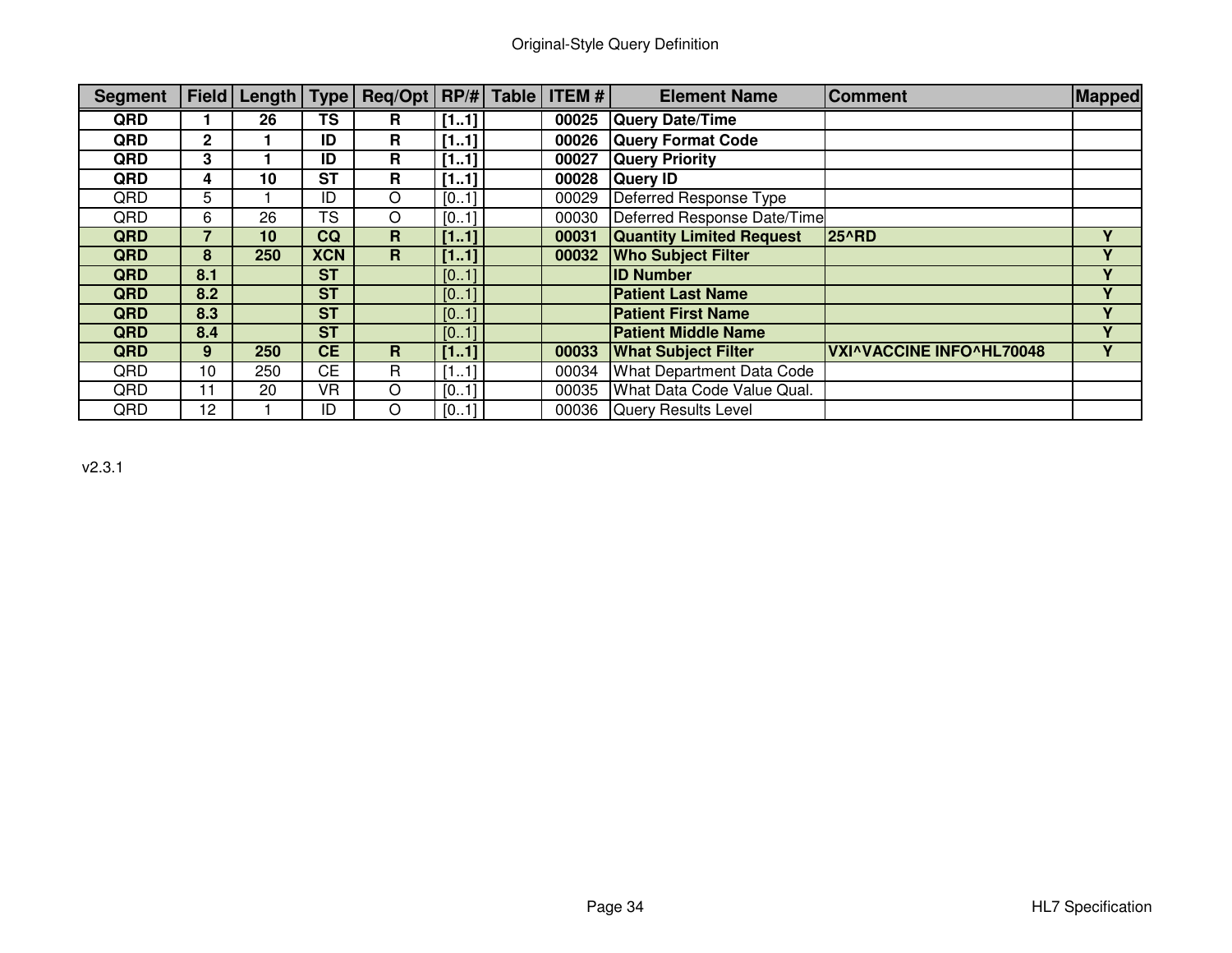| Segment    | <b>Field</b> | Length   $Type$ |           | Req/Opt   RP/# |       | <b>Table</b> | <b>ITEM#</b> | <b>Element Name</b>                      | <b>Comment</b> | <b>Mapped</b> |
|------------|--------------|-----------------|-----------|----------------|-------|--------------|--------------|------------------------------------------|----------------|---------------|
| QRF        |              | 20              | <b>ST</b> | R              | [1.1] |              | 00037        | <b>Where Subject Filter</b>              |                |               |
| QRF        | 2            | 26              | <b>TS</b> | O              | [01]  |              | 00038        | When Data Start Date/Time                |                |               |
| QRF        | 3            | 26              | <b>TS</b> | O              | [01]  |              | 00039        | When Data End Date/Time                  |                |               |
| QRF        | 4            | 60              | <b>ST</b> | O              | [0.1] |              | 00040        | <b>What User Qualifier</b>               |                |               |
| QRF        | 5            |                 | <b>ST</b> | <b>RE</b>      | [01]  |              | 00041        | <b>Other QRY Subject Filter</b>          |                | $\vee$        |
| <b>QRF</b> | 5.1          |                 | <b>ST</b> |                | [01]  |              |              | <b>Patient Social Security Number</b>    |                | v             |
| QRF        | 5.2          |                 | DT        |                | [01]  |              |              | <b>Patient Birth Date</b>                |                | Y             |
| QRF        | 5.3          |                 | ID        |                | [01]  |              |              | <b>Patient Birth State</b>               |                |               |
| <b>QRF</b> | 5.4          |                 | <b>ST</b> |                | [01]  |              |              | <b>Patient Birth Registration Number</b> |                |               |
| <b>QRF</b> | 5.5          |                 | <b>ST</b> |                | [01]  |              |              | <b>Patient Medicaid Number</b>           |                | Y             |
| <b>QRF</b> | 5.6          |                 | <b>PN</b> |                | [01]  |              |              | Mother's Name Last^First^Middle          |                |               |
| <b>QRF</b> | 5.7          |                 | <b>ST</b> |                | [01]  |              |              | Mother's Maiden Name                     |                | v             |
| QRF        | 5.8          |                 | <b>ST</b> |                | [01]  |              |              | Mother's Social Security Number          |                |               |
| QRF        | 5.9          |                 | <b>PN</b> |                | [01]  |              |              | Father's Name Last^First^Middle          |                |               |
| QRF        | 5.10         |                 | ST        |                | [01]  |              |              | <b>Father's Social Security Number</b>   |                |               |
| QRF        | 6            | 12              | ID        | O              | [0.1] | 0156         | 00042        | Which Date/Time Qualifier                |                |               |
| QRF        |              | 12              | ID        | O              | [0.1] | 0157         | 00043        | <b>Which Date/Time Status Qualifier</b>  |                |               |
| QRF        | 8            | 12              | ID        | O              | [0.1] | 0158         | 00044        | Date/Time Selection Qualifier            |                |               |
| QRF        | 9            | 60              | TQ        | O              | [01]  |              |              | 00694   When Quantity/Timing Qualifier   |                |               |

v2.3.1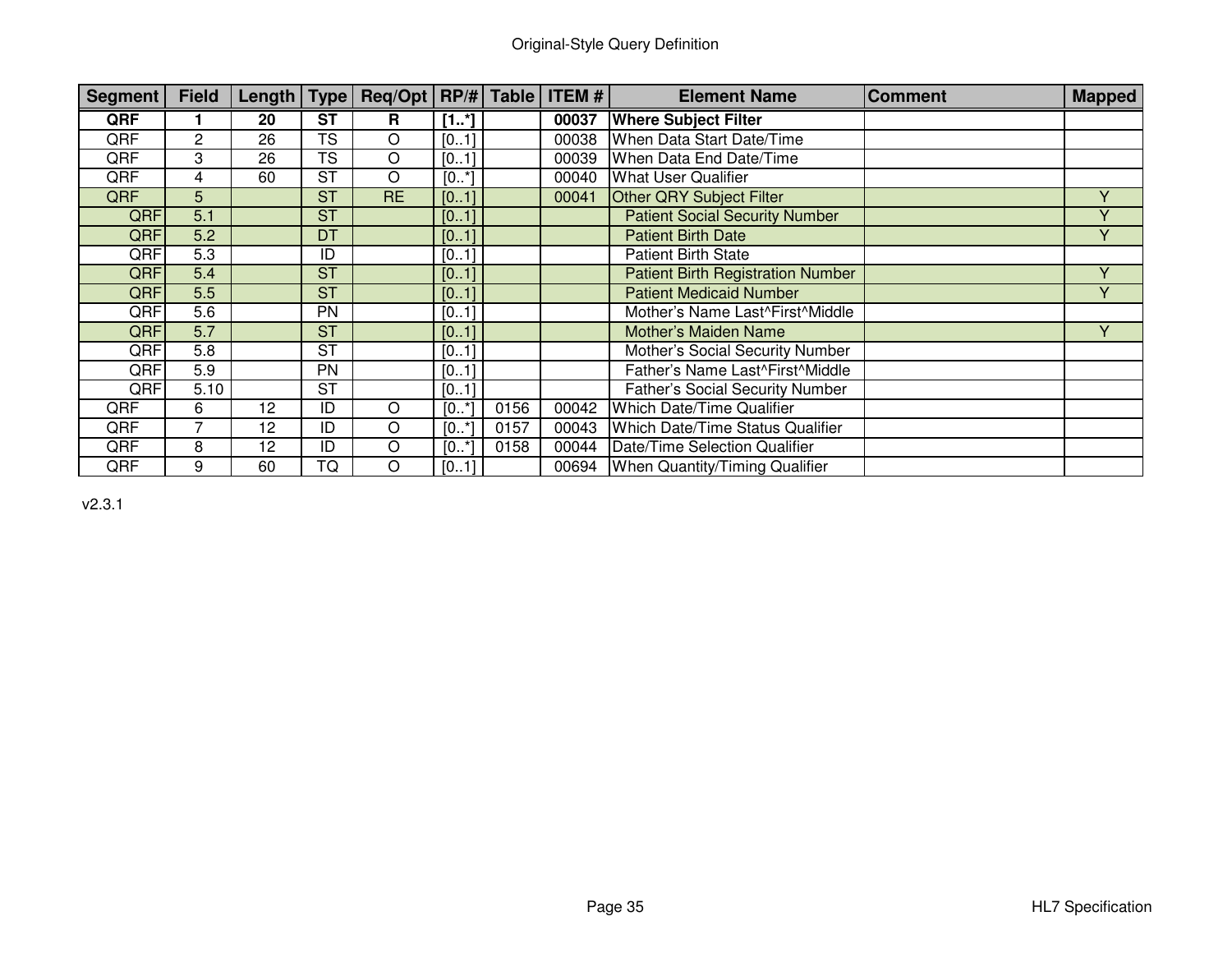| Segment   Field |              | Length $ Type $ |            | Reg/Opt   | RP/H | Table | <b>ITEM#</b> | <b>Element Name</b>            | <b>Comment</b>                        | <b>Mapped</b> |
|-----------------|--------------|-----------------|------------|-----------|------|-------|--------------|--------------------------------|---------------------------------------|---------------|
|                 |              |                 |            |           |      |       |              |                                | Not supported for Version 2.5 and     |               |
| <b>ERR</b>      |              |                 | <b>ELD</b> | X.        | [00] |       | 00024        | <b>Error Code and Location</b> | labove.                               |               |
|                 |              |                 |            |           |      |       |              |                                | If an error involves the entire       |               |
|                 |              |                 |            |           |      |       |              |                                | message (e.g. the message is not      |               |
|                 |              |                 |            |           |      |       |              |                                | parse-able.) then location has no     |               |
|                 |              |                 |            |           |      |       |              |                                | meaning. In this case, the field is   |               |
| <b>ERR</b>      | $\mathbf{2}$ | 18              | ERL        | <b>RE</b> | [01] |       | 01812        | <b>Error Location</b>          | left empty.                           |               |
| <b>ERR</b>      | 3            |                 | <b>CWE</b> | R         | [11] | 0357  | 01813        | <b>HL7 Error Code</b>          |                                       |               |
| <b>ERR</b>      | 4            | $\overline{2}$  | ID         | R         | [11] | 0516  | 01814        | <b>Severity</b>                |                                       |               |
| <b>ERR</b>      | 5            |                 | <b>CWE</b> | O         | [01] | 0533  | 01815        | Application Error Code         |                                       |               |
| <b>ERR</b>      | 6            | 80              | <b>ST</b>  | O         | [01] |       | 01816        | Application Error Parameter    |                                       |               |
| <b>ERR</b>      |              | 2048            | <b>TX</b>  | O         | [01] |       | 01817        | Diagnostic Information         |                                       |               |
|                 |              |                 |            |           |      |       |              |                                | This field may contain free text that |               |
|                 |              |                 |            |           |      |       |              |                                | may be displayed to a user. It is not |               |
| <b>ERR</b>      | 8            | 250             | <b>TX</b>  | $\circ$   | [01] |       | 01818        | <b>User Message</b>            | intended for any further processing.  |               |
|                 |              |                 |            |           |      |       |              |                                |                                       |               |
| <b>ERR</b>      | 9            | 20              | IS         | O         | [01] | 0517  | 01819        | Inform Person Indicator        |                                       |               |
| <b>ERR</b>      | 10           |                 | <b>CWE</b> | O         | [01] | 0518  | 01820        | Override Type                  |                                       |               |
| <b>ERR</b>      | 11           |                 | <b>CWE</b> | O         | [01] | 0519  | 01821        | Override Reason Code           |                                       |               |

# v2.5.1

| Segment   Field   L | Length | 'Type | Req/Opt |          | $RPI#$   Table | <b>ITEM</b> $#$ | <b>Element Name</b>                     | <b>Comment</b> | <b>Mapped</b> |
|---------------------|--------|-------|---------|----------|----------------|-----------------|-----------------------------------------|----------------|---------------|
| <b>ERR</b>          | 80     | CМ    |         | -47<br>. | 0357           | 00024           | <b>IError</b><br>Code and L<br>∟ocation |                |               |

v2.3.1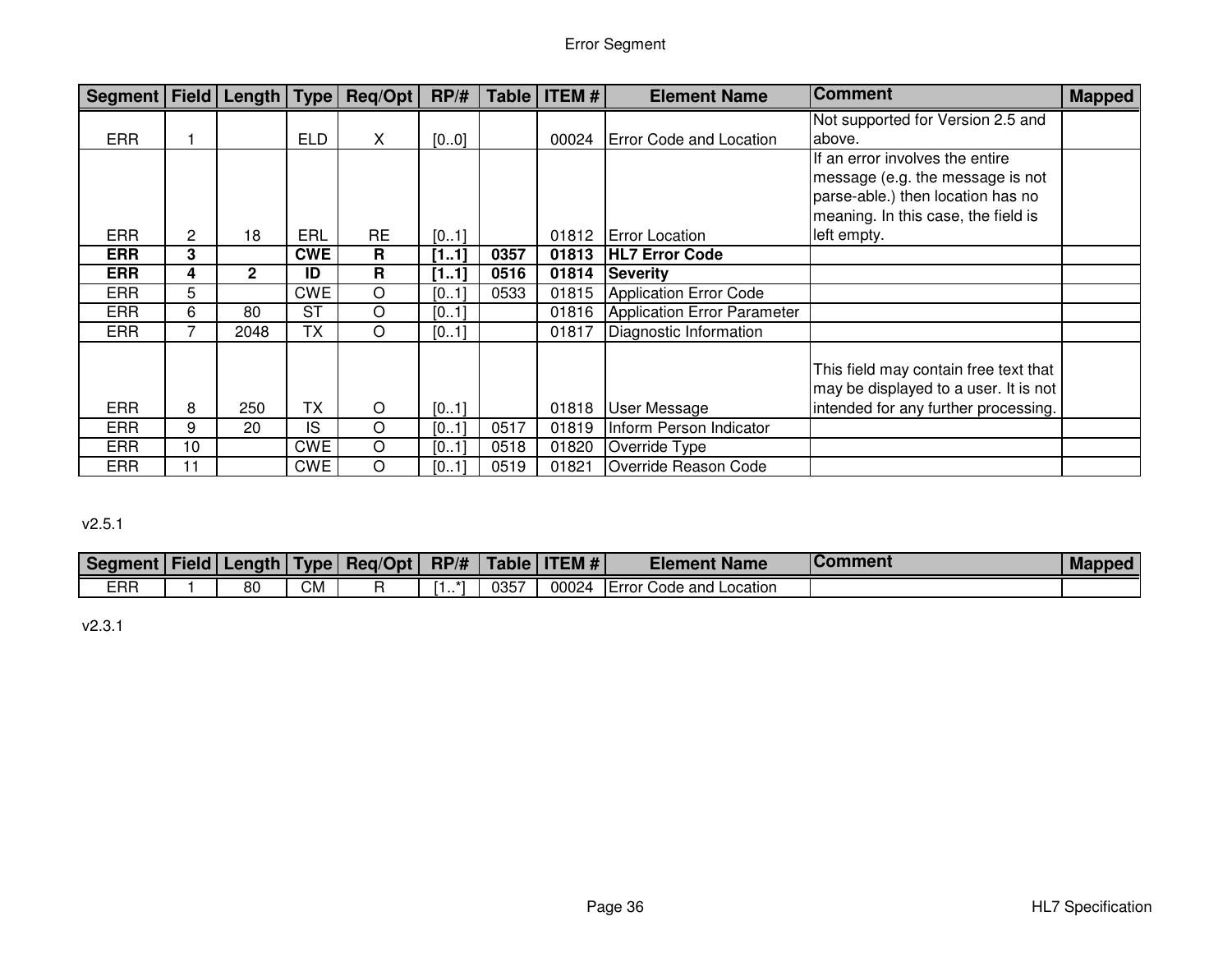| Segment Field Length Type Req/Opt RP/# |    |            |        | <b>Table</b> | <b>ITEM #</b> | <b>Element Name</b>                | <b>Comment</b>                    | <b>Mapped</b> |
|----------------------------------------|----|------------|--------|--------------|---------------|------------------------------------|-----------------------------------|---------------|
|                                        |    |            |        |              |               |                                    | Constrain to null or I. Immediate |               |
| <b>RCP</b>                             |    | ID         | [01]   | 0091         | 00027         | <b>Query Priority</b>              | priority is expected.             |               |
| <b>RCP</b>                             | o. | CQ         | [01]   | 0126         | 00031         | Quantity Limited Request           | 25^RD^HL70126                     |               |
| <b>RCP</b>                             | o. | <b>CE</b>  | [01]   | 0394         | 01440         | Response Modality                  | R^real-time^HL70394               |               |
| <b>RCP</b>                             | 4  | <b>TS</b>  | [01]   |              | 01441         | <b>Execution and Delivery Time</b> |                                   |               |
| <b>RCP</b>                             |    | ID         | [01]   | 0395         | 01443         | <b>Modify Indicator</b>            |                                   |               |
| <b>RCP</b>                             | 6. | <b>SRT</b> | [01]   |              | 01624         | Sort-by Field                      |                                   |               |
| <b>RCP</b>                             | 6  | ID         | $[0*]$ |              |               | 01594 Segment Group Inclusion      |                                   |               |

v2.5.1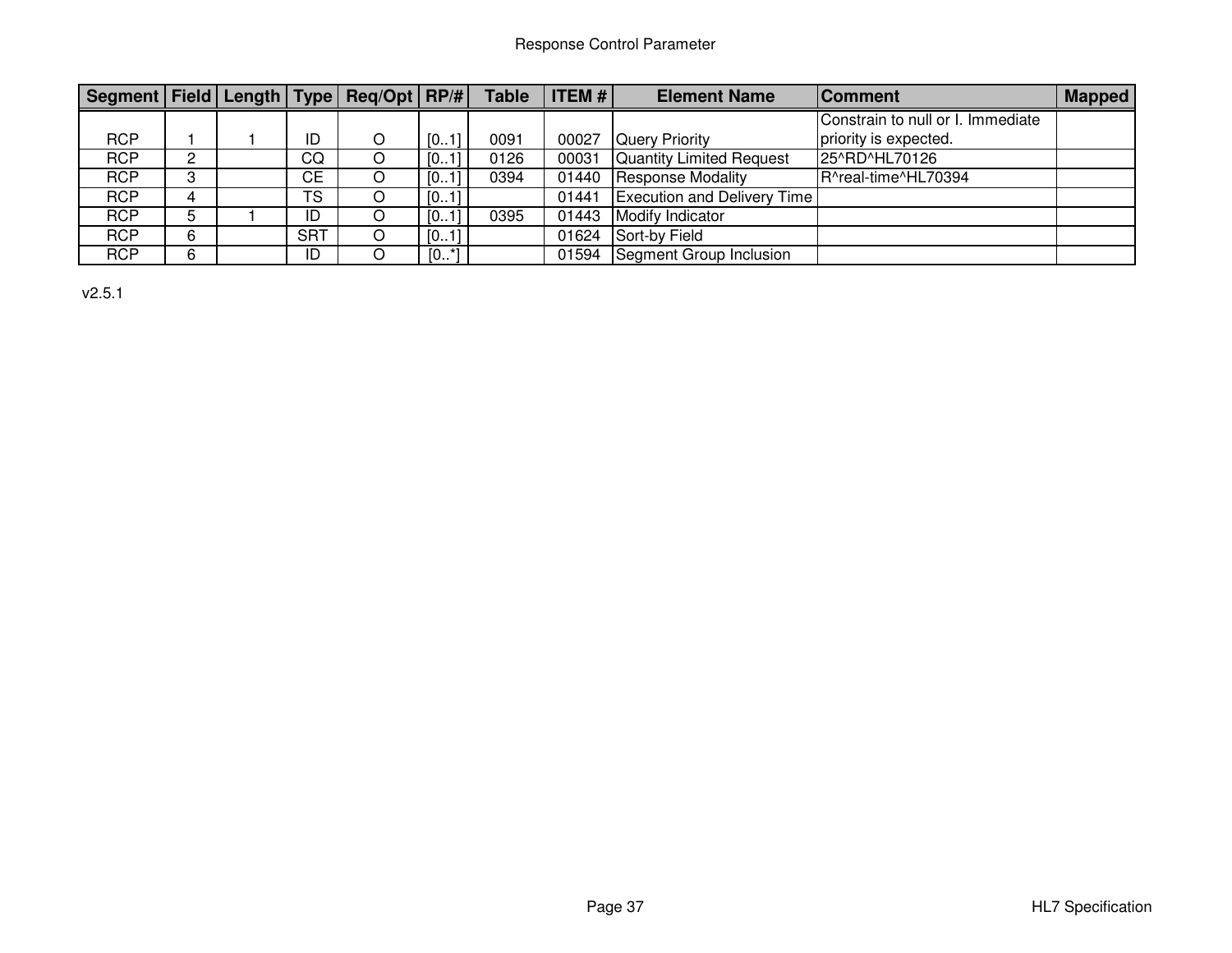|                          |                         |                 |                        | Segment   Field   Length   Type   Req/Opt   RP/# |               | <b>Table</b>     | <b>ITEM#</b><br><b>Element Name</b> |                                                            | <b>Comments</b>                                                  | <b>Mapped</b>           |
|--------------------------|-------------------------|-----------------|------------------------|--------------------------------------------------|---------------|------------------|-------------------------------------|------------------------------------------------------------|------------------------------------------------------------------|-------------------------|
| <b>RXA</b>               | 1.                      | 4               | <b>NM</b>              | $\overline{\mathsf{R}}$                          | [11]          |                  | 00342                               | <b>Give Sub-ID Counter</b>                                 | Constrain to 0 (zero)                                            |                         |
|                          |                         |                 |                        |                                                  |               |                  |                                     |                                                            |                                                                  |                         |
| <b>RXA</b>               | $\overline{2}$          | 4               | <b>NM</b>              | R                                                | [11]          |                  | 00344                               | Administration Sub-ID Counter Constrain to 1.              |                                                                  |                         |
|                          |                         |                 |                        |                                                  |               |                  |                                     | <b>Date/Time Start of</b>                                  |                                                                  |                         |
| <b>RXA</b>               | 3                       |                 | <b>TS</b>              | $\mathbf R$                                      | [1.1]         |                  | 00345                               | <b>Administration</b>                                      |                                                                  | Y.                      |
|                          |                         |                 |                        |                                                  |               |                  |                                     |                                                            | If populated, this should be the                                 |                         |
| <b>RXA</b>               | $\overline{\mathbf{4}}$ |                 | <b>TS</b>              | <b>RE</b>                                        | [01]          |                  | 00346                               | Date/Time End of Administration Same as start time (RXA-3) |                                                                  | Y                       |
|                          |                         |                 |                        |                                                  |               |                  |                                     |                                                            | <b>CVX code is strongly</b>                                      |                         |
| <b>RXA</b>               | $5\phantom{.}$          |                 | <b>CE</b>              | R                                                | [11]          | 0292             | 00347                               | <b>Administered Code</b>                                   | preferred.                                                       | Y                       |
|                          |                         |                 |                        |                                                  |               |                  |                                     |                                                            | If administered amount is not                                    |                         |
| <b>RXA</b>               | 6                       | 20              | <b>NM</b>              | $\mathbf R$                                      | [11]          |                  | 00348                               | <b>Administered Amount</b>                                 | recorded, use 999.                                               |                         |
|                          |                         |                 |                        |                                                  |               |                  |                                     |                                                            | If previous field is populated by<br>any value except 999, it is |                         |
| <b>RXA</b>               | $\overline{7}$          |                 | $\mathsf{CE}$          | C(R/O)                                           | [01]          |                  | 00349                               | Administered Units                                         | required.                                                        |                         |
| <b>RXA</b>               | $\overline{8}$          |                 | $\overline{CE}$        | O                                                | [01]          |                  | 00350                               | Administered Dosage Form                                   |                                                                  |                         |
|                          |                         |                 |                        |                                                  |               |                  |                                     |                                                            | Constrained to one repetition.                                   |                         |
|                          |                         |                 |                        |                                                  |               |                  |                                     |                                                            | This repetition is intended for                                  |                         |
|                          |                         |                 |                        |                                                  |               |                  |                                     |                                                            | conveying if this immunization                                   |                         |
|                          |                         |                 |                        |                                                  |               |                  |                                     |                                                            | record is based on a historical                                  |                         |
|                          |                         |                 |                        |                                                  |               |                  |                                     |                                                            | record or was given by the                                       |                         |
|                          |                         |                 |                        |                                                  |               |                  |                                     |                                                            | provider recording the                                           |                         |
|                          |                         |                 |                        |                                                  |               |                  |                                     |                                                            | immunization.                                                    |                         |
|                          |                         |                 |                        |                                                  |               |                  |                                     |                                                            | 00=Administered                                                  |                         |
| <b>RXA</b>               | $\boldsymbol{9}$        |                 | CE                     | C(R/O)                                           |               | $[0.1]$ NIP 0001 | 00351                               | <b>Administration Notes</b>                                | 01=Historical                                                    | Y                       |
|                          |                         |                 |                        |                                                  |               |                  |                                     |                                                            | This is the administering                                        |                         |
|                          |                         |                 |                        |                                                  |               |                  |                                     |                                                            | provider not necessarily the                                     |                         |
| <b>RXA</b>               | 10                      |                 | <b>XCN</b>             | RE                                               | [01]          |                  | 00352                               | <b>Administering Provider</b>                              | person who gave the shot.                                        | Y                       |
| <b>RXA</b>               | $\overline{11}$         |                 | LA2                    | RE                                               | [01]          |                  | 00353                               | <b>Administered-at Location</b>                            |                                                                  | $\overline{\mathsf{Y}}$ |
| <b>RXA</b>               | 12                      | 20              | $\overline{\text{ST}}$ | $\overline{O}$                                   | [01]          |                  | 00354                               | Administered Per (Time Unit)                               |                                                                  |                         |
| <b>RXA</b>               | 13                      | $\overline{20}$ | <b>NM</b>              | $\overline{O}$                                   | [01]          |                  | 01134                               | <b>Administered Strength</b>                               |                                                                  |                         |
| <b>RXA</b>               | 14                      |                 | CE                     | $\overline{\mathsf{o}}$                          | [01]          |                  | 01135                               | <b>Administered Strength Units</b>                         |                                                                  |                         |
| <b>RXA</b>               | 15                      | $\overline{20}$ | ST                     | C(R/O)                                           | [0.1]         |                  | 01129                               | <b>Substance Lot Number</b>                                |                                                                  | $\overline{Y}$          |
|                          |                         |                 |                        |                                                  |               |                  |                                     |                                                            | If the lot number is not null, this                              |                         |
| <b>RXA</b>               | 16                      |                 | <b>ST</b>              | C(RE/O)                                          | [01]          |                  | 01130                               | Substance Expiration Date                                  | field should be valued.                                          |                         |
| <b>RXA</b>               | 17                      |                 | CE                     | C(R/O)                                           | [0.1]         | 0227             | 01131                               | <b>Substance Manufacturer Name</b>                         |                                                                  | $\overline{Y}$          |
|                          |                         |                 |                        |                                                  |               |                  |                                     |                                                            |                                                                  |                         |
|                          | 18                      |                 |                        |                                                  |               |                  |                                     |                                                            | If the completion status is RE,<br>then this shall be populated. |                         |
| <b>RXA</b><br><b>RXA</b> | 19                      |                 | CE<br>CE               | C(R/X)<br>O                                      | [0.1]<br>[01] |                  | 01136<br>01123                      | Substance Refusal Reason<br>Indication                     |                                                                  |                         |
|                          |                         |                 |                        |                                                  |               |                  |                                     |                                                            |                                                                  |                         |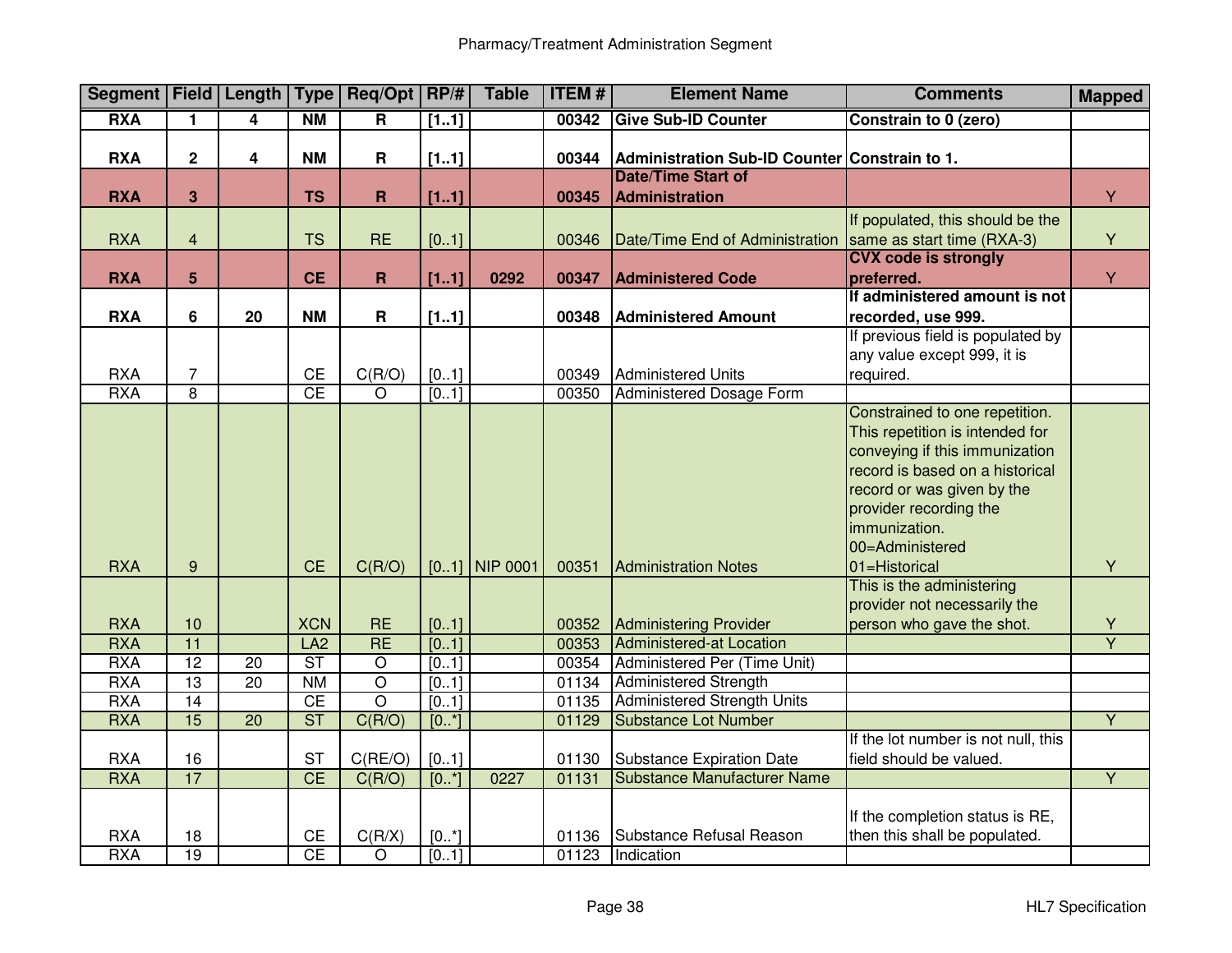| Segment   Field   Length   Type   Req/Opt   RP/# |    |                |                 |           |      | <b>Table</b> | <b>ITEM#</b><br><b>Element Name</b> |                                      | <b>Comments</b>                                                                                                                          | <b>Mapped</b> |
|--------------------------------------------------|----|----------------|-----------------|-----------|------|--------------|-------------------------------------|--------------------------------------|------------------------------------------------------------------------------------------------------------------------------------------|---------------|
|                                                  |    |                |                 |           |      |              |                                     |                                      | If this field is not populated, it is<br>assumed to be CP or complete.<br>If the Refusal reason is<br>populated, this field shall be set |               |
| <b>RXA</b>                                       | 20 | 2              | ID              | <b>RE</b> | [01] | 0322         | 01223                               | Completion Status                    | to RE.                                                                                                                                   |               |
| <b>RXA</b>                                       | 21 | $\overline{2}$ | ID              | <b>RE</b> | [01] | 0323         | 01224                               | Action Code-RXA                      | D=Mark for deletion                                                                                                                      |               |
| <b>RXA</b>                                       | 22 |                | $T\overline{S}$ | O         | [01] |              |                                     | 01225 System Entry Date/Time         |                                                                                                                                          |               |
| <b>RXA</b>                                       | 23 | 5              | <b>NM</b>       | O         | [01] |              | 01696                               | Administered Drug Strength<br>Volume |                                                                                                                                          |               |
|                                                  |    |                |                 |           |      |              |                                     | Administered Drug Strength           |                                                                                                                                          |               |
| <b>RXA</b>                                       | 24 |                | <b>CWE</b>      | O         | [01] |              | 01697                               | <b>Volume Units</b>                  |                                                                                                                                          |               |
| <b>RXA</b>                                       | 25 |                | <b>CWE</b>      | O         | [01] |              | 01698                               | Administered Barcode Identifier      |                                                                                                                                          |               |
| <b>RXA</b>                                       | 26 |                | ID              | O         | [01] | 480          | 01699                               | Pharmacy Order Type                  |                                                                                                                                          |               |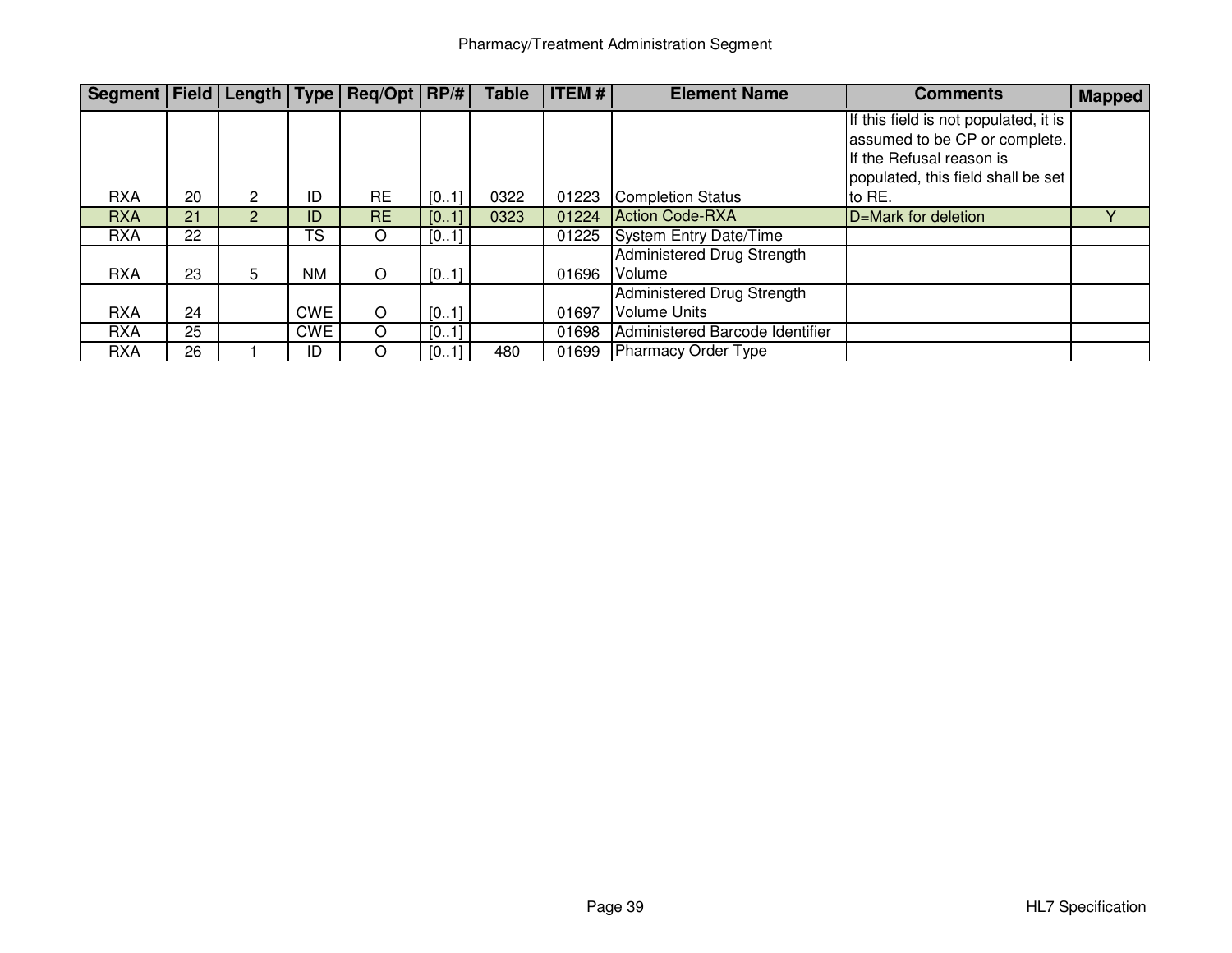# Pharmacy/Treatment Route Segment

| Segment   Field   Length   Type   Req/Opt   RP/#   Table   ITEM # |                |            |           |                   |      |             | <b>Element Name</b>          | <b>Comments</b> | <b>Mapped</b> |
|-------------------------------------------------------------------|----------------|------------|-----------|-------------------|------|-------------|------------------------------|-----------------|---------------|
| <b>RXR</b>                                                        |                | <b>CE</b>  |           | $-1$ $\mathbf{V}$ | 0162 | 00309 Route |                              |                 |               |
| <b>RXR</b>                                                        | 2.<br><u>L</u> | <b>CWE</b> | <b>RE</b> | ∪                 | 0163 | 00310       | <b>Administration Site</b>   |                 |               |
| <b>RXR</b>                                                        | C.             | CЕ         | ັ         | . 11u.            | 0164 | 00311       | <b>Administration Device</b> |                 |               |
| <b>RXR</b>                                                        | 4              | <b>CWE</b> |           | [01]              | 0165 | 00312       | <b>Administration Method</b> |                 |               |
| <b>RXR</b>                                                        |                | <b>CE</b>  |           | 0.11              |      | 01315       | Routing instructions         |                 |               |
| <b>RXR</b>                                                        | 6              | <b>CWE</b> |           | 11                | 0495 | 01670       | Administration Site Modifier |                 |               |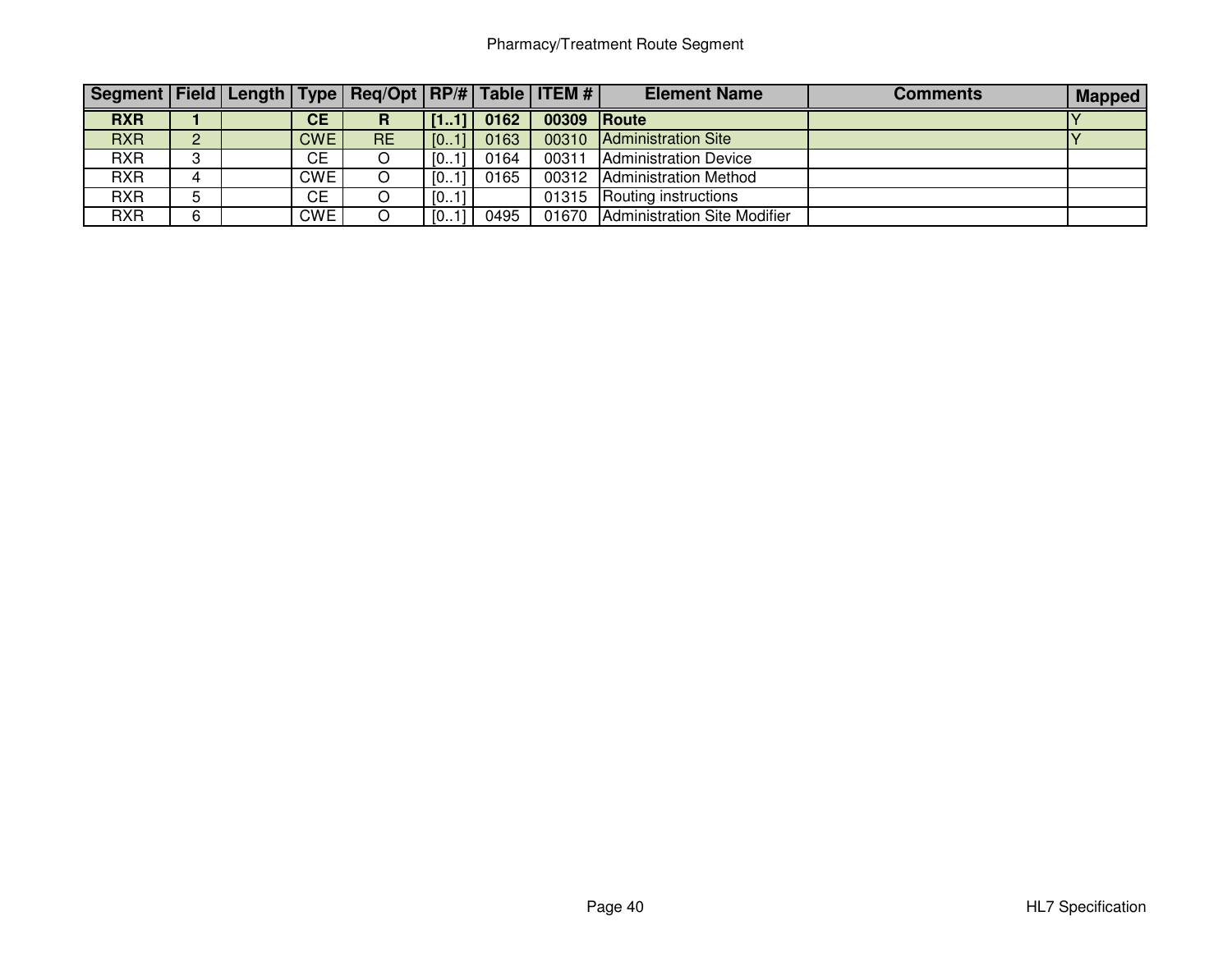| Segment   Field   Length |                 |                 | <b>Type</b>             | $\text{Req}/\text{Opt}$   RP/#   Table   ITEM # |       |      | <b>Element Name</b> |                                                    | <b>Comments</b>                                                                                                               | <b>Mapped</b>  |
|--------------------------|-----------------|-----------------|-------------------------|-------------------------------------------------|-------|------|---------------------|----------------------------------------------------|-------------------------------------------------------------------------------------------------------------------------------|----------------|
| <b>OBX</b>               | 1               | 4               | $\overline{\mathbf{s}}$ | $\mathbf R$                                     | [11]  |      | 00569               | <b>Set ID - OBX</b>                                |                                                                                                                               |                |
| <b>OBX</b>               | $\overline{2}$  | $\overline{2}$  | $\overline{ID}$         | $\overline{\mathbf{R}}$                         | [11]  | 0125 | 00570               | <b>Value Type</b>                                  | <b>CE, NM, ST, DT, or TS</b>                                                                                                  | $\overline{Y}$ |
| <b>OBX</b>               | $3\phantom{a}$  |                 | <b>CE</b>               | $\mathbf R$                                     | [11]  |      | 00571               | <b>Observation Identifier</b>                      | Indicates observation.<br><b>Answered by OBX-5. See</b><br>appendix G & H for<br><b>Funding and Financial</b><br><b>Rules</b> | Y              |
| <b>OBX</b>               | 4               | 20              | $\overline{\text{ST}}$  | RE                                              | [11]  |      | 00572               | <b>Observation Sub-ID</b>                          |                                                                                                                               |                |
| <b>OBX</b>               | 5               |                 | <b>Varies</b>           | $\mathbf R$                                     | [11]  |      | 00573               | <b>Observation Value</b>                           | <b>Observation value,</b><br>answers the question<br>posed by OBX-3.                                                          | Y              |
| <b>OBX</b>               | 6               |                 | <b>CE</b>               | C(R/RE)                                         | [01]  |      | 00574               | <b>Units</b>                                       | If the observation in OBX-5<br>requires an indication of<br>the units, they are placed<br>here.                               |                |
| <b>OBX</b>               | $\overline{7}$  |                 | $\overline{\text{ST}}$  | $\overline{O}$                                  | [01]  |      | 00575               | Reference Ranges                                   |                                                                                                                               |                |
| <b>OBX</b>               | $\overline{8}$  |                 | $\overline{S}$          | $\overline{\circ}$                              | [0.1] | 0078 |                     | 00576 Abnormal Flags                               |                                                                                                                               |                |
| <b>OBX</b>               | $\overline{9}$  |                 | <b>NM</b>               | $\overline{\mathsf{o}}$                         | [0.1] |      | 00577               | Probability                                        |                                                                                                                               |                |
| OBX                      | 10              |                 | $\overline{1}$          | $\overline{O}$                                  | [0.1] | 0080 | 00578               | Nature of Abnormal Test                            |                                                                                                                               |                |
| <b>OBX</b>               | $\overline{11}$ |                 | $\overline{ID}$         | $\overline{\mathsf{R}}$                         | [11]  | 0085 | 00579               | <b>Observ Result Status</b>                        | Constrain to F.                                                                                                               |                |
|                          |                 |                 |                         |                                                 |       |      |                     | <b>Effective Date of Reference Range</b>           |                                                                                                                               |                |
| <b>OBX</b>               | 12              |                 | <b>TS</b>               | O                                               | [01]  |      | 00580               | Values                                             |                                                                                                                               |                |
| <b>OBX</b>               | 13              | $\overline{20}$ | $\overline{\text{ST}}$  | $\overline{O}$                                  | [0.1] |      | 00581               | <b>User Defined Access Checks</b>                  |                                                                                                                               |                |
| <b>OBX</b>               | 14              |                 | $\overline{\text{TS}}$  | $\overline{\mathsf{R}}$                         | [11]  |      | 00582               | Date/Time of the Observation                       |                                                                                                                               |                |
| <b>OBX</b>               | 15              |                 | CE                      | $\overline{O}$                                  | [01]  |      | 00583               | Producer's ID                                      |                                                                                                                               |                |
| OBX                      | $\overline{16}$ |                 | <b>XCN</b>              | $\overline{\rm o}$                              | [0.1] |      | 00584               | <b>Responsible Observer</b>                        |                                                                                                                               |                |
| OBX                      | 17              |                 | CE                      | C(R/O)                                          | [01]  |      | 00936               | <b>Observation Method</b>                          |                                                                                                                               |                |
| <b>OBX</b>               | 18              |                 | E                       | O                                               | [0.1] |      | 01479               | Equipment Instance Identifier                      |                                                                                                                               |                |
| OBX                      | $\overline{19}$ |                 | $\overline{\text{TS}}$  | $\overline{\circ}$                              | [0.1] |      | 01480               | Date/Time of the Analysis                          |                                                                                                                               |                |
| <b>OBX</b>               | 20              |                 |                         | $\circ$                                         | [01]  |      |                     | Reserved for Harmonization With V2.6               |                                                                                                                               |                |
| <b>OBX</b>               | 21              |                 |                         | $\circ$                                         | [01]  |      |                     | Reserved for Harmonization With V2.6               |                                                                                                                               |                |
| <b>OBX</b>               | 22              |                 |                         | $\circ$                                         | [01]  |      |                     | Reserved for Harmonization With V2.6               |                                                                                                                               |                |
| OBX                      | 23              |                 | <b>XON</b>              | $\overline{\mathsf{o}}$                         | [01]  |      | 02283               | Performing Organization Name                       |                                                                                                                               |                |
| <b>OBX</b>               | $\overline{24}$ |                 | <b>XAD</b>              | $\overline{O}$                                  | [01]  |      | 02284               | Performing Organization Address                    |                                                                                                                               |                |
| <b>OBX</b>               | 25              |                 | <b>XCN</b>              | $\circ$                                         | [01]  |      | 02285               | Performing Organization Medical<br><b>Director</b> |                                                                                                                               |                |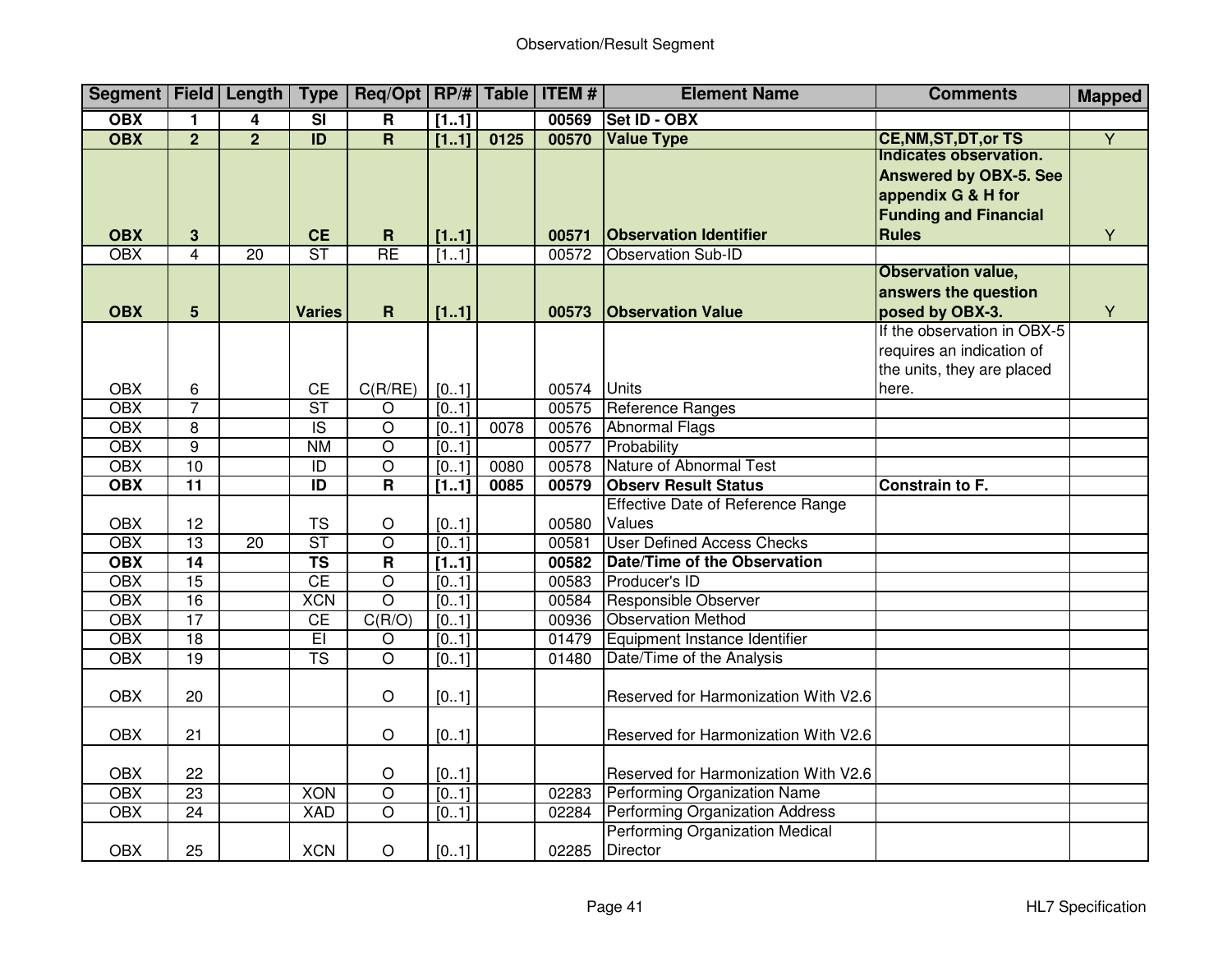| Segment   Field   Length   Type   Req/Opt   RP/#   Table   ITEM # |       |           |   |      |      |       | <b>Element Name</b>     | Comments | <b>Mapped</b> |
|-------------------------------------------------------------------|-------|-----------|---|------|------|-------|-------------------------|----------|---------------|
| <b>NTE</b>                                                        |       | SI        |   | [01] |      |       | 00096   Set ID-NTE      |          |               |
|                                                                   |       |           |   |      |      |       |                         |          |               |
| <b>NTE</b>                                                        |       | ID        |   | [01] | 0105 |       | 00097 Source Of Comment |          |               |
| <b>NTE</b>                                                        | 65536 | <b>FT</b> | D | [11] |      | 00098 | <b>Comment</b>          |          |               |
| <b>NTE</b>                                                        | 250   | СE        |   | [01] | 0364 |       | 01318 Comment Type      |          |               |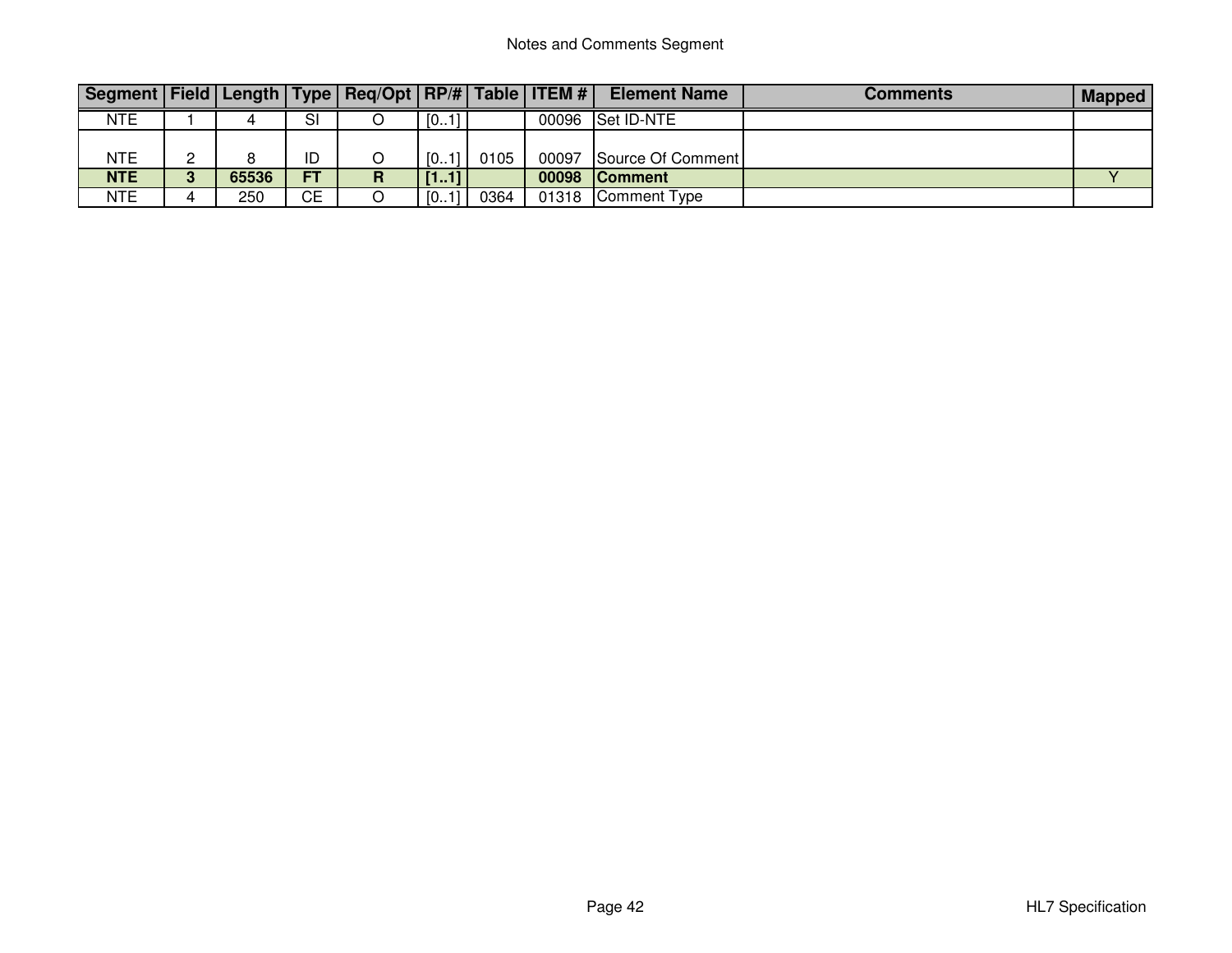| <b>Segment</b> | <b>Field</b>    | Length         | 「ype       | Req/Opt   RP/#   Table |   |      | <b>ITEM#</b> | <b>Element Name</b>            | <b>Comment</b> | <b>Mapped</b> |
|----------------|-----------------|----------------|------------|------------------------|---|------|--------------|--------------------------------|----------------|---------------|
| <b>ROL</b>     |                 | 60             | EI         | U                      |   |      | 01206        | Role Instance ID               |                |               |
| <b>ROL</b>     | $\overline{2}$  | $\overline{2}$ | ID         | R                      |   | 0287 | 00816        | <b>Action Code</b>             |                |               |
| <b>ROL</b>     | 3               | 250            | CЕ         | R                      |   | 0443 | 01197        | <b>Role-ROL</b>                |                |               |
| <b>ROL</b>     | 4               | 250            | <b>XCN</b> | R                      |   |      | 01198        | Role Person                    |                |               |
| <b>ROL</b>     | 5               | 26             | TS         | O                      |   |      | 01199        | Role Begin Date/Time           |                |               |
| <b>ROL</b>     | 6               | 26             | TS         | O                      |   |      | 01200        | Role End Date/Time             |                |               |
| <b>ROL</b>     |                 | 250            | <b>CE</b>  | O                      |   |      | 01201        | <b>Role Duration</b>           |                |               |
| <b>ROL</b>     | 8               | 250            | <b>CE</b>  | O                      |   |      | 01205        | Role Action Reason             |                |               |
| <b>ROL</b>     | 9               | 250            | CЕ         | $\Omega$               | v |      | 01510        | <b>Provider Type</b>           |                |               |
| <b>ROL</b>     | 10              | 250            | <b>CE</b>  | O                      |   | 0406 | 01461        | Organization Unit Type         |                |               |
| <b>ROL</b>     |                 | 250            | XAD        | $\circ$                |   |      | 00679        | Office/Home Address/Birthplace |                |               |
| <b>ROL</b>     | 12 <sup>2</sup> | 250            | <b>XTN</b> | $\Omega$               |   |      | 00678        | Phone                          |                |               |

|              | HL7 Table 0287 - Problem/goal action code |                |  |  |  |  |  |  |  |  |  |
|--------------|-------------------------------------------|----------------|--|--|--|--|--|--|--|--|--|
| Value        | <b>Description</b>                        | <b>Comment</b> |  |  |  |  |  |  |  |  |  |
| AD           | ADD                                       |                |  |  |  |  |  |  |  |  |  |
| CO           | <b>CORRECT</b>                            |                |  |  |  |  |  |  |  |  |  |
| DE           | <b>DELETE</b>                             |                |  |  |  |  |  |  |  |  |  |
| $\mathsf{L}$ | LINK                                      |                |  |  |  |  |  |  |  |  |  |
| UC           | UNCHANGED <sup>*</sup>                    |                |  |  |  |  |  |  |  |  |  |
| UN           | <b>UNLINK</b>                             |                |  |  |  |  |  |  |  |  |  |
| UP           | <b>UPDATE</b>                             |                |  |  |  |  |  |  |  |  |  |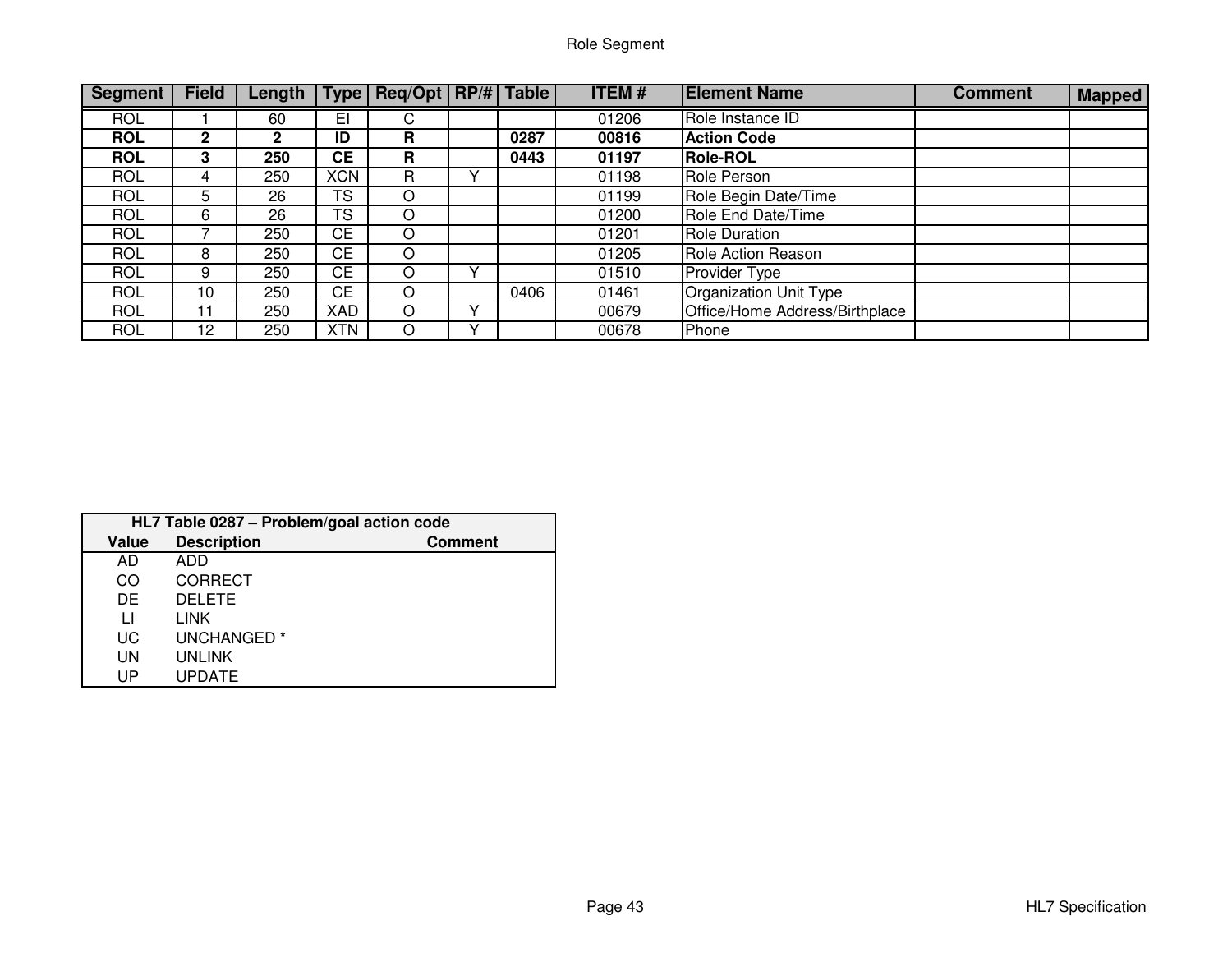# **ICARE process to insert/update patients:**

Key fields:PID-3 – Patient ID ListMSH-4 – Site ID

First ID in PID.3 list must be an unique Site Identifier for inserted/updated patient.I-CARE will keep an unique Patient Identifier MSH-4 + PID-3.1 to identify this patient in the future.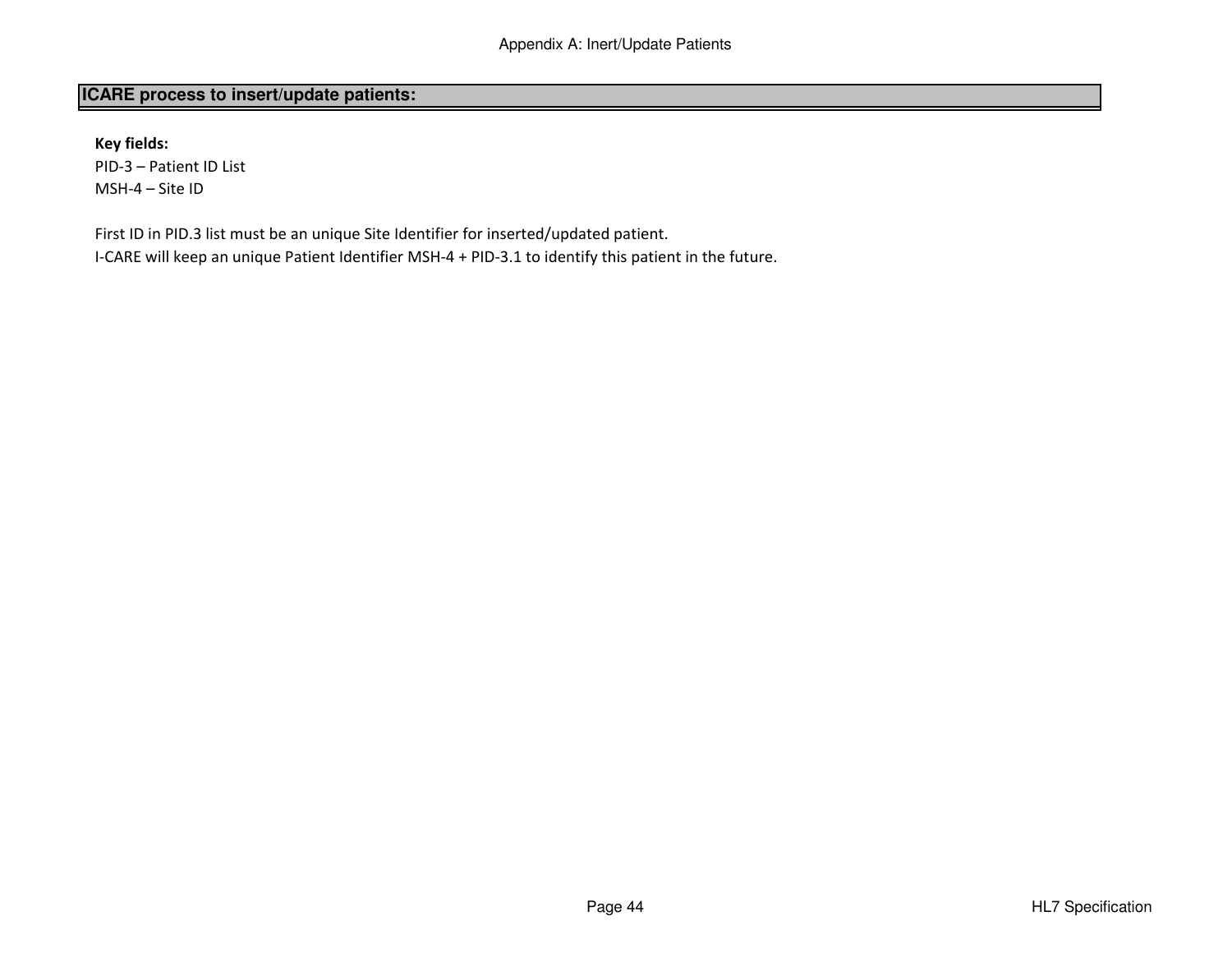# **I-CARE process to identify trade and generic vaccine names:**

Key fields:

 RXA-5 – Administered CVX CodeRXA-17 – Manufacturer Code

I-CARE will try to find trade vaccine RXA-5 + RXA-17. If no trade vaccine is found, use RXA-5 to find generic vaccine for a particular CVX code.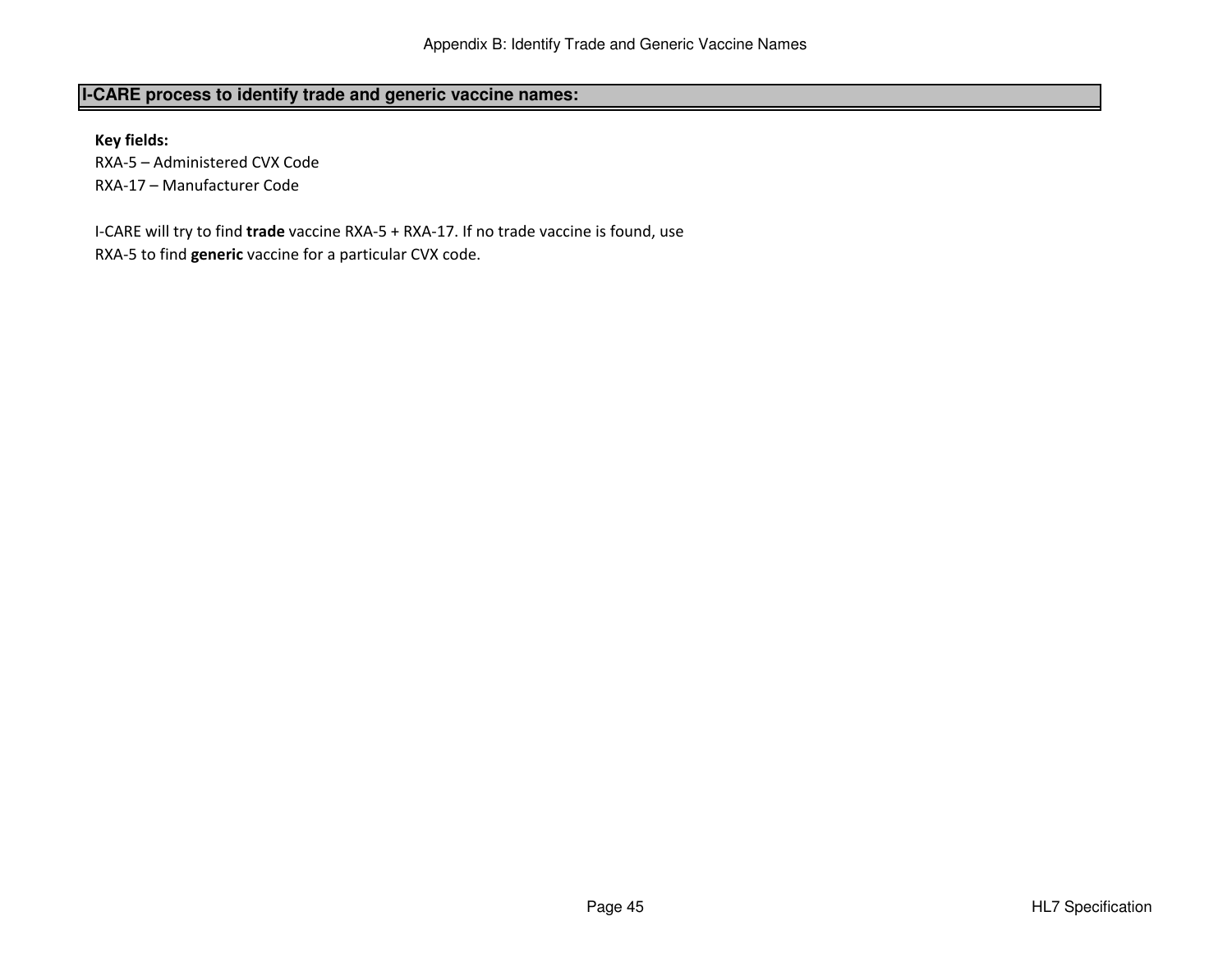## **I-CARE process to insert/update/delete shots:**

Key fields:

PID-3 – Patient ID

ORC-3 – Shot Unique identifier – 16 characters free text ^ Site ID (optional) (available in HL7 ver. 2.5.1 only)

RXA-3 – Administered Date

RXA-5 – Administered Code – CVX code

RXA-11 – Facility – Facility ID, Name and Address

RXA-21 – Action code-RXA

MSH-4 – Site ID – HL7 site ID, assigned by I-CARE

Use RXA-11 if RXA-11 is not empty, otherwise use MSH.4

- 1. ORC-3 is not empty
	- a. ORC-3 belongs to I-CARE (example 9999999^ICARE) skip the shot.
	- b. ORC-3 does not belong to I-CARE (example 9999999)

Search for shot in I-CARE by PID-3 + RXA-11/MSH-4 + ORC-3.

If found the shot, update existing record, go to the end.

If did not find the shot, go to step 3.

- 2. ORC-3 is empty go to step 3.
- 3. Search for shot in I-CARE by PID-3 + RXA-11/MSH-4 + RXA-5 + RXA-3. If found the shot, update existing record.If did not find the shot, insert new record (including ORC.3 if ORC.3 is not empty).

RXA-21 is ignored unless RXA-21 = "D". In this case I-CARE updates or inserts this shot as a "MARK FOR DELETION" shot.

If a site does not use ORC-3 and wants to update the shot administered code or administered date:

- 1. Site must send 2 RXA records: First record with RXA-21="D" (mark existing record for deletion) andsecond record with new administered code and/or administered date.
- 2. OR after updating existing shot through the HL7 interface (I-CARE will add a new shot into I-CARE with a new administered code and/or administered date), the site needs to use the I-CARE web interface to delete a shot with an old administeredcode and/or administered date.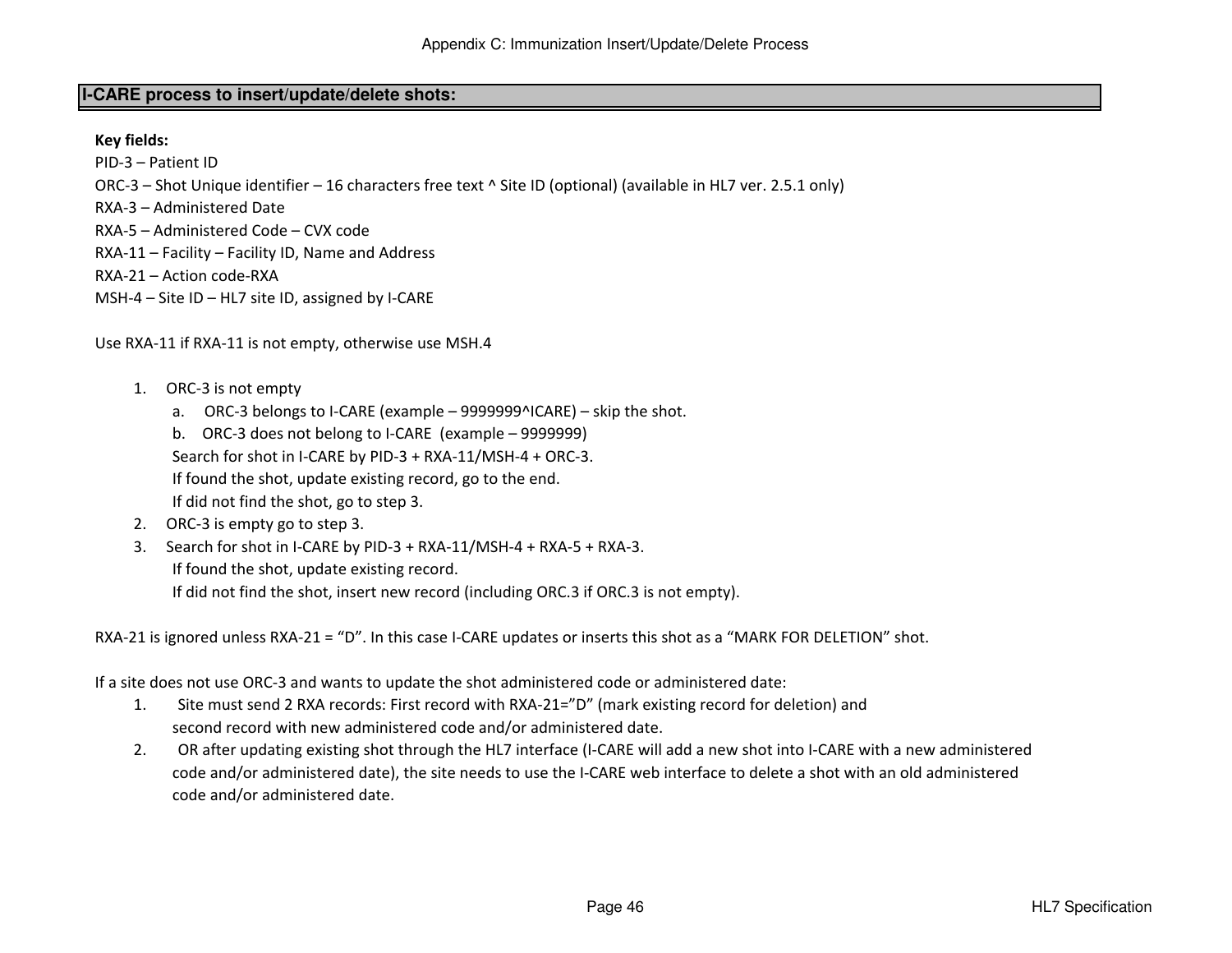## **Minimum Required v2.5.1**

MSH|^~\&||77700001|||20110310113157||VXU^V04^VXU\_V04|MSG00001|P|2.5.1|||||| PID|1||12345678^^^^MR||JONES^JACK^^^^^||20000101|M|||ADDRESS 1^^SPRINGFIELD^IL^62702^^H|||||||||||||||||||||||| PD1||||||||||||N|||||| PV1||R||||||||||||||||||V02ORC|RE||85354920RXA|0|1|20110310|20110310|141|999||||Y|||||||PMC||||||

## **Minimum Required v2.3.1**

 MSH|^~\&||77700001|||20110310113157||VXU^V04^VXU\_V04|MSG00001|P|2.3.1|||||| PID|1||12345678^^^^MR||JONES^JACK^^^^^||20000101|M|||ADDRESS 1^^SPRINGFIELD^IL^62702^^H|||||||||||||N|1|||||||||PD1||||||||||||Y|||||| PV1||R||||||||||||||||||V02RXA|0|1|20110310|20110310|141|999||||Y|||||||PMC||||||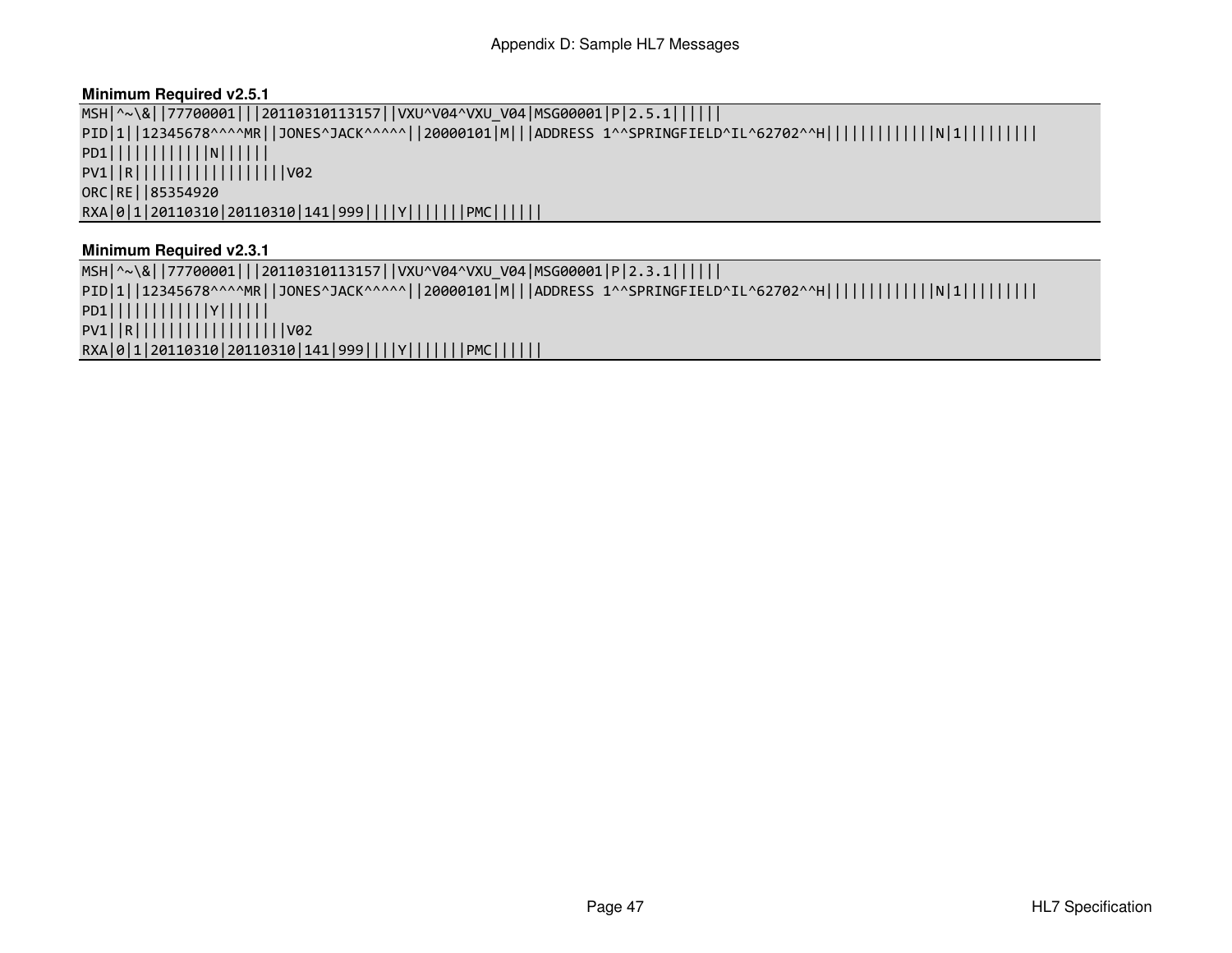| VXU^V04 | Segment   Field   Length   Type   Req/Opt   RP/#   Table |    |            |           |                       |      | Item# | <b>Element Name</b>                          |
|---------|----------------------------------------------------------|----|------------|-----------|-----------------------|------|-------|----------------------------------------------|
|         | <b>MSH</b>                                               | 4  | HD         | R         | [01]                  | 0362 | 00004 | <b>Sending Facility</b>                      |
|         | <b>MSH</b>                                               | 12 | VID        | R         | [11]                  | 0104 | 00012 | Version ID                                   |
|         | PID.                                                     | 3  | CX         | R         | [11]                  |      | 00106 | <b>Patient Identifier List</b>               |
|         | PID.                                                     | 5  | <b>XPN</b> | R         | *1<br>Г4<br><b>L.</b> |      | 00108 | <b>Patient Name</b>                          |
|         | PID.                                                     |    | TS         | R         | [11]                  |      | 00110 | Date/Time of Birth                           |
|         | <b>PID</b>                                               | 8  | IS         | R         | [01]                  | 0001 | 00111 | <b>Administrative Sex</b>                    |
|         | <b>PID</b>                                               | 11 | XAD        | <b>RE</b> | $[0*]$                |      | 00114 | Patient Address, (If empty NK1 is required.) |
|         | NK <sub>1</sub>                                          | 4  | XAD        | CE        | $[0*]$                |      | 00193 | <b>Address</b>                               |
|         | <b>RXA</b>                                               | 3  | TS         | R         | [11]                  |      | 00345 | Date/time start of administration            |
|         | <b>RXA</b>                                               | 5  | СE         | R         | [11]                  | 0292 | 00347 | Administered code                            |

These are the minimum required elements for VXU^V04 messages to be successfully imported into the ICARE system. Other HL7 standard requirements should also apply.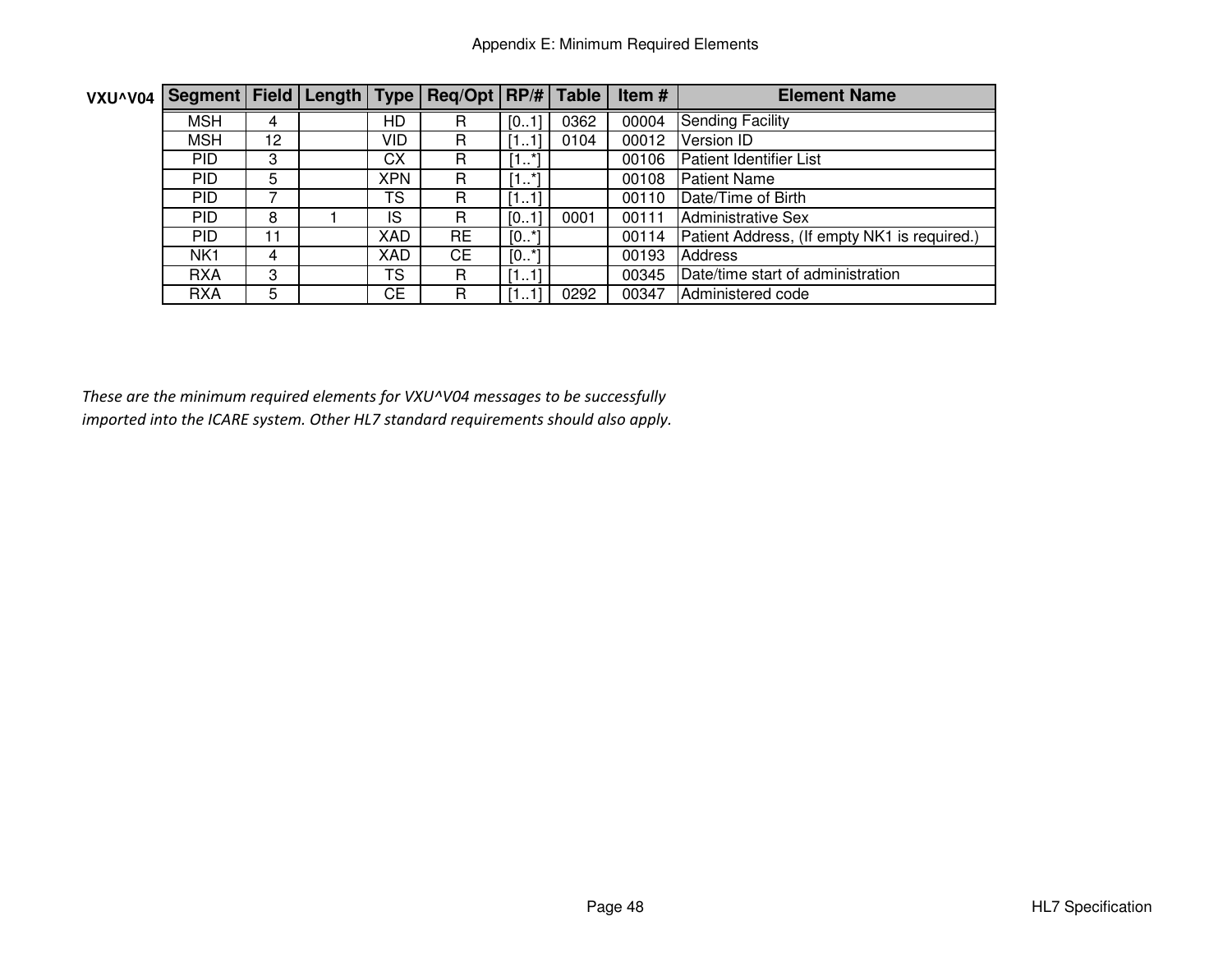| VXU^V04 | Segment   Field   Length   Type   Req/Opt   RP/#   Table |                |                |            |              |         |                 | Item# | <b>Element Name</b>           |
|---------|----------------------------------------------------------|----------------|----------------|------------|--------------|---------|-----------------|-------|-------------------------------|
|         | <b>PID</b>                                               | 6              |                | <b>XPN</b> | <b>RE</b>    | [01]    |                 | 00109 | Mother's Maiden Name          |
|         | <b>PID</b>                                               | 10             |                | <b>CE</b>  | <b>RE</b>    | $[0*]$  | 0005            | 00113 | Race                          |
|         | <b>PID</b>                                               | 13             |                | <b>XTN</b> | <b>RE</b>    | $[0^*]$ |                 | 00116 | Phone Number - Home           |
|         | <b>PID</b>                                               | 25             | 2              | NM         | <b>CE</b>    | [01]    |                 | 00128 | <b>Birth Order</b>            |
|         | <b>PID</b>                                               | 24             |                | ID         | <b>RE</b>    | [01]    |                 |       | Multiple Birth Indicator      |
|         | <b>PID</b>                                               | 25             | 2              | NM         | <b>CE</b>    | [01]    |                 | 00128 | <b>Birth Order</b>            |
|         | PD <sub>1</sub>                                          | 12             | 60             | ID         | <b>RE</b>    | [01]    | 0136            | 00744 | <b>Protection Indicator</b>   |
|         | PD <sub>1</sub>                                          | 16             | $\overline{2}$ | ID         | <b>RE</b>    | [01]    | 0441            | 01569 | Immunization Registry Status  |
|         | PV <sub>1</sub>                                          | 20             |                | FC         | <b>RE</b>    | $[1^*]$ | 0064            | 00150 | <b>Financial Class</b>        |
|         | NK <sub>1</sub>                                          |                | 4              | SI         | R            | [11]    |                 | 00190 | Set ID-NK1                    |
|         | NK <sub>1</sub>                                          | $\overline{2}$ |                | <b>XPN</b> | $\mathsf{R}$ | $[1*]$  |                 | 00191 | Name                          |
|         | NK <sub>1</sub>                                          | 3              |                | <b>CE</b>  | $\mathsf{R}$ | [11]    | 0063            | 00192 | Relationship                  |
|         | NK1                                                      | 4              |                | XAD        | RE           | [0.1]   |                 | 00193 | <b>Address</b>                |
|         | <b>ORC</b>                                               | 3              |                | EI         | <b>RE</b>    |         |                 | 00217 | Filler Order Number           |
|         | <b>RXA</b>                                               | 9              |                | <b>CE</b>  | <b>RE</b>    |         | $[01]$ NIP 0001 | 00351 | <b>Administration Notes</b>   |
|         | <b>RXA</b>                                               | 10             |                | <b>XCN</b> | <b>RE</b>    | [01]    |                 | 00352 | <b>Administering Provider</b> |
|         | <b>RXA</b>                                               | 15             | 20             | <b>ST</b>  | <b>RE</b>    | $[0^*]$ |                 | 01129 | Substance Lot Number          |
|         | <b>RXA</b>                                               | 17             |                | <b>CE</b>  | <b>RE</b>    | [0.1]   | 0227            | 01131 | Substance Manufacturer Name   |
|         | <b>RXA</b>                                               | 11             |                | LA2        | RE           | [01]    |                 | 00353 | Administered-at Location      |
|         | <b>RXA</b>                                               | 21             | $\overline{2}$ | ID         | <b>RE</b>    | [01]    | 0323            | 01224 | <b>Action Code-RXA</b>        |
|         | <b>RXR</b>                                               |                |                | <b>CE</b>  | R.           | [11]    | 0162            | 00309 | Route                         |
|         | <b>RXR</b>                                               | 2              |                | <b>CWE</b> | <b>RE</b>    | [01]    | 0163            | 00310 | <b>Administration Site</b>    |

These segments/elements are required but may be empty for VXU^V04 messages.

The segment/element may be missing from the message, but must be sent by the sending application if there is relevant data.

A conforming sending application must be capable of providing all "RE" segment/elements. If the conforming sending application knows the required values for the segment/element, then it must send that segment/element. If the conforming sending application does not know the required values, then that segment/element will be omitted.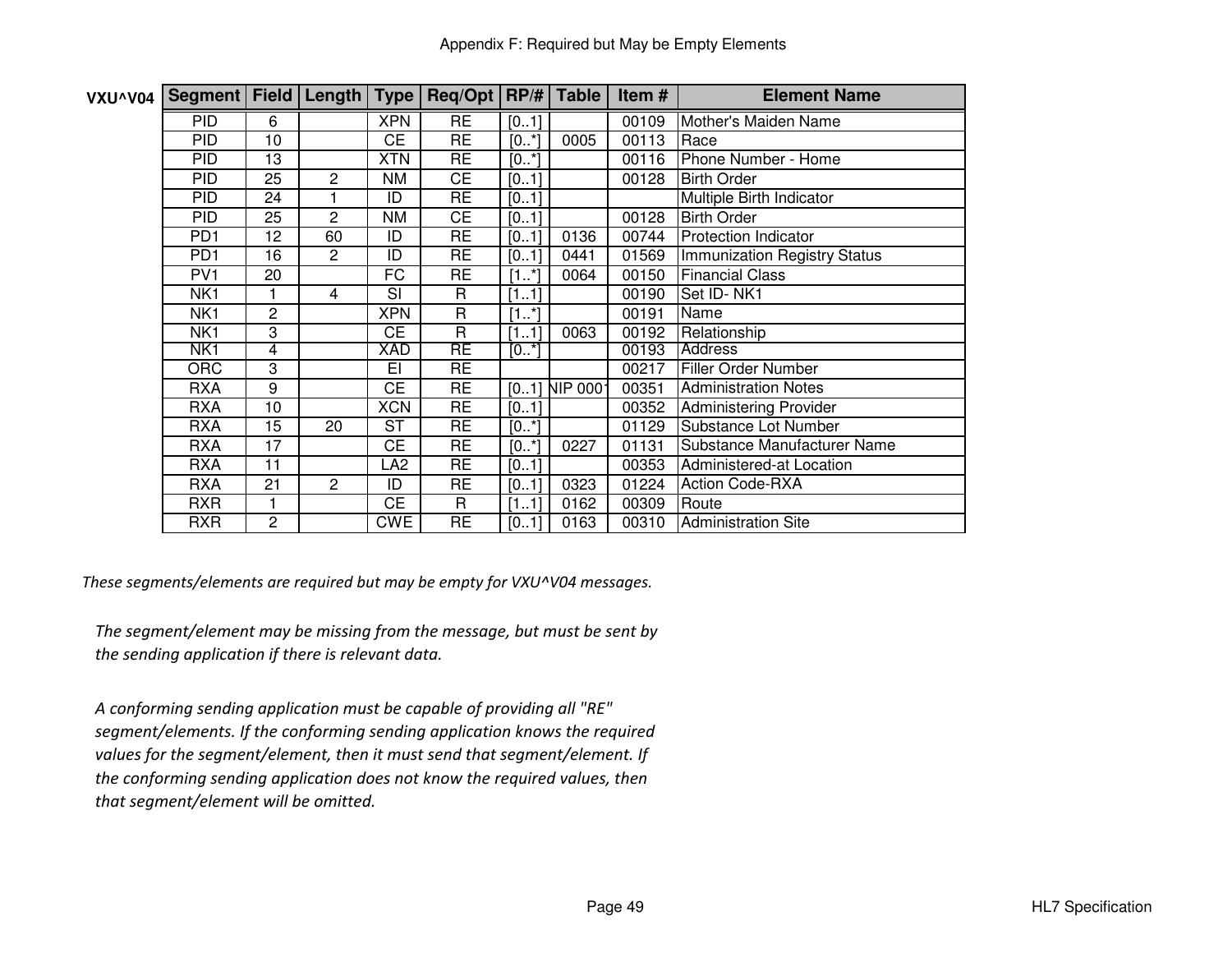## I-CARE process rules for Financial Class:

Financial class references a client's eligibility status at the time of vaccine administration. It is the eligibility of the client for the vaccine administered.

Vaccine Financial Class – Use in OBX-3 to indicate that OBX-5 will contain the financial class of the patient at the time the vaccine was administered.

OBX-5: is set to HL70064 tableOBX-3: is set to LOINC code "64994-7" (Vaccine funding program eligibility category)

| V01        | Not VFC eligible                                                         |
|------------|--------------------------------------------------------------------------|
| V02        | VFC eligible-Medicaid/Medicaid Managed Care                              |
| V03        | VFC eligible- Uninsured                                                  |
| V04        | VFC eligible- American Indian/Alaskan Native                             |
| V05        | VFC eligible-Federally Qualified Health Center Patient (under-insured)   |
| V06        | Deprecated [VFC eligible- State specific eligibility (e.g. S-CHIP plan)] |
| V07        | Local-specific eligibility                                               |
| <b>V08</b> | Deprecated [Not VFC eligible-underinsured]                               |

#### Example

OBX|1|CE|64994-7|1|V04||||||F|||20090415

#### Vaccines for Children (VFC) providers:

I-CARE will need to maintain your VFC vaccine inventory for the on-line VFC ordering process. For determination of VFC inventory, I-CARE will use the below order to determine if vaccine is VFC. Lot Number (RXA-15) is required.

Dose-level Immunization VFC vaccine will be determined by order:

- a. Immunization Financial Class in OBX segment, if exists (see Appendix G);
- b. Patient Financial Class in PV1-20, if exists;

If none of the above is available I-CARE assumes vaccine is not VFC.

 \* Note: Assumptions for VFC vaccine are greater as order increases. Using Funding Source is the recommended option.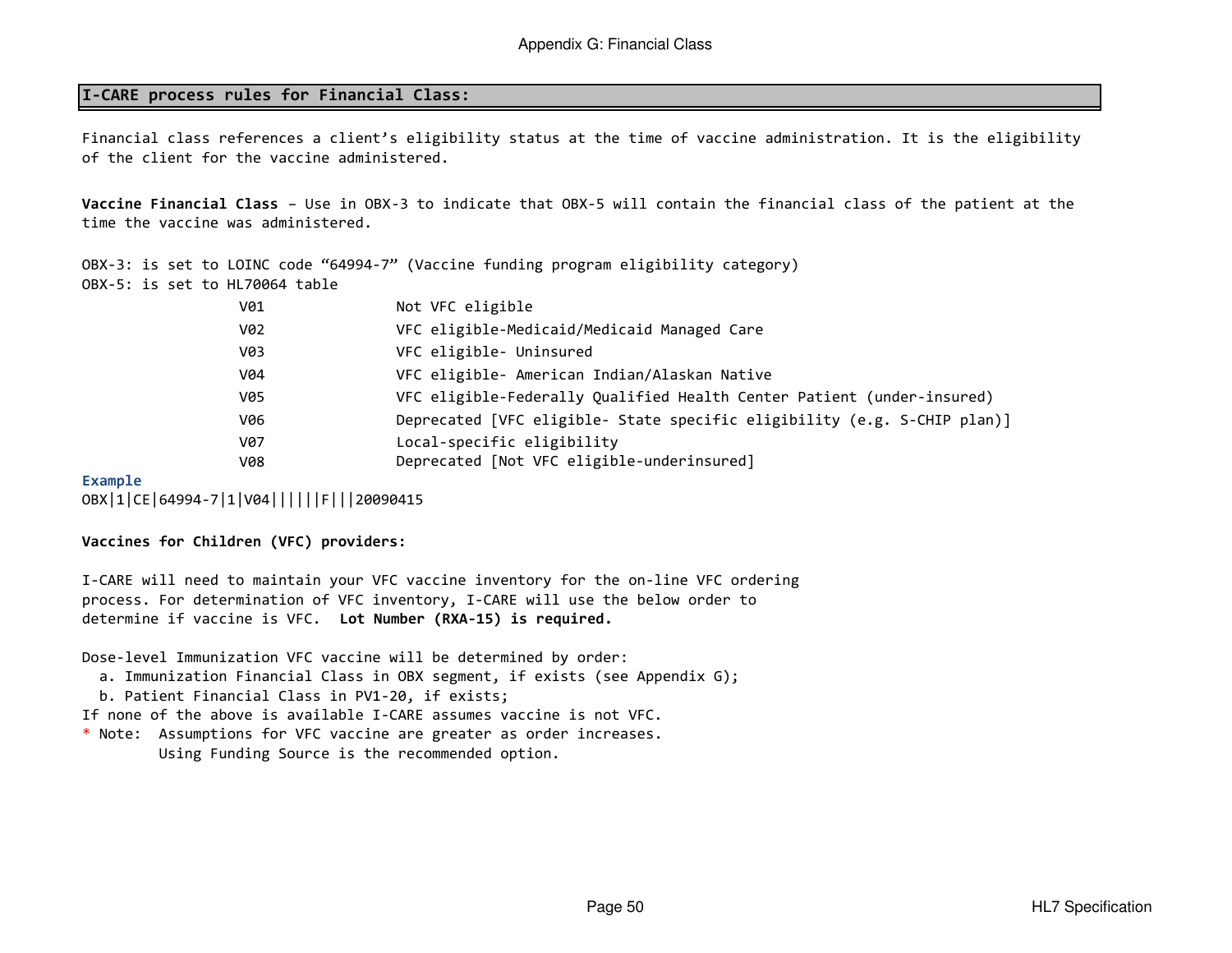#### I-CARE process rules for Immunization Funding Source:

The funding source may be linked to each immunization record, using an OBX segment. If no OBX segment with funding source is sent then we assume UNK - unknown

Vaccine Funding Source – Use in OBX-3 to indicate that OBX-5 will contain the funding source for a given immunization. The funding source of a vaccination indicates who paid for a given immunization.

v2.5.1 OBX-3: |30963-3^funding source for immunization ^LN|

v2.5.1 OBX-5: Value Set Code:: PHVS\_ImmunizationFundingSource\_IIS

|  | VXC1             | Federal funds                                                              |  |
|--|------------------|----------------------------------------------------------------------------|--|
|  | PHC68            | Military funds                                                             |  |
|  | 0TH              | other                                                                      |  |
|  | PHC70            | Private funds                                                              |  |
|  | VXC <sub>2</sub> | State funds                                                                |  |
|  | VXC3             | Tribal funds                                                               |  |
|  | <b>UNK</b>       | unknown                                                                    |  |
|  |                  | $v2.3.1$ OBX-3: -3: 30963-3^Vaccine purchased with^LN                      |  |
|  |                  | v2.3.1 OBX-5: Value Set Code:: NIP-defined NIP008 - Vaccine purchased with |  |

| <b>PVF</b> | Private funds  |
|------------|----------------|
| <b>PBF</b> | Public funds   |
| ML F       | Military funds |
| 0TH        | Other          |

#### v2.5.1 Example

 OBX|1|CE|30693-3|1|VXC1||||||F|||20090415V2.3.1 ExampleOBX|1|CE|30963-3||PBF||||||F|